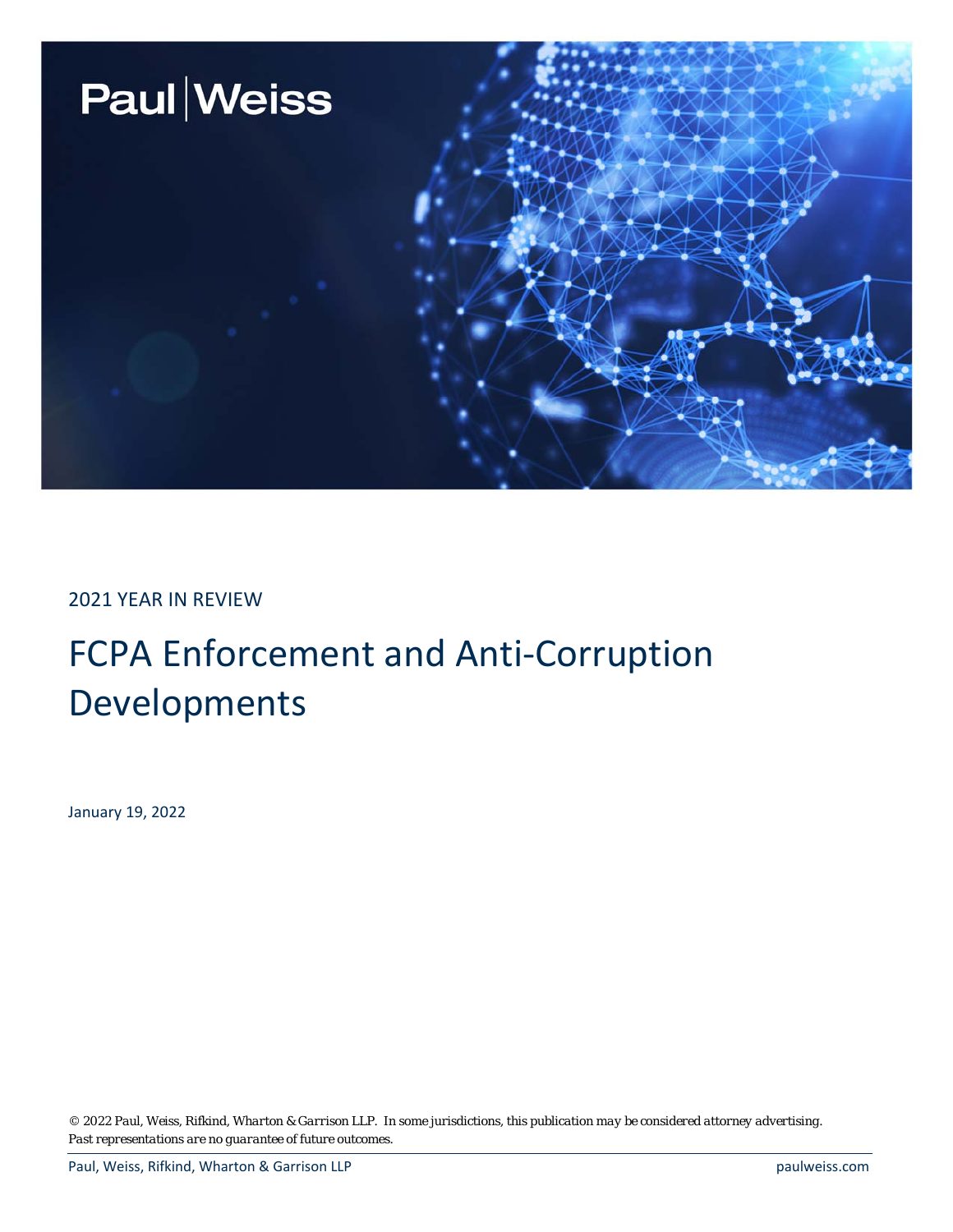## **Paul Weiss**

## January 18, 2022

# FCPA Enforcement and Anti-Corruption Developments

## **Table of Contents**

| The Biden Administration's Anti-Corruption Memorandum and Anti-Corruption Initiatives in Mexico and Central |  |
|-------------------------------------------------------------------------------------------------------------|--|
|                                                                                                             |  |
|                                                                                                             |  |
|                                                                                                             |  |
|                                                                                                             |  |
|                                                                                                             |  |
|                                                                                                             |  |
|                                                                                                             |  |
|                                                                                                             |  |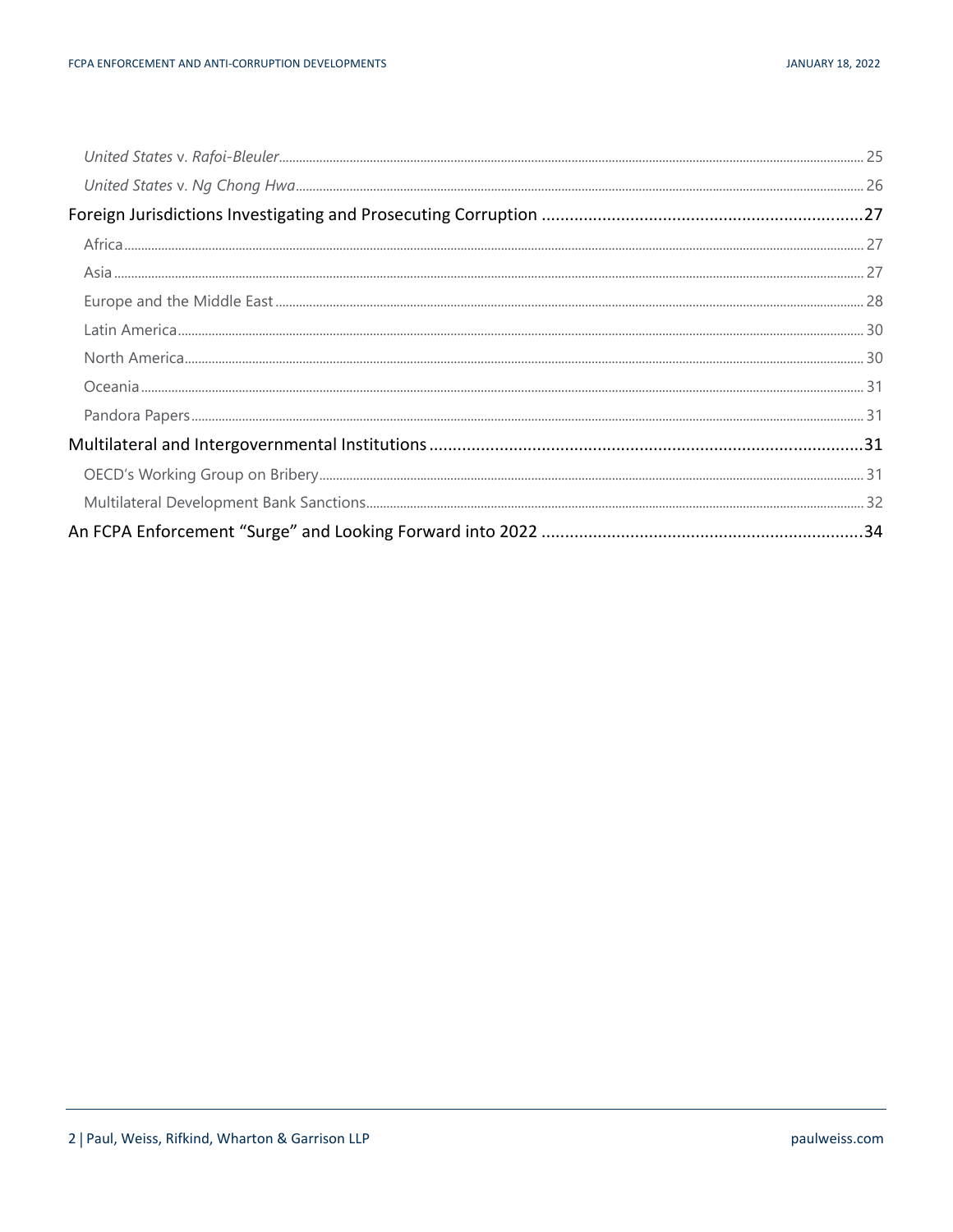## **Executive Summary**

During 2021, the second year of the global pandemic and first year of the Biden administration, corporate enforcement of the FCPA declined precipitously. Enforcement of the FCPA declined to its lowest level in a decade, and the DOJ and SEC both brought the fewest FCPA enforcement actions in a first-year presidency since George W. Bush's administration in 2001. Corporate penalty amounts dropped in parallel with the decline in enforcement actions, with U.S. authorities assessing \$259 million in penalties in 2021, a more than 90% decline from 2020's total of \$3.1 billion.

Nonetheless, there are signs that enforcement may resume in 2022 and that companies should not let down their guard and should continue to ensure their compliance programs are effective. The Biden administration issued the U.S. Strategy on Countering Corruption on December 6, 2021, following the president's issuance of the June 3 National Security Study Memorandum establishing countering corruption as a core national security interest and kicking off a 200-day interagency study period. The strategy encompasses a number of significant new anti-corruption initiatives and reiterates the Administration's commitment to enforcing the FCPA and other laws used to combat corruption. Deputy Attorney General Lisa Monaco announced a forthcoming "surge" in FCPA enforcement, and the DOJ has increased resources in its Fraud Section commensurately. There is also increasing interagency coordination, such as the formation of Joint Task Force Alpha, a federal law enforcement task force to facilitate coordination between U.S. authorities in an effort to further enhance anti-corruption enforcement in Mexico, Guatemala, Honduras, and El Salvador. In the latter part of 2021, the DOJ also announced changes in corporate enforcement policies, including a return to the use of corporate compliance monitors and a broader definition of recidivism that takes into account criminal, civil, and regulatory violations outside of the FCPA context, along with an intention to reexamine corporate enforcement policies with a view toward further refinements.

Despite resolving fewer corporate resolutions this year, the SEC has similarly made announcements signaling increased enforcement in 2022. Allison Herren Lee, then-acting chair of the SEC, announced that the Commission had restored the authority of senior officials in the Division of Enforcement to initiate investigations, rescinding a change introduced during the Trump administration. These policy announcements and early indications of greater investigatory activity suggest that the DOJ and SEC may soon return to the levels of FCPA enforcement activity seen in prior years. Despite the decrease in enforcement, use of the SEC's whistleblower system skyrocketed in 2021. Reports increased by 75% and whistleblower awards increased by more than 250% to a total of \$448 million awarded, including two awards of \$114 million and an award of \$50 million from actions resolved in prior years. FCPA-specific whistleblower tips were also up by 24%.

On the international stage, foreign authorities and multilateral organizations were active in enforcement, policy, and cooperation. The European Union's recently formed regional prosecution office announced its first investigations aimed at corruption, while the OECD issued new anti-bribery and corruption recommendations emphasizing multi-lateral cooperation enforcement. Various countries announced significant enforcement actions against public officials, including China, France, Japan, Mexico, and Peru, as well as individual prosecutions of CEOs at companies involved in corruption.

Despite a quiet year for FCPA enforcement activity, substantive policy changes by the Biden administration signal that we may see accelerated FCPA enforcement activity in the coming years rather than a repeat of 2021. Our reflections on the year's most significant developments in anti-corruption and FCPA enforcement and policy are below.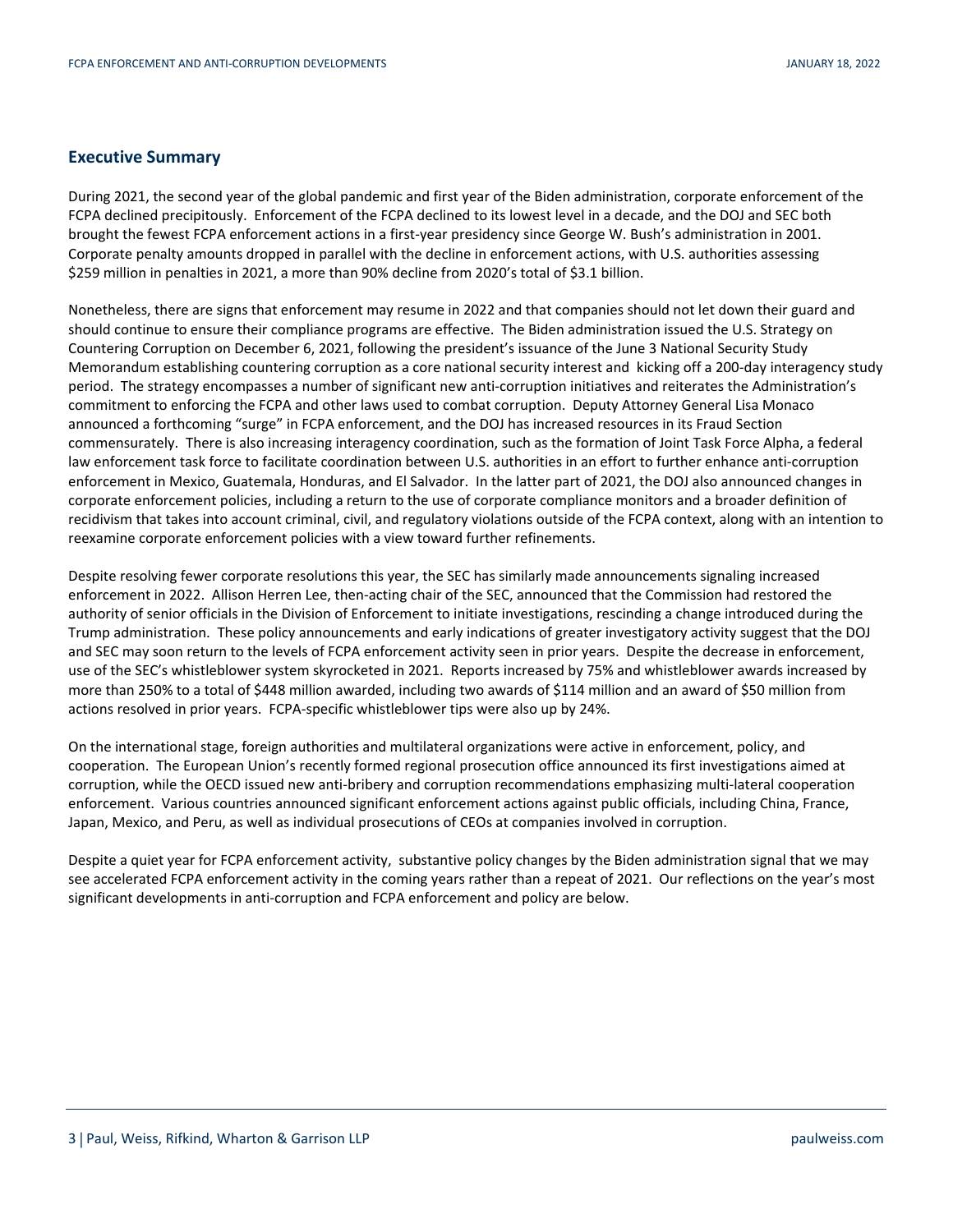## **Corporate Enforcement Overview**

In 2021, the DOJ resolved two and the SEC resolved four corporate enforcement actions.<sup>1</sup> The SEC's total continues a decline in enforcement that began in 2020. The DOJ's total has decreased significantly after maintaining consistent, if modest, levels of enforcement since 2017.



## FCPA CORPORATE ENFORCEMENT ACTION RESOLUTIONS, 2017–2021

<sup>&</sup>lt;sup>1</sup> The data reflected in this report counts only cases that charge one or more FCPA violations and does not include cases that may have arisen from a foreign bribery investigation but solely charge non-FCPA violations, such as money laundering, wire fraud or domestic bribery. Enforcement actions were counted based on the year they were announced. *See Related Enforcement Actions*, U.S. DEP'T OF JUSTICE, https://www.justice.gov/criminal-fraud/related-enforcement-actions; *SEC Enforcement Actions: FCPA Cases*, U.S. SEC. & EXCH. COMM'N, https://www.sec.gov/spotlight/fcpa/fcpa-cases.shtml. Resolutions announced on the same day by the same enforcement agency against corporate affiliates were counted as one resolution (e.g., Novartis Hellas S.A.C.I. and Alcon Pte Ltd, as well as The Goldman Sachs Group, Inc. and Goldman Sachs (Malaysia) Sdn. Bhd.). Charges brought by different agencies against the same corporation were counted as separate corporate enforcement actions (e.g., Amec Foster Wheeler's deferred prosecution agreement with the DOJ and cease-and-desist order with the SEC).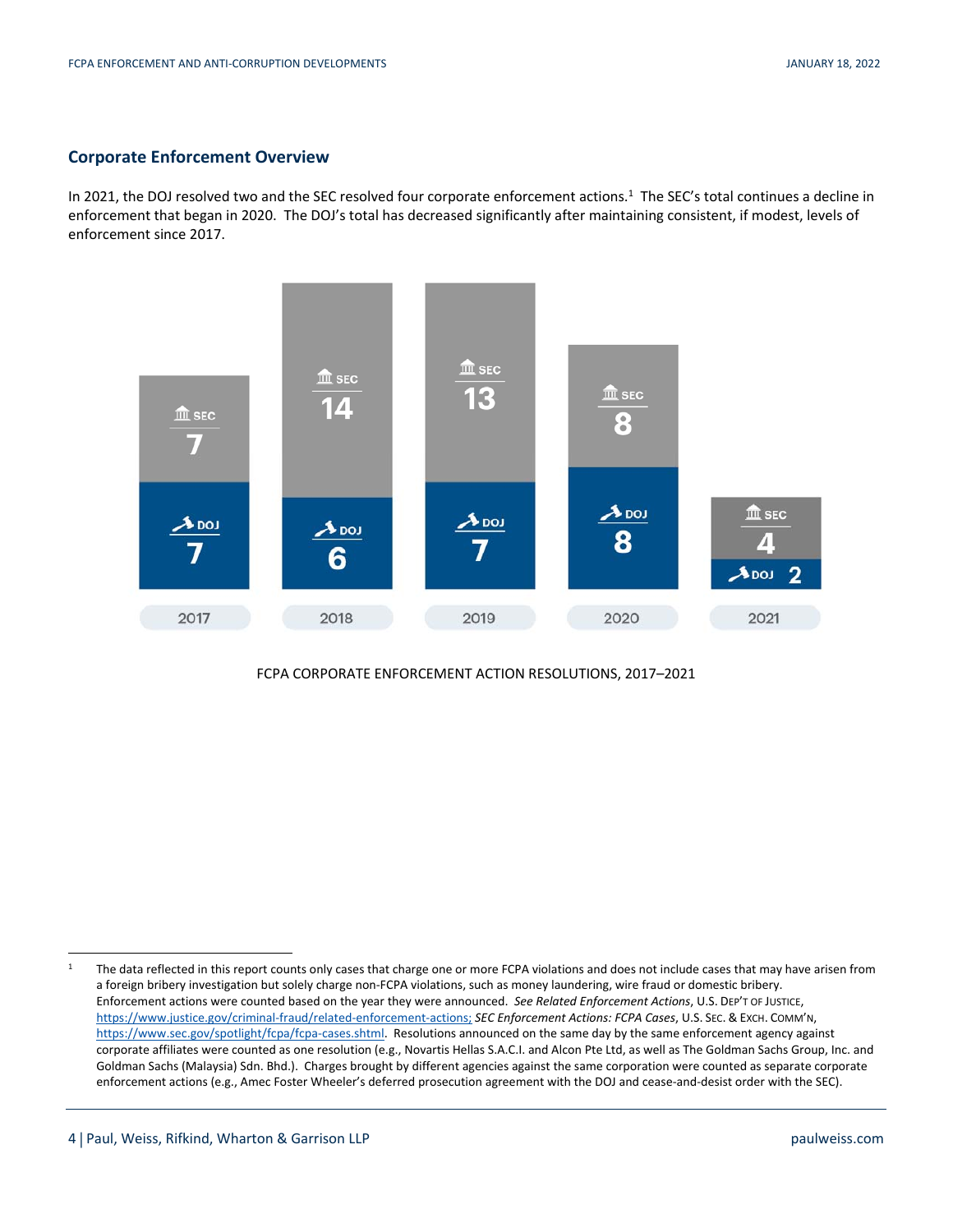These six enforcement actions resulted in approximately \$258.9 million in fines, penalties, disgorgement and prejudgment interest, of which around \$87.2 million was assessed by the DOJ and around \$171.7 million by the SEC.<sup>2</sup> The DOJ credited another \$23 million in penalties assessed by foreign authorities in foreign prosecutions associated with U.S. enforcement actions. In total, penalties assessed by U.S. authorities declined by more than 90% from over \$3 billion in fines, penalties, and prejudgment interest assessed in 2020.



FCPA CORPORATE ENFORCEMENT ACTION PENALTIES, 2017–2021

<sup>&</sup>lt;sup>2</sup> To determine the total penalty amounts, we counted criminal and civil penalties, fines, disgorgement and prejudgment interest payments attributable only to the FCPA charges in a resolution with the DOJ or the SEC. Thus, where a resolution included an FCPA penalty in addition to a non-FCPA penalty, only the FCPA penalty was aggregated. Additionally, the total penalty amounts account for offsets, where applicable, between the penalties assessed by the DOJ and the SEC as well as offsets between U.S. and foreign authorities. "Other U.S. Authorities" refers to the Board of Governors of the Federal Reserve System and the New York State Department of Financial Services, which assessed penalties in related investigations.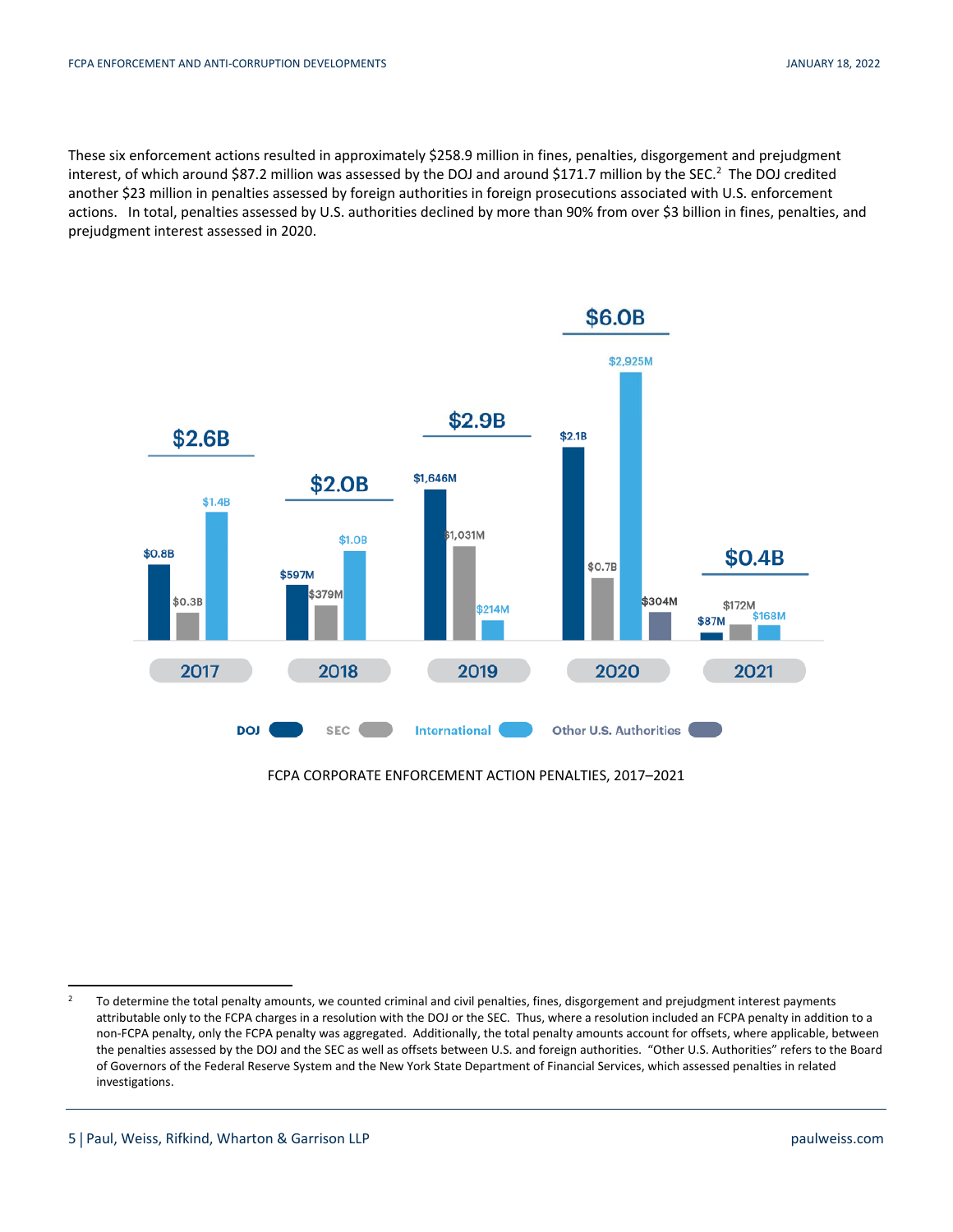Comparing the first years of presidential administrations back to 2001, the Biden administration resolved only one-quarter (4) the number of corporate enforcements resolved in the first year of the Obama Administration (16).<sup>3</sup> The Biden administration resolved a similar number of enforcement actions as the first years of the Trump (6) and Bush (5) administrations.

Of course, FCPA investigations typically take years to resolve, so the number of resolutions in the first year of a presidency is largely a reflection of investigations that had been initiated by prior administrations. Moreover, the process of resolution may be slowed in the early stages of a new administration by the confirmation process for political appointees and career supervisors, and the resulting absence of personnel in key managerial roles.



FCPA CORPORATE ENFORCEMENT ACTIONS IN THE FIRST YEAR OF EACH NEW ADMINISTRATION (Bush - 2001; Obama - 2009; Trump - 2017; Biden - 2021)4

<sup>&</sup>lt;sup>3</sup> To determine the number of corporate enforcement actions brought in the first year of a presidential administration, we counted all corporate enforcement actions announced in that year after the date of inauguration. Thus, for example, eight DOJ and SEC enforcement actions announced in January 2017 prior to the inauguration of the Trump administration were not credited to that administration's tally. For years predating the annual publication of this Report, we relied on enforcement actions listed by the DOJ and SEC on their websites. *See Related Enforcement Actions*, U.S. DEP'T OF JUSTICE, https://www.justice.gov/criminal-fraud/related-enforcement-actions; *SEC Enforcement Actions: FCPA* 

Cases, U.S. SEC. & Exch. COMM'N, https://www.sec.gov/spotlight/fcpa/fcpa-cases.shtml.<br>This chart includes only enforcement actions announced post-inauguration in the first calendar year of a presidential administration.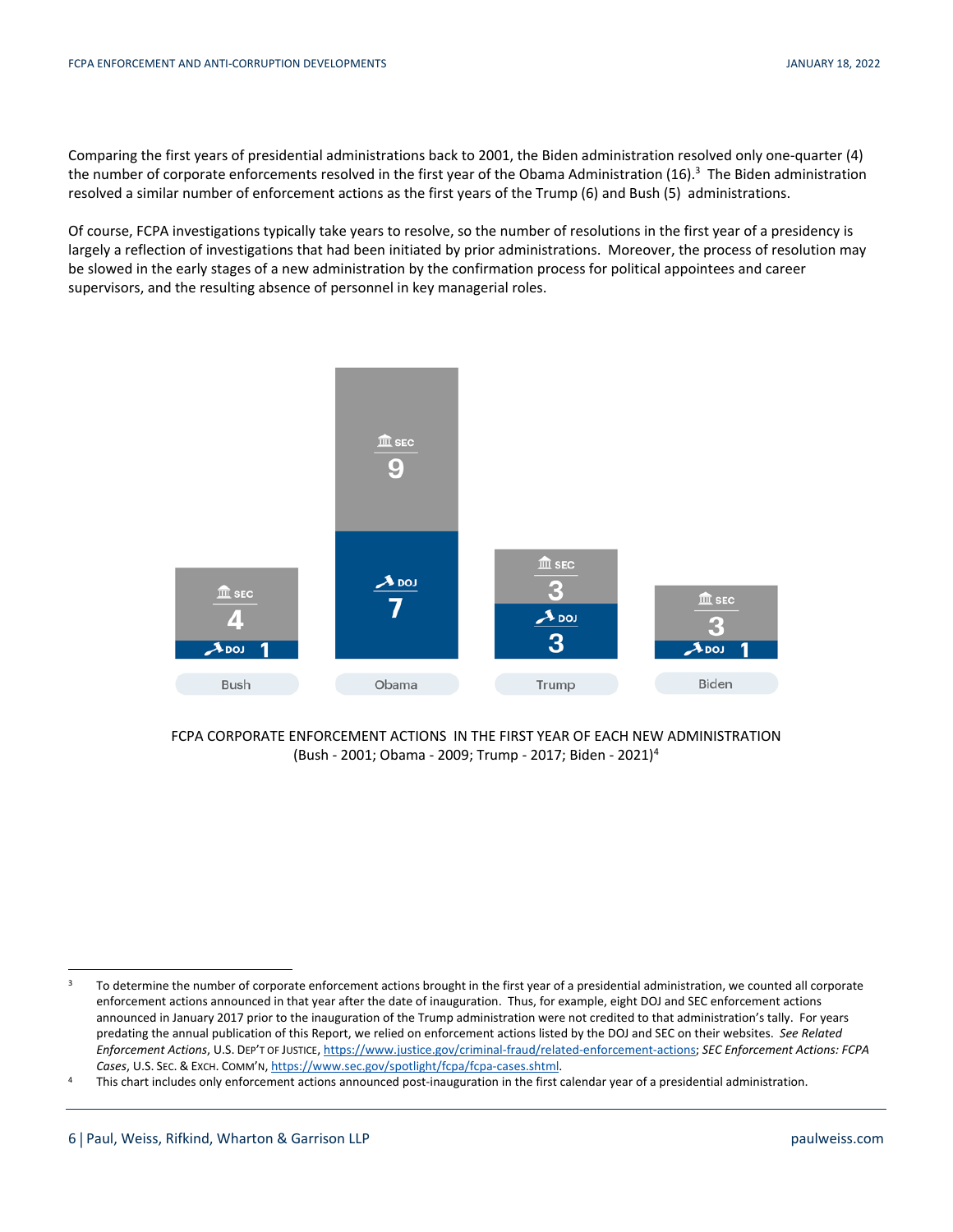The DOJ and the SEC entered into corporate resolutions with companies across several industries, although the field was necessarily limited by the low number of resolutions.<sup>5</sup> As in recent years, enforcement activity touched the financial sector, but there was also one resolution each in the communication services and industrials sectors.<sup>6</sup>



2021 FCPA CORPORATE ENFORCEMENT RESOLUTIONS BY INDUSTRY

<sup>&</sup>lt;sup>5</sup> For the purposes of industry classification, corporations charged by different agencies were counted as one corporation (e.g., Amec Foster Wheeler—despite entering a deferred prosecution agreement with the DOJ and consenting to a cease-and-desist order with the SEC—was, for industry classification purposes, counted only once). In 2021, the DOJ and the SEC resolved a total of six separate enforcement actions against

four corporations and their subsidiaries or affiliates. 6 Industries were defined according to the sector classifications set by S&P Global Market Intelligence, pursuant to the Global Industry Classification Standard. *See Companies, Assets and Profiles*, S&P GLOBAL (2020), https://platform.mi.spglobal.com/ web/client?auth=inherit#dashboard; S&P GLOBAL, GLOBAL INDUSTRY CLASSIFICATION STANDARD (2018), https://www.spglobal.com/marketintelligence/en/documents/112727-gics-mapbook\_2018\_v3\_letter digitalspreads.pdf. Resolutions announced on the same day against corporate affiliates were counted as one resolution, irrespective of the enforcement agency.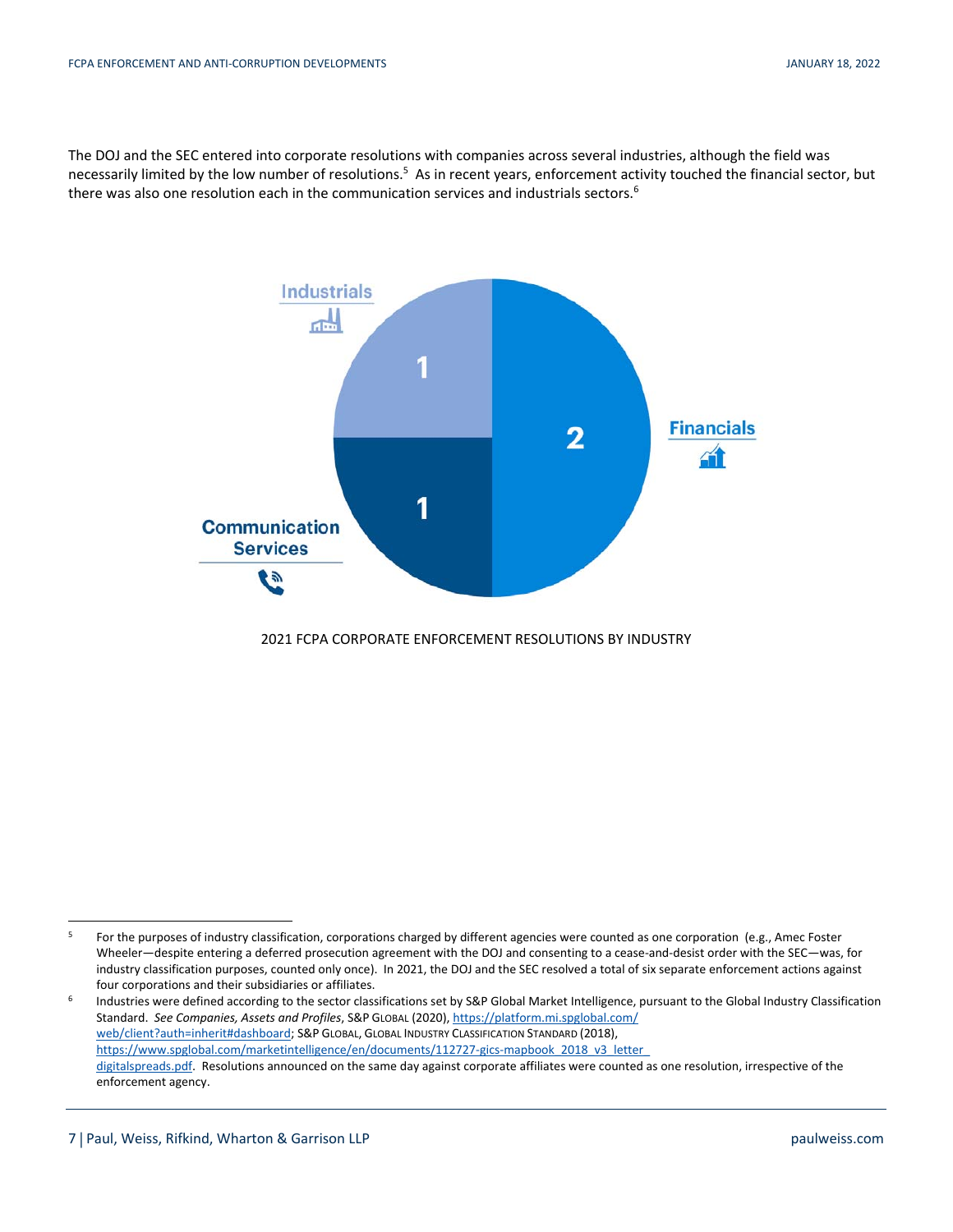The map below demonstrates the range of countries that have been the locus of conduct deemed to violate the FCPA—including the locations of subsidiaries implicated in the government's allegations, of meetings concerning bribes, and of the bases of operations for third-party intermediaries—based upon the allegations in the 2021 corporate resolutions. As in 2019 and 2020, China and Brazil featured in the largest number of FCPA cases, at two cases each, joined this year by the United Arab Emirates with two cases. Every case that the DOJ and SEC resolved in 2021 involved conduct in more than one country.



## 2021 FCPA CORPORATE ENFORCEMENT ACTIONS BY LOCATION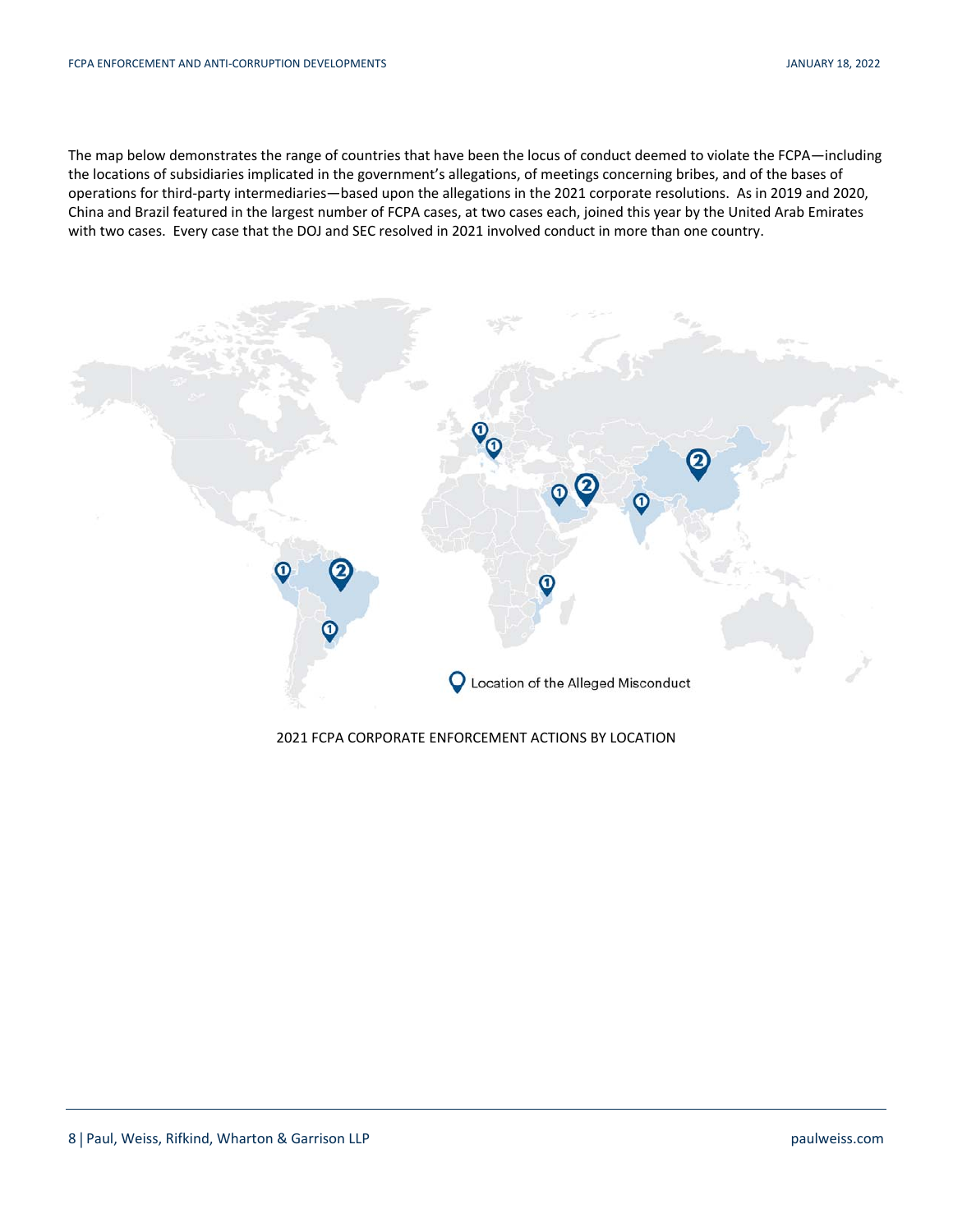## **DOJ Corporate Enforcement**

In 2021, the DOJ announced just two corporate resolutions and assessed \$87.2 million in penalties. Both of the resolutions in 2021 involved foreign companies (one British and one German entity). As discussed below neither the DOJ nor the SEC brought a single enforcement action against a U.S. company in 2021, as compared with four enforcement actions brought by the DOJ against U.S. entities in 2020, constituting half of the DOJ's resolutions.

The DOJ did not publicly issue any declination letters in 2021 pursuant to the FCPA Corporate Enforcement Policy.<sup>7</sup> This is the first year since 2016, when the pilot program preceding the policy was launched, in which the DOJ did not issue such a letter.

Based on companies' public announcements, the DOJ also reportedly closed its investigations into at least three companies that had been under investigation for potential corruption offenses without bringing enforcement actions or issuing public declination letters (Pactiv Evergreen Inc.; Baker Hughes Co.; and BRF S.A.).<sup>8</sup> Therefore, the bases for these decisions were not made public, including whether there was conduct sufficient to support a prosecution.

## **Surge in Resources and Coordination**

In 2021, the DOJ Fraud Section's FCPA Unit grew to a record size, with 39 prosecutors in total. The DOJ also added to the Fraud Section's strategy, policy and training unit several attorneys who specialize in corporate compliance. Deputy Attorney General Lisa Monaco announced that the DOJ is "surg[ing] resources" for corporate enforcement. As one example, a new squad of FBI agents has been designated to work full time within the Fraud Section.<sup>9</sup> To be clear, these agents will presumably investigate the full array of offenses that are within the Fraud Section's remit, including securities and commodities fraud and health care fraud. However, they will likely also supplement the agents in the FBI's International Corruption Unit at FBI Headquarters and its International Corruption Squads operating in New York City, Los Angeles, Washington, D.C., and Miami.

Lorinda Laryea, an acting principal deputy chief in the DOJ Fraud Section, said that the section will also look to increase coordination across the Department, such as between the FCPA Unit and the DOJ Narcotic and Dangerous Drug Section. For example, according to Laryea, both foreign bribery and narcotics prosecutors might coordinate investigations where individuals who are laundering money for drug cartels might also be laundering money for corrupt officials. Laryea further noted that both the FCPA Unit and the Market Integrity and Major Frauds Unit are looking forward to working with the new squad of embedded FBI agents, signaling that at least some of the agents will be involved in FCPA investigations. According to Laryea, the FCPA Unit is looking carefully at all possible avenues of information that could be relevant and increasing coordination with foreign authorities and counterparts.<sup>10</sup>

In February 2021, the DOJ hired Lauren Kootman, a former private practice attorney specializing in corporate investigations, to serve as a compliance specialist in the strategy unit. Kootman's appointment, along with the other attorneys in the strategy unit, appears to fill a hole in the Fraud Section left by the departure of Hui Chen, a former in-house compliance officer who was hired in 2015 to serve as the DOJ's first compliance consultant. Kootman previously served on a monitor team overseeing Braskem, the Brazil-based petrochemical company. Together with the addition of attorneys to the strategy unit, Kootman's

 <sup>7</sup> *See* Client Memorandum, DOJ Issues New FCPA Corporate Enforcement Policy, PAUL, WEISS, RIFKIND, WHARTON & GARRISON LLP (Nov. 30, 2017), https://www.paulweiss.com/practices/litigation/anti-corruption-fcpa/publications/doj-issues-new-fcpa-corporate-enforcement-policy?id=25619.<br>Closures of investigations were counted based on the year in which the U.S. author

year in which the company made its disclosure. 9 *See* Lisa O. Monaco, Deputy Att'y General, U.S. Dep't. of Just., Keynote Address at the ABA's 36th National Institute on White Collar Crime (Oct.

<sup>-28, 2021),</sup> https://www.justice.gov/opa/speech/deputy-attorney-general-lisa-o-monaco-gives-keynote-address-abas-36th-national-institute.<br>10 Lorinda Laryea, Principal Assistant Chief, DOJ Fraud Section's Foreign Corrupt Pra

National Institute on White Collar Crime (Oct. 27, 2021).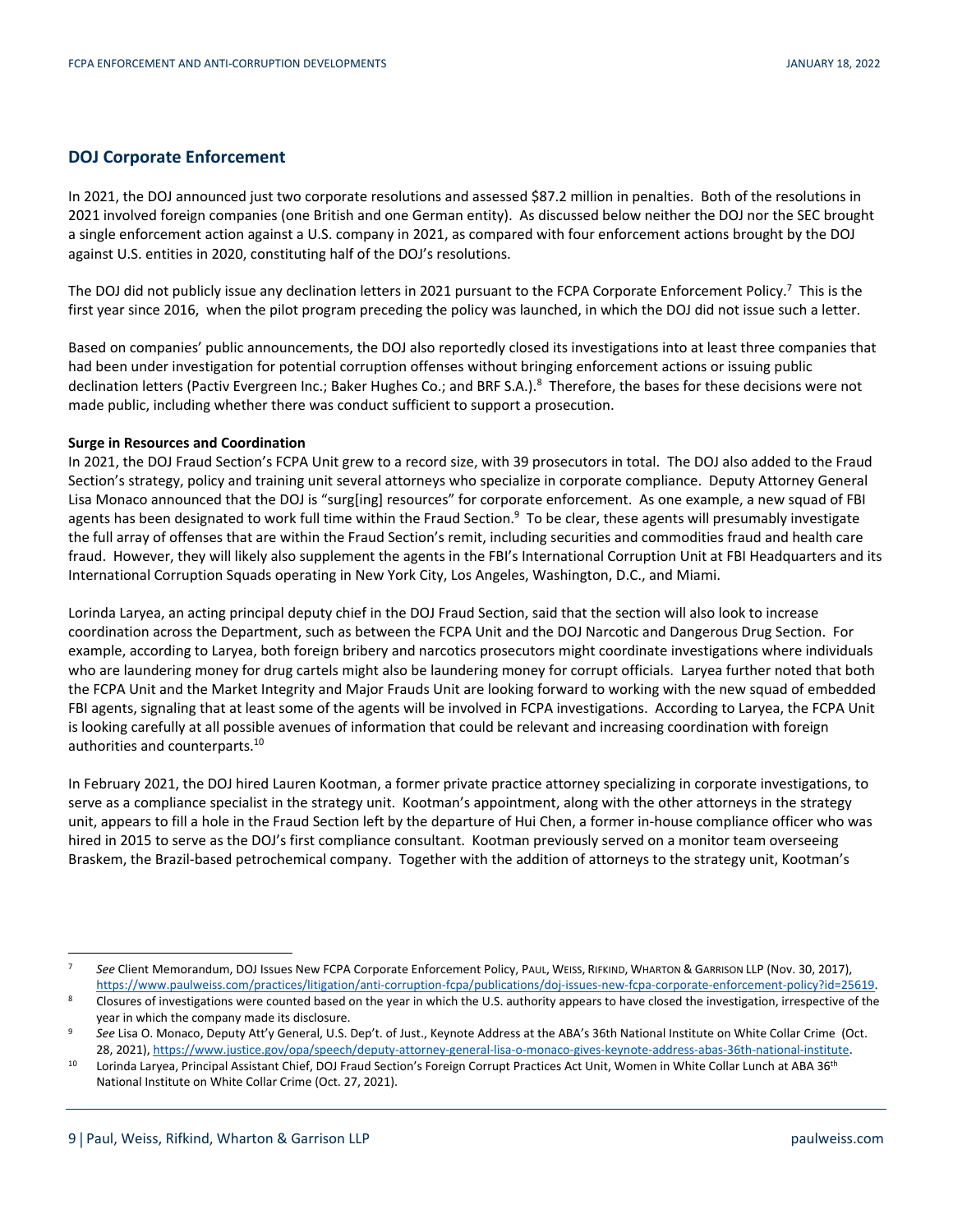hiring likely signals the DOJ's continuing focus on pragmatic corporate compliance.<sup>11</sup> Kootman may also be an important resource should the DOJ carry out its stated intention to resume more regular use of corporate compliance monitors.

### **DOJ's Revised Guidance on Corporate Enforcement Policies**

In October 2021, Deputy Attorney General Monaco announced changes with immediate effect for pending and future cases, including FCPA investigations, in three areas: (1) consideration of a company's entire history of past misconduct when making decisions on charging and dispositions of investigations; (2) requirements for corporations under investigation again to provide "all relevant facts relating to the individuals responsible for the misconduct" in order to gain full credit for cooperation; and (3) guidance on the DOJ's use of corporate monitors. $^{12}$ 

The DOJ announced that it is considering a wider variety of past misconduct when determining if a company is a recidivist and should therefore receive harsher punishment. Under the new guidance, prosecutors will now consider all of a company's prior criminal and civil offenses, including ones handled by different U.S. agencies and foreign jurisdictions, when determining a resolution. According to David Last, the chief of the DOJ Fraud Section's FCPA Unit, when prosecutors are evaluating a company's past criminal and civil record, they will look at the nature of the prior misconduct and how recently it occurred including its seriousness and pervasiveness—and whether senior management were involved.<sup>13</sup> He noted that "[t]o the extent that it's similar in nature, that's likely to be more relevant and is going to be weighed more heavily."<sup>14</sup> Last cautioned that even conduct that occurred years ago could be relevant if the wrongdoing and culpable employees are the same. Last also mentioned that prosecutors will inquire in certain instances whether a root cause analysis of the prior misconduct was conducted at the time and whether the company has made changes to its compliance program. According to Last, "part of the reason we are trying to provide a little bit more guidance on this is to give a little bit of color to what those determinations are, but it's not an exhaustive list."15

Notably, Deputy Attorney General Monaco's announcement regarding a company's disclosure of information relating to individual misconduct marked a return to the disclosure standard under the September 9, 2015 "Yates Memo" that outlined steps to strengthen enforcement related to individual corporate wrongdoing.<sup>16</sup> The Yates Memo, like the Deputy Attorney General's announcement, required companies to "provide [DOJ] all relevant facts relating to the individuals responsible for the misconduct" in order to be eligible for cooperation credit.<sup>17</sup> Under the Trump Administration, former Deputy Attorney General Rod J. Rosenstein had relaxed the standard to require companies to provide information only on "individuals *substantially* involved in or responsible for the misconduct at issue" (emphasis added).<sup>18</sup>

 <sup>11</sup> *See* Dylan Tokar, *Justice Department's Foreign Bribery Unit Adds Prosecutors, Compliance Expertise*, WALL ST. J. (Mar. 8, 2021, 5:30 AM), https://www.wsj.com/articles/justice-departments-foreign-bribery-unit-adds-prosecutors-compliance-expertise-11615199402.<br>32 See Lisa O. Monaco, Deputy Att'y Gen., U.S. Dep't. of Just., Keynote Address at the ABA's 36th Nat

<sup>2021),</sup> https://www.justice.gov/opa/speech/deputy-attorney-general-lisa-o-monaco-gives-keynote-address-abas-36th-national-institute.<br>39 See Ines Kagubare, FCPA Unit Chief Clarifies DOJ Approach to Corporate Recidivism, GLOB

https://globalinvestigationsreview.com/just-anti-corruption/corporate-liability/fcpa-unit-chief-clarifies-doj-approach-corporate-recidivism/. 14 *Id.*

<sup>15</sup>*Id.* 16 *See* Client Alert, New DoJ Memo by DAG Yates Intended to Increase Prosecutions of White Collar Executives and Other Employees, PAUL, WEISS, RIFKIND, WHARTON & GARRISON LLP (Sept. 11, 2015), https://www.paulweiss.com/practices/litigation/white-collar-regulatorydefense/publications/new-doj-memo-by-dag-yates-intended-to-increase-prosecutions-of-white-collar-executives-and-otheremployees?id=20739.<br>17 Memorandum from Sally Quinlan Yates, Deputy Att'y Gen., U.S. Dep't of Just., to All Component Heads and United States Attorneys (Sept. 9,

<sup>2015),</sup> http://www.justice.gov/dag/file/769036/download. 18 Rod J. Rosenstein, Deputy Att'y Gen., U.S. Dep't. of Just., Remarks at the American Conference Institute's 35th International Conference on the

Foreign Corrupt Practices Act (Nov. 29, 2018), https://www.justice.gov/opa/speech/deputy-attorney-general-rod-j-rosenstein-delivers-remarksamerican-conference-institute-0 (hereinafter, "Rosenstein Remarks"); *see also* Client Alert, DOJ Announces New Standards for Corporate Cooperation, PAUL, WEISS, RIFKIND, WHARTON & GARRISON LLP (Dec. 5, 2018), https://www.paulweiss.com/practices/litigation/white-collarregulatory-defense/publications/doj-announces-new-standards-for-corporate-cooperation?id=27914.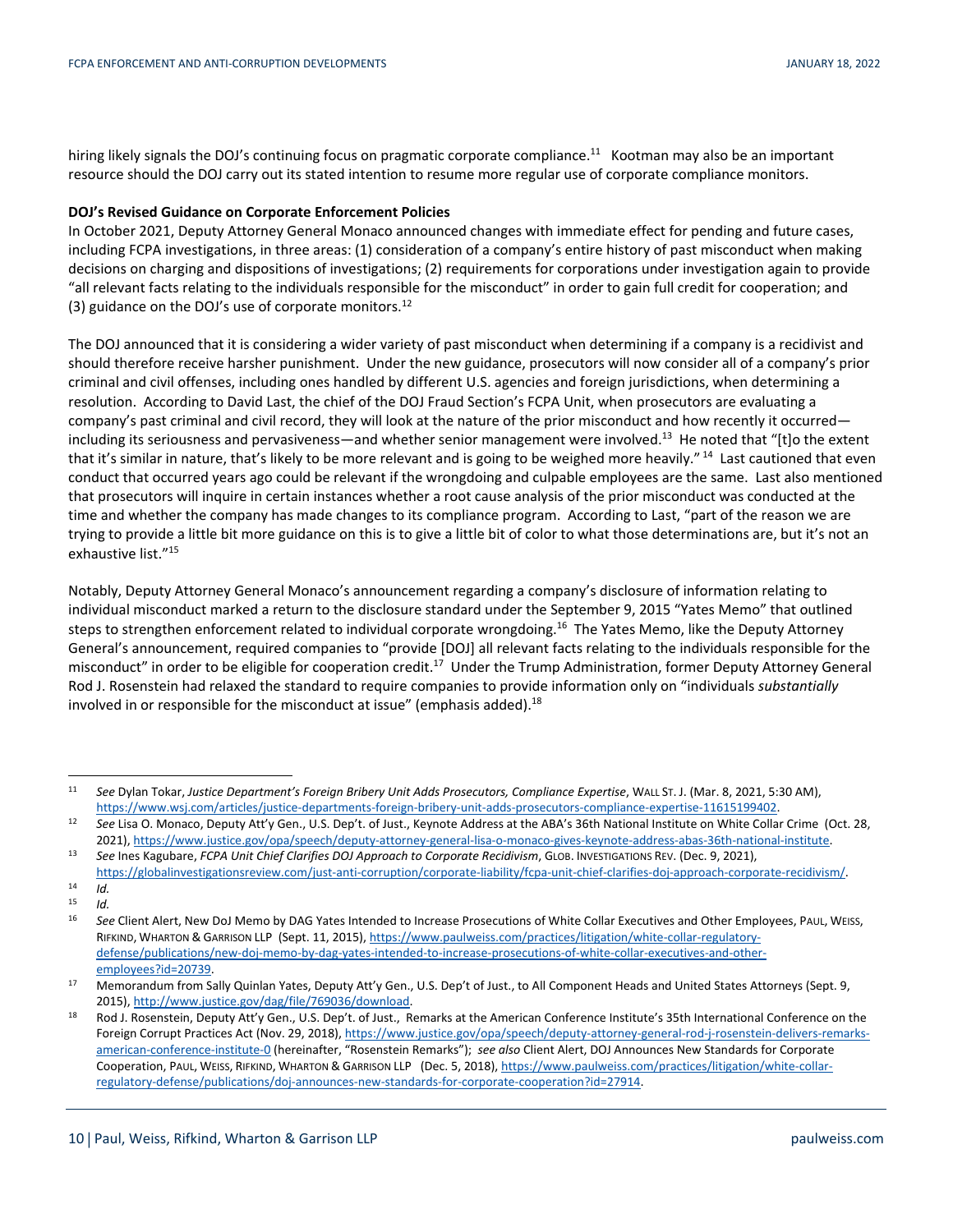The DOJ's third policy change, regarding corporate monitors, similarly represents a move away from the comparatively more relaxed enforcement standard under the Trump Administration. Deputy Attorney General Monaco revised former Assistant Attorney General of the Criminal Division Brian A. Benczkowski's guidance<sup>19</sup> on corporate monitors that had "emphasize[d] the limited circumstances in which the appointment of a monitor" would apply. In contrast, the current guidance underscores the use of independent monitors "to encourage and verify compliance" and that prosecutors are "free to require the imposition of independent monitors whenever it is appropriate. . . to satisfy our prosecutors that a company is living up to its compliance and disclosure obligations under the DPA or NPA."<sup>20</sup> Deputy Attorney General Monaco also noted that the DOJ would examine whether it should institute a standardized selection process for corporate monitors across its divisions and offices.<sup>21</sup>

## **New Guidance on Consequences of Failure to Comply with Settlement Terms**

At the same time, Deputy Attorney General Monaco announced that DOJ would hold accountable any company that breaches the terms of its DPA, and that breaching a DPA could lead to punishment more severe than was originally agreed to.<sup>22</sup> In November, John Carlin, the principal associate deputy attorney general, emphasized that there will be a "crackdown" on companies that have violated the terms of a DPA.<sup>23</sup>

An early example of this policy concerned Ericsson, the Swedish multinational telecommunications company. On October 21, Ericsson announced that DOJ prosecutors had determined that the company had violated the terms of a \$1.1 billion DPA reached in 2019 over allegations of bribery in Djibouti, China, Vietnam, Kuwait and Indonesia. The DOJ notified the company that it had breached the agreement by failing to provide DOJ certain documents and information related to the settlement.<sup>24</sup> Pursuant to the DPA, in the event of a breach of the agreement the government can choose to invalidate the agreement and prosecute Ericsson using the admissions Ericsson made in the DPA against the company at trial, or extend the agreement by one year.<sup>25</sup> While it remains to be seen whether the DOJ will further prosecute Ericsson, extend its DPA, or just what the practical consequences will be, this turn of events highlights that the DOJ is monitoring ongoing compliance with its agreements and there may be serious consequences if the Department determines, in its sole discretion, that a defendant has not complied.

## **Related Non-FCPA Enforcement Activity**

In August, the DOJ announced that it had repatriated an additional \$452 million in misappropriated funds in the continuing civil forfeiture saga involving **1Malaysia Development Berhad (1MDB)**. 26 These funds had been laundered from 1MDB, Malaysia's former investment development fund, through major financial institutions worldwide. Earlier in June, the DOJ announced that a federal grand jury had returned a superseding indictment charging two individuals with orchestrating an illicit campaign to

<sup>19</sup> See Client Alert, DOJ Announces New Guidance for Imposing Compliance Monitors in Criminal Division Matters, PAUL, WEISS, RIFKIND, WHARTON & GARRISON LLP (Oct. 17, 2018), https://www.paulweiss.com/practices/litigation/anti-corruption-fcpa/publications/doj-announces-new-guidancefor-imposing-compliance-monitors-in-criminal-division-matters?id=27647; *see also* Brian A. Benczkowski, Assistant Att'y Gen. of Crim. Div., U.S. Dep't of Just., Remarks at NYU School of Law Program on Corporate Compliance and Enforcement Conference on Achieving Effective Compliance (Oct. 12, 2018), https://www.justice.gov/opa/speech/assistant-attorney-general-brian-benczkowski-delivers-remarks-nyu-school-law-program

<sup>(</sup>hereinafter, "Benczkowski Remarks").<br><sup>20</sup> Lisa O. Monaco, Deputy Att'y Gen., U.S. Dep't. of Just., Keynote Address at ABA's 36th National Institute on White Collar Crime (Oct. 28, 2021), https://www.justice.gov/opa/speech/deputy-attorney-general-lisa-o-monaco-gives-keynote-address-abas-36th-national-institute. 21 *Id.* 

<sup>22</sup>*Id*. 23 *See* Stefania Palma, *DoJ Warns of Impending Corporate Crime Crackdown*, FIN. TIMES (Nov. 10, 2021), https://www.ft.com/content/81a90d89-2fa5- 45b3-8de6-d70ae9e37810. 24 *See* Press Release, Update on Deferred Prosecution Agreement, ERICSSON, (Oct. 22, 2021),

https://mb.cision.com/Main/15448/3438066/1484624.pdf; *see also* Dylan Tokar, *Ericsson Accused of Breaching Bribery Settlement With Justice Department*, WALL ST. J. (Oct. 22, 2021, 12:24 PM), https://www.wsj.com/articles/ericsson-accused-of-breaching-bribery-settlement-with-justice-

department-11634911285. 25 *See* Deferred Prosecution Agreement between the United States Attorney for the Southern District of New York and Telefonaktiebolaget LM

Ericsson (Nov. 26, 2019), ¶ 17, available at https://www.justice.gov/opa/press-release/file/1272151/download.<br><sup>26</sup> See Press Release, Over \$1 Billion in Misappropriated 1MDB Funds Now Repatriated to Malaysia, U.S. DEP'T. O https://www.justice.gov/opa/pr/over-1-billion-misappropriated-1mdb-funds-now-repatriated-malaysia.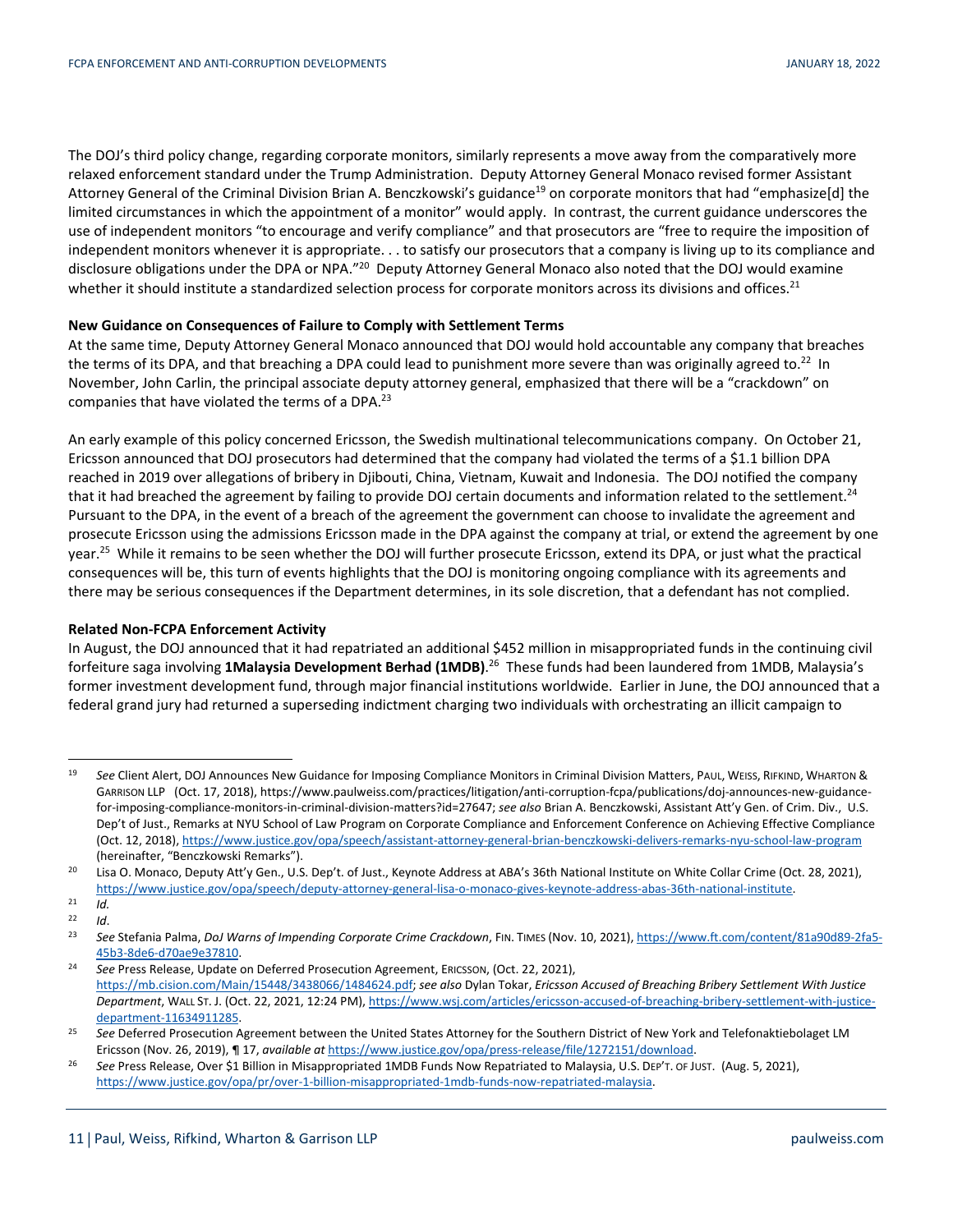influence U.S. authorities to drop the 1MDB embezzlement investigation , and to send a Chinese dissent back to China. The individuals were also charged with conspiracy to commit money laundering related to their alleged foreign influence campaign.

To date, more than \$1.2 billion has been returned to Malaysia, representing the largest recovery to date under the DOJ's Kleptocracy Asset Recovery Initiative. The DOJ alleges that from 2009 through 2015, more than \$4.5 billion was stolen through international money laundering and embezzlement and used to purchase luxury assets worldwide, including real estate and a 300-foot superyacht. The DOJ continues to seek the repatriation of additional funds.

The DOJ continues to bring charges against former Venezuelan officials linked to Venezuela's state-owned and state-controlled energy company **Petróleos de Venezuela S.A. (PDVSA)**. In March, a former official of Citgo Petroleum Corporation, a Houstonbased subsidiary of PDVSA, pleaded guilty to one count of conspiracy to commit money laundering.<sup>27</sup> He admitted to accepting more than \$7 million in bribes in exchange for assistance with procuring contracts with Citgo and other business advantages, and then laundering those bribe payments into the United States. Then in August, the DOJ arrested and charged a South Florida resident due to his alleged involvement in a bribery scheme to obtain contracts with PDVSA and Venezuela's state-owned and state-controlled food company that purchased food for Venezuela, Corporación de Abastecimiento y Servicios Agrícola (CASA). To date, the DOJ has announced charges against 29 individuals as part of its broader investigation into bribery at PDVSA. However, as discussed later in this report, charges against one such indicted individual were dismissed by a U.S. federal court in November.<sup>28</sup>

In August, **FIFA**, the world organizing body of soccer, succeeded in its joint application for remission from the DOJ as compensation for losses the organization suffered as a victim in connection with the Department's long-running investigation and prosecution of corruption in international soccer.<sup>29</sup> In total, the DOJ awarded \$201 million seized from the bank accounts of former soccer officials prosecuted for criminal corruption. The money will fund a newly formed World Football Remission Fund managed by the FIFA Foundation, an independent charitable foundation. The World Football Remission Fund will be used to finance soccer-related projects, with a particular focus on youth and community programs. Of the total, approximately \$60 million will be earmarked to FIFA projects and programs, with the rest earmarked for projects sponsored by CONCACAF, the confederation responsible for soccer governance in North and Central America, and CONMEBOL, the confederation responsible for soccer governance in South America.

## **SEC Corporate Enforcement**

In 2021, the SEC resolved four corporate enforcement actions and assessed \$171.7 million in penalties, including disgorgement and prejudgment interest.

Based on companies' public announcements, the SEC apparently closed its investigations into at least four companies that had been under investigation for potential FCPA offenses (Pactiv Evergreen Inc.; Baker Hughes Co.; Avianca Holdings S.A.; and BRF S.A.). As with the DOJ's decisions to close various investigations, it is difficult to draw any conclusions from these decisions, including whether there was any identified conduct that violated the FCPA.

<sup>&</sup>lt;sup>27</sup> See Press Release, Former Venezuelan Official Pleads Guilty in Connection with International Bribery and Money Laundering Scheme, U.S. DEP'T. OF Just. (Mar. 23, 2021), https://www.justice.gov/opa/pr/former-venezuelan-official-pleads-guilty-connection-international-bribery-and-money.<br><sup>28</sup> See supra [Rafoi-Blueler discussion].<br><sup>29</sup> See Press Release, Justice Departme

DEP'T. OF JUST., (Aug. 24, 2021), https://www.justice.gov/opa/pr/justice-department-approves-remission-over-32-million-forfeited-funds-victimsfifa-corruption; News Alert, DOJ Awards FIFA Foundation \$201 Million in Restitution as Compensation for Criminal Activities of Former Football Officials, PAUL, WEISS, RIFKIND, WHARTON & GARRISON LLP, (Aug. 24, 2021), https://www.paulweiss.com/practices/litigation/anti-corruptionfcpa/news/doj-awards-fifa-foundation-201-million-in-restitution-as-compensation-for-criminal-activities-of-former-football-officials?id=40811.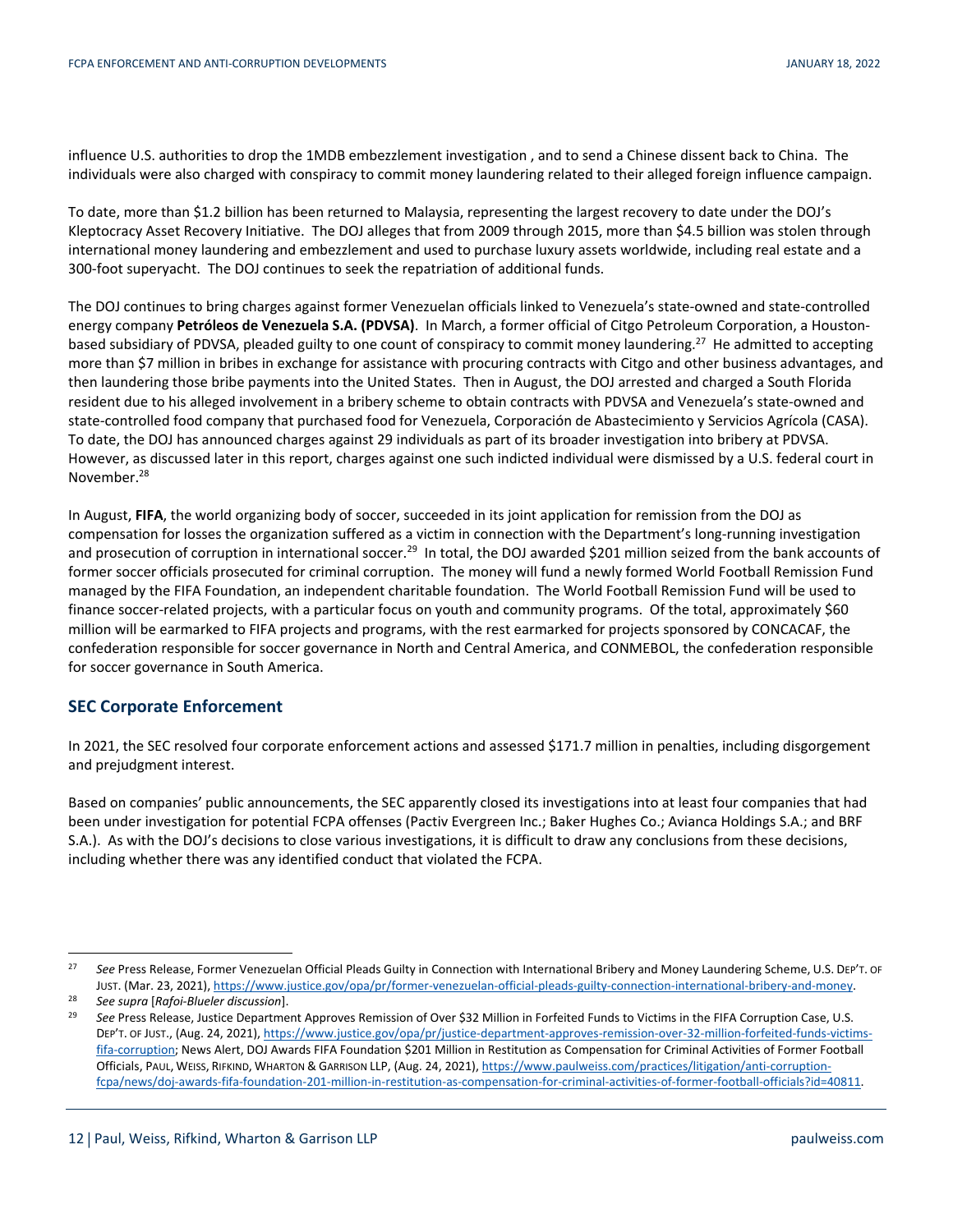### **SEC Policy Pronouncement Affecting Corporate Enforcement**

In conjunction with the DOJ, in October 2021, the incoming SEC leadership announced its framework for enforcement. Sanjay Wadhwa, newly-appointed deputy director of the Division of Enforcement, explained that the SEC will focus on three factors in its enforcement analysis: (1) whether the wrongdoing was egregious; (2) whether the company obstructed the SEC probe; and (3) whether an admission of wrongdoing and SEC enforcement action would strengthen deterrence.<sup>30</sup> Similarly, Gurbir Grewal, director of the Division of Enforcement, and Wadhwa stressed the importance of admitting wrongdoing in order to ensure transparency and reestablish trust, a signal that the SEC will return to a practice of a requiring defendants to admit wrongdoing, "where heightened accountability and acceptance of responsibility are in the public interest." $31$ 

#### **SEC Rolls Back Trump Administration Policies**

In February 2021, Allison Herren Lee, acting chair of the SEC, announced that the Commission had restored the authority of senior officials in the Division of Enforcement to initiate investigations, permitting approximately 36 senior officials to authorize subpoenas to companies and individuals for records and testimony. During the Trump administration, the SEC withdrew the authority that had been sub-delegated to senior officials and limited the power to authorize orders of investigation to the director of enforcement.<sup>32</sup> Lee said that the reinstated "delegation of authority will enable investigative staff to act more swiftly to detect and stop ongoing frauds, preserve assets, and protect vulnerable investors."<sup>33</sup>

Also in February 2021, Lee rescinded a policy instituted by former SEC Chairman Jay Clayton that the Commission would consider settlement offers that were contingent upon the SEC agreeing to waive certain automatic penalties. Lee said that penalty waivers should not be used as a "bargaining chip" during settlement negotiations. In a public statement, SEC Commissioners Hester Peirce and Elad Roisman criticized Lee's decision, stating it will make settlement negotiations harder for the SEC, resulting in "a longer period between the initiation and resolution of enforcement matters," and that individuals and companies may now be less willing to enter into settlements due to the "potential collateral consequences" of doing so.<sup>34</sup>

#### **SEC Enforcement Division Director Warns of Tougher Penalties**

In his first public remarks, SEC Enforcement Director Grewal warned that the Commission may impose heavier penalties for misconduct it sees repeatedly. According to Grewal, the SEC "must design penalties that actually deter and reduce violations, and are not seen as an acceptable cost of doing business." Grewal noted that "[e]ven if a firm or individual hasn't offended before, if they violate a law or rule for which the SEC has previously and publicly charged other actors in their industry, it may be appropriate for penalties or other remedies to be increased in response to the lack of deterrence."35

#### **SEC Whistleblower Program**

In fiscal year 2021, the upward trend of whistleblower tips to the SEC continued with both the overall number of tips, as well as FCPA-related whistleblower tips, surpassing tips in any previous fiscal year since the launch of the program: 12,210 and 258,

 <sup>30</sup> *See* Sanjay Wadhwa, Deputy Dir., U.S. Sec. & Exch. Comm'n Div. of Enf't, Remarks at SEC Speaks 2021, Practicing Law Institute (Oct. 13, 2021), https://www.pli.edu/programs/the-sec-speaks. 31 *See* Gurbir Grewal, Dir., U.S. Sec. & Exch. Comm'n Div. of Enf't, Remarks at SEC Speaks 2021 (Oct. 13, 2021),

https://www.sec.gov/news/speech/grewal-sec-speaks-101321.<br>32 Dave Michaels, SEC Chief Scales Back Powers of Enforcement Staff, Wall Street J. (Feb. 15, 2017), https://www.wsj.com/articles/sec-chief-scales-

back-powers-of-enforcement-staff-1487199642?mod=article\_inline.<br>33 Statement of Acting Chair Allison Herren Lee on Empowering Enforcement to Better Protect Investors, U.S. Sec. & Exch. Comm'n (Feb. 9, 2021),

https://www.sec.gov/news/public-statement/lee-statement-empowering-enforcement-better-protect-investors; *see also* Dave Michaels, SEC Expands Enforcement Staff's Power to Start New Investigations, WALL ST. J. (Feb. 9, 2021), https://www.wsj.com/articles/sec-expandsenforcement-staffs-power-to-start-new-investigations-11612894490.<br>34 Statement of Acting Chair Allison Herren Lee on Contingent Settlement Offers, U.S. Sec. & Exch. Comm'n (Feb. 11, 2021),

https://www.sec.gov/news/public-statement/lee-statement-contingent-settlement-offers-021121; Statement of Commissioners Hester M. Peirce and Elad L. Roisman on Contingent Settlement Offers, U.S. Sec. & Exch. Comm'n (Feb. 12, 2021), https://www.sec.gov/news/public-

statement/peirce-roisman-statement-contingent-settlement-offers-021221.<br>35 Gurbir Grewal, Dir., U.S. Sec. & Exch. Comm'n Div. of Enf't, Remarks at PLI Broker/Dealer Regulation and Enforcement 2021 Conference (Oct. 6, 2021), https://www.sec.gov/news/speech/grewal-pli-broker-dealer-regulation-and-enforcement-100621.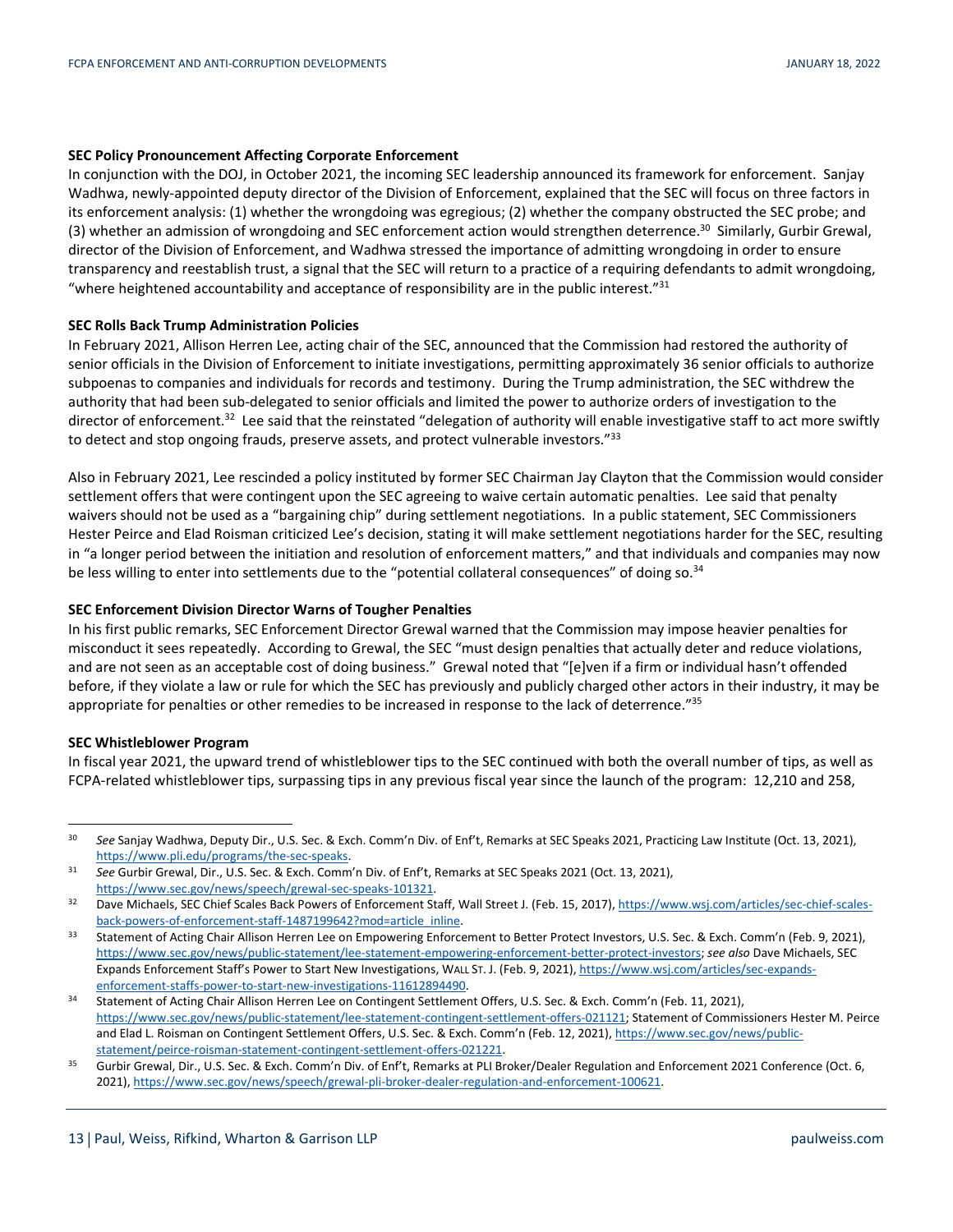respectively.<sup>36</sup> This represents an over 75% increase for total whistleblower tips and a 24% increase in FCPA-related tips compared to fiscal year 2020. While FCPA-related whistleblower tips declined under the Trump administration, this year's tips also mark an 8% increase over pre-Trump FCPA-related tips in 2016.<sup>37</sup> The graph below shows the changes in whistleblower tips over the past five years.



## SEC WHISTLEBLOWER TIPS AND TOTAL WHISTLEBLOWER AWARDS, FISCAL YEARS 2017–2021

According to the SEC's annual report to Congress on the whistleblower program, about 60% of the award recipients in FY 2021 were current or former insiders of the entity about which they reported information of wrongdoing to the SEC. According to the report, over three-fourths of the insider-whistleblowers reported concerns "to their supervisors, compliance personnel, or through internal reporting mechanisms, or understood that their supervisor or relevant compliance personnel knew of the violations" before submitting tips to the Commission.38

On May 18, 2021, the SEC awarded \$28 million—the tenth largest whistleblower award ever—to a whistleblower who voluntarily provided information that caused the SEC to launch an investigation that led to a successful FCPA enforcement action against Panasonic Avionics Corporation, which resulted in a \$280 million settlement.<sup>39</sup>

On August 10, 2021, the SEC awarded \$3.5 million to a whistleblower whose tip helped expand an existing investigation into a new geographic area and led to FCPA charges against Juniper Networks Inc., a California-based networking and cybersecurity

 <sup>36</sup> *See* U.S. Sec. & Exch. Comm'n, Annual Report to Congress: Whistleblower Program 28–29 (2021), https://www.sec.gov/files/owb-2021-annualreport.pdf. 37 *Cf.* U.S. SEC. & EXCH. COMM'N, <sup>2016</sup> ANNUAL REPORT TO CONGRESS ON THE DODD-FRANK WHISTLEBLOWER PROGRAM 24 (Nov. 15, 2016),

https://www.sec.gov/files/owb-annual-report-2016.pdf.<br>38 U.S. SEC. & EXCH. COMM'N, 2021 ANNUAL REPORT TO CONGRESS: WHISTLEBLOWER PROGRAM 24 (Nov. 15, 2021), https://www.sec.gov/files/owb-2021-

annual-report.pdf. 39 *See* Press Release, U.S. Sec. & Exch. Comm'n, SEC Awards More Than \$28 Million to Whistleblower Who Aided SEC and Other Agency Actions (May 19, 2021), https://www.sec.gov/news/press-release/2021-86; *see also* Mengqi Sun, *Whistleblower Is Awarded \$28 Million in Panasonic Avionics Case*, WALL ST. J. (May 19, 2021), Mengqi Sun, *Whistleblower Is Awarded Over \$3.5 Million in Juniper Bribery Case*, WALL ST. J. (Aug. 10, 2021), https://www.wsj.com/articles/whistleblower-is-awarded-over-3-5-million-in-juniper-bribery-case-11628630066.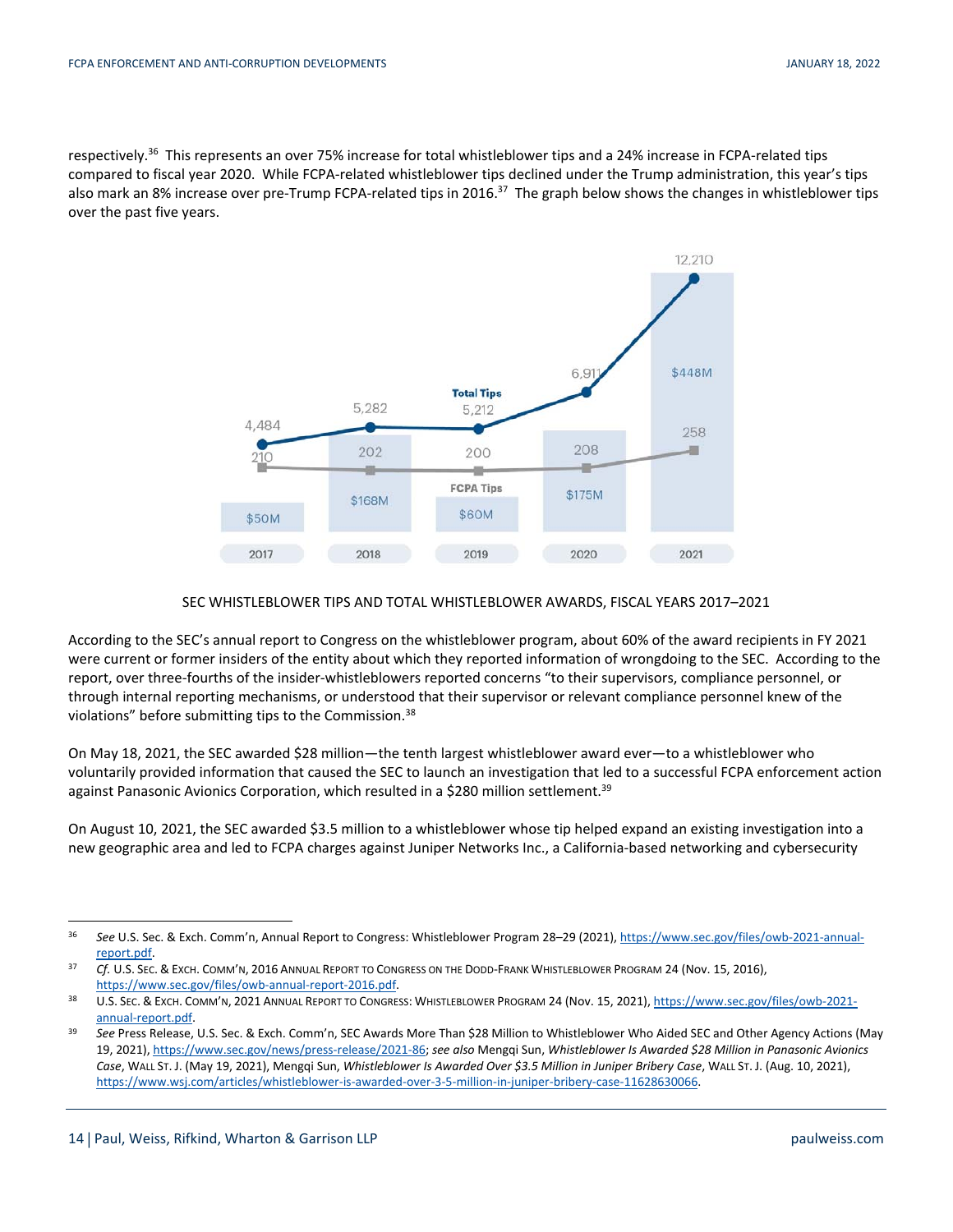solutions company. Juniper agreed to pay more than \$11.7 million as part of a 2019 settlement with the SEC over allegations that the company violated the FCPA through its subsidiaries in Russia and China.<sup>40</sup>

The SEC received tips from 99 countries in FY 2021. Similar to past years, the largest number of tips came from the United States, Canada, the People's Republic of China, and the United Kingdom. While the SEC receives tips from the majority of countries around the globe, the continued absence of or low reporting from African countries may suggest gaps in publicizing information about the Whistleblower Program in those countries, as well as local obstacles to submitting tips. The map below shows the geographic distribution of whistleblower tips from foreign countries in 2021.<sup>41</sup>



## 2021 FCPA SEC WHISTLEBLOWER TIPS — WORLDWIDE, OUTSIDE OF THE UNITED STATES

On August 2, 2021, Gary Gensler, chairman of the SEC, announced that he had directed his staff to prepare possible revisions to two Trump-era amendments to the Whistleblower Program, adding that in the interim, the Commission would largely pause enforcement of the two amendments.<sup>42</sup> One of the Trump-era amendments gives the SEC the discretion to lower a whistleblower award if it deems the amount to be unreasonably high. The other amendment gives the SEC the discretion to deny an award, in some instances, to whistleblowers who might be eligible to receive another payment from a different agency in a related enforcement action.<sup>43</sup> On August 5, 2021, following the announcement of the potential amendments to the

 <sup>40</sup> *See* Mengqi Sun, *Whistleblower Is Awarded Over \$3.5 Million in Juniper Bribery Case*, WALL ST. J. (Aug. 10, 2021), https://www.wsj.com/articles/whistleblower-is-awarded-over-3-5-million-in-juniper-bribery-case-11628630066.<br>This map does not depict the approximately 4,087 tips from the United States and its territories.<br>See Mengqi Sun,

pauses-enforcement-of-some-whistleblower-program-rules-11628297604.<br>43 See Statement in Connection with the SEC's Whistleblower Program, U.S. Sec. & Exch. Comm'n (Aug. 2, 2021), https://www.sec.gov/news/public-

statement/gensler-sec-whistleblower-program-2021-08-02.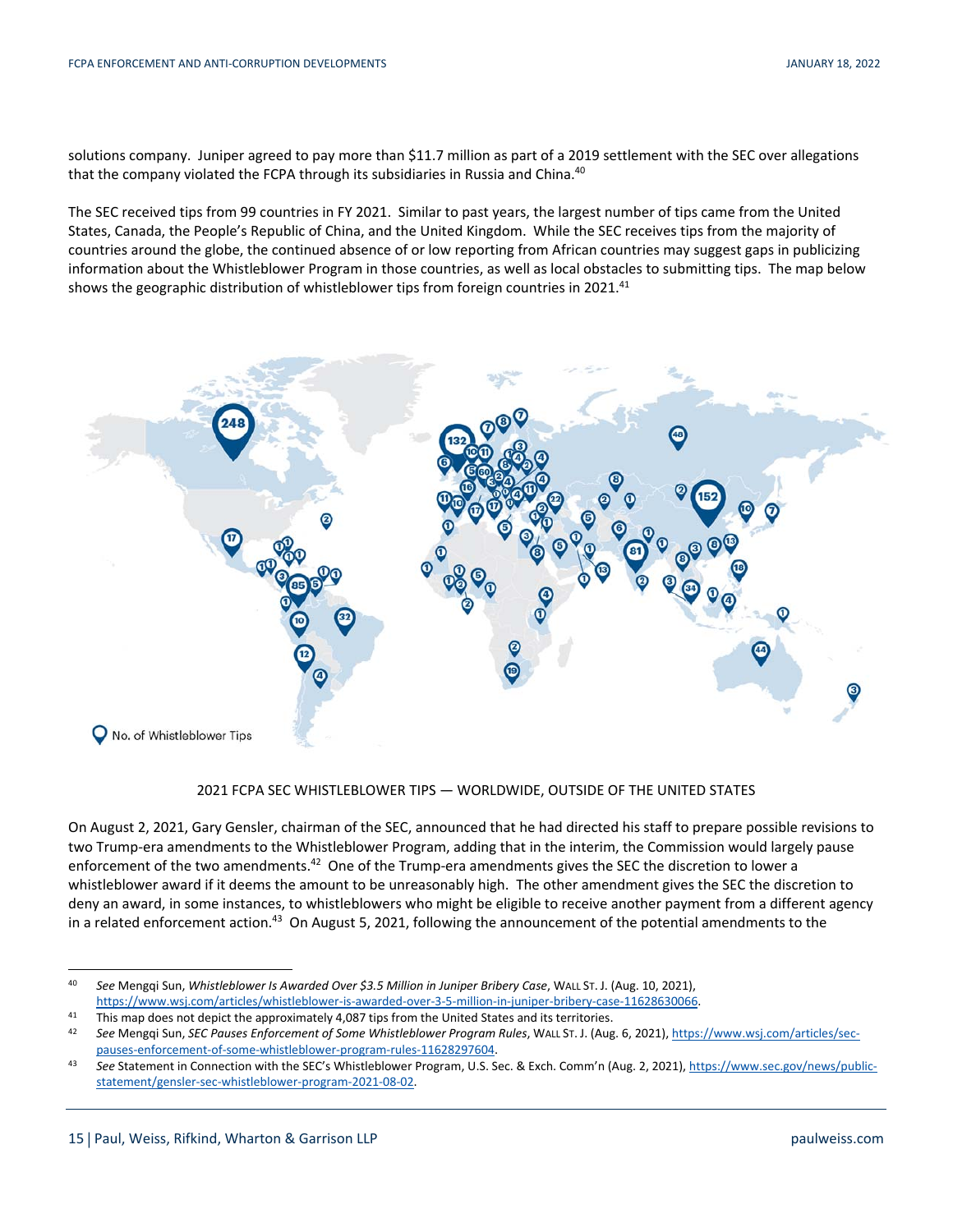amendments, the SEC issued a statement presenting interim measures pending the Commission's amendment process to ensure that whistleblowers "are not disadvantaged under the components of Rule 21F-3(b)(3) and Rule 21F-6 that may be revised." <sup>44</sup>

## **Policy Pronouncements Affecting Anti-Corruption Enforcement**

In contrast to the small number of FCPA enforcement actions in 2021, the White House made significant announcements aimed at restoring and creating new enforcement tools and priorities for anti-corruption work. In its first year, President Biden's administration signaled that it planned a significant overhaul of the United States' national and international anti-corruption efforts. On June 3, 2021, President Biden released a National Security Study Memorandum identifying efforts to counter corruption as a "core United States national security interest."45 The memorandum outlined plans to curb foreign corruption by increasing anti-corruption programming and resources in the federal government. Under the memorandum's framework, an interagency review group—including the DOJ, State Department, Treasury Department, Commerce Department, Department of Defense, and ten other federal agencies and offices—prepared the first "United States Strategy on Countering Corruption," a report on strategic recommendations for fighting corruption.<sup>46</sup> As a result of this White House-led initiative, many of these departments and agencies have announced new initiatives and policies to prioritize fighting corruption, and each of them will be required to report annually on their progress. Together, these initiatives indicate an effort to provide more tools, information and resources to uncover the often difficult-to-detect hidden financial flows stemming from corrupt acts.

## **Tackling Kleptocracy and Beneficial Owner Transparency to Target Illicit Financing**

On December 7, 2021, the Treasury Department's Financial Crimes Enforcement Network ("FinCEN") announced a new proposed rule to strengthen corporate reporting requirements regarding beneficial ownership aimed at tackling the use of shell companies to transfer and hold illicit proceeds.47 On December 9, 2021, at President Biden's Summit for Democracy, U.S. Treasury Secretary Janet Yellen also announced forthcoming rulemaking by the Treasury to address the purchase of real estate with illicit funds through shell companies and authorized representatives to shield the beneficial owners.<sup>48</sup>

These initiatives follow various efforts by Congress to target kleptocracy. On June 10, 2021, a group of lawmakers launched the bipartisan Congressional Caucus Against Foreign Corruption and Kleptocracy.<sup>49</sup> The caucus was formed to mobilize Congress on anti-corruption efforts and introduced several pieces of anti-corruption legislation in 2021, including the Combating Global Corruption Act, the Foreign Corruption Accountability Act, and the Transnational Repression Accountability and Prevention Act, which were passed by the U.S. House of Representatives on September 23, 2021, as part of the National Defense Authorization Act for Fiscal Year 2022.<sup>50</sup>

 <sup>44</sup> Procedures for the Commission's Use of Certain Authorities Under Rule 21F-3(B)(3) and Rule 21F-6 of the Securities Exchange Act of 1934, Exchange Act Release No. 34-92565, 86 Fed. Reg. 44604 (Aug. 5, 2021). Exchange Act Release No. 34-92565, 86 Fed. Reg. 44604 (Aug. 5, 2021). 45 Memorandum on Establishing the Fight Against Corruption as a Core United States

https://www.whitehouse.gov/briefing-room/presidential-actions/2021/06/03/memorandum-on-establishing-the-fight-against-corruption-as-acore-united-states-national-security-interest/; *see also* Client Memorandum, Biden Administration Launches U.S. Strategy on Countering Corruption, PAUL, WEISS, RIFKIND, WHARTON & GARRISON LLP (Dec. 14, 2021), https://www.paulweiss.com/practices/litigation/anti-corruption-

fcpa/publications/biden-administration-launches-us-strategy-on-countering-corruption?id=41927. 46 *See* THE WHITE HOUSE, UNITED STATES STRATEGY ON COUNTERING CORRUPTION (Dec. 2021), https://www.whitehouse.gov/wp-

content/uploads/2021/12/United-States-Strategy-on-Countering-Corruption.pdf.<br>47 See Press Release, FinCEN Issues Proposed Rule for Beneficial Ownership Reporting to Counter Illicit Finance and Increase Transparency, FIN. C ENF'T NETWORK (Dec. 7, 2021), https://www.fincen.gov/news/news-releases/fincen-issues-proposed-rule-beneficial-ownership-reporting-counterillicit. 48 *See* The Summit for Democracy, *Preventing and Countering Corruption*, YOUTUBE, at 1:59:00 (Dec. 9, 2021),

https://www.youtube.com/watch?v=xgyanQm81aU&t=6896s. 49 *See* Press Release, Congress to Launch Counter-Kleptocracy Caucus at June 10 Event, COMM'N ON SEC. AND COOP. IN EUROPE, (June 2, 2021),

https://www.csce.gov/international-impact/press-and-media/press-releases/congress-launch-counter-kleptocracy-caucus-june.<br>See H.R. 4350, 117th Cong. §§ 1330, 1331, 6407, 6408 (2021) (as passed by House, Sept. 23, 2021); se Malinowski, Salazar, Cohen and Wilson Introduce Bipartisan Legislation to Stop Enablers of International Corruption, CONG. TOM MALINKOWSKI (Oct. 6, 2021), https://malinowski.house.gov/media/press-releases/representatives-malinowski-salazar-cohen-and-wilson-introduce-bipartisan.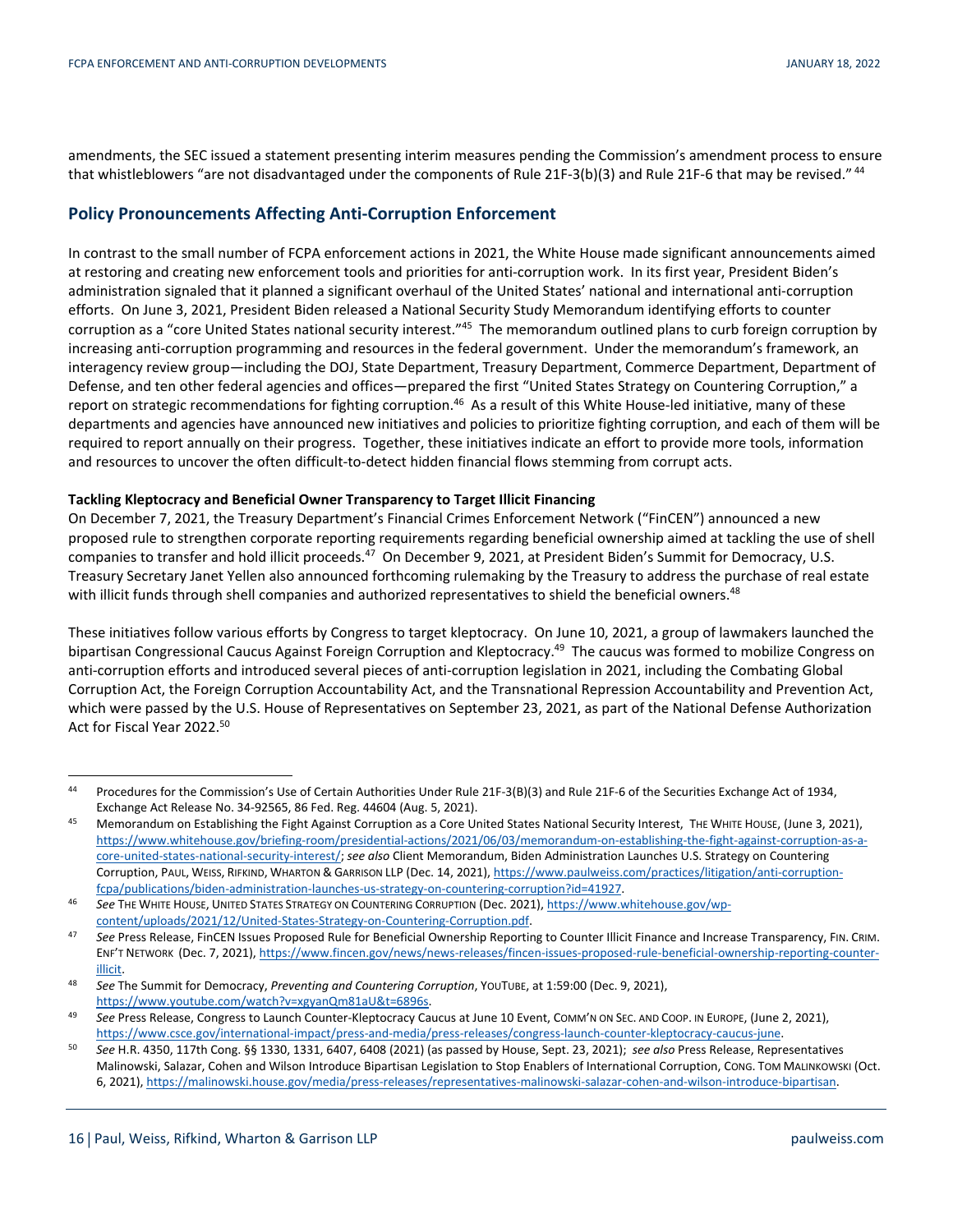**The Biden Administration's Anti-Corruption Memorandum and Anti-Corruption Initiatives in Mexico and Central America**  In addition to broad interagency initiatives, the Biden administration also set new regional anti-corruption policies. Notably, on June 7, 2021, U.S. Attorney General Merrick Garland announced the formation of Joint Task Force Alpha, a law enforcement task force that will facilitate coordination among the DOJ, the Department of Homeland Security, the FBI, and the Drug Enforcement Administration to further enhance anti-corruption enforcement in Mexico, Guatemala, Honduras, and El Salvador.<sup>51</sup> The focus on corruption in Central America contrasts with the Trump administration's tacit role in the closure<sup>52</sup> of two key internationallybacked anti-corruption organizations—the Commission Against Impunity In Guatemala ("CICIG")<sup>53</sup> and the Mission to Support the Fight against Corruption and Impunity in Honduras ("MACCIH").<sup>54</sup> In particular, the CICIG had led the investigation and prosecution of hundreds of Guatemalan officials, businesspeople, and narco-traffickers engaged in corruption, including several presidents.<sup>55</sup> Its closure has marked a deterioration of anti-corruption and rule of law efforts in the region culminating in the recent announcement by the United States that it had "lost confidence" in Guatemalan Attorney General Maria Consuelo Porras, was suspending cooperation with the Guatemala Attorney General's Office,<sup>56</sup> and was sanctioning Attorney General Porras.<sup>57</sup> Joint Task Force Alpha seeks to fill the gap in international anti-corruption efforts left by the two mechanisms, while taking a broader regional approach. In October, the joint task force launched new measures, including a tip line, to help identify and prosecute cases.58

Similarly, on December 9, 2021, U.S. Secretary of State Anthony J. Blinken announced the creation of the State Department Coordinator on Global Anti-Corruption who will work on integrating national and international partners into U.S. anti-corruption diplomacy and foreign assistance efforts.<sup>59</sup> It remains to be seen how the new Coordinator's efforts will impact FCPA prosecutions moving forward.

 <sup>51</sup> *See* Press Release, Attorney General Announces Initiatives to Combat Human Smuggling and Trafficking and to Fight Corruption in Central America U.S. DEP'T. OF JUST. (June 7, 2021), https://www.justice.gov/opa/pr/attorney-general-announces-initiatives-combat-human-smuggling-and-

trafficking-and-fight. 52 *See* Mary Beth Sheridan, *How U.S. Apathy Helped Killa Pioneering Anti-Corruption Campaign in Guatemala*, WASH. POST (June 14, 2019), https://www.washingtonpost.com/world/the\_americas/how-us-apathy-helped-kill-a-pioneering-anticorruption-campaign-in-

guatemala/2019/06/14/cc4f464a-1e5e-11e9-a759-2b8541bbbe20\_story.html. 53 *See* Tiziano Breda, *Curtain Falls on Guatemala's International Commission against Impunity*, INT'L CRISIS GRP. (Sept. 3, 2019), https://www.crisisgroup.org/latin-america-caribbean/central-america/guatemala/curtain-falls-guatemalas-international-commission-againstimpunity; *see also* Héctor Silvia Ávalos, *Ambiguous US Response Leaves Guatemala Justice in Limbo*, INSIGHT CRIM. (Sept. 6, 2018),

https://insightcrime.org/news/analysis/ambiguous-us-response-leaves-guatemala-justice-limbo/.<br><sup>54</sup> See PETER J. MEYER, CONG. RSCH. SERV., IN11211, CORRUPTION IN HONDURAS: END OF THE MISSION TO SUPPORT THE FIGHT AGAINST COR

HONDURAS (MACCIH), (2020), https://www.justice.gov/eoir/page/file/1248036/download.<br><sup>55</sup> See Miguel Zamora, Institutional Inosculation: The International Commission Against Impunity in Guatemala (CICIG), International Rule

Mechanisms, and Creating Institutional Legitimacy in Post-Conflict Societies, 57 COLUM. J. TRANSNAT'L L. 535 (2019).<br><sup>56</sup> See Department Press Briefing, Jalina Porter, Principal Deputy Spokesperson, U.S. Dep't. of State (J https://www.state.gov/briefings/department-press-briefing-july-27-2021/. 57 *See* Press Statement, Anthony J. Blinken, U.S. Sec'y of State, United States Announces Actions Against Seven Central American Officials for

Undermining Democracy and Obstructing Investigations into Acts of Corruption (Sept. 20, 2021), https://www.state.gov/united-states-announcesactions-against-seven-central-american-officials-for-undermining-democracy-and-obstructing-investigations-into-acts-of-corruption/.<br>58 See Press Release, Justice Department Anticorruption Task Force Launches New Measures t

JUST. (Oct. 15, 2021), https://www.justice.gov/opa/pr/justice-department-anticorruption-task-force-launches-new-measures-combat-corruptioncentral. 59 *See* Press Statement, Anthony J. Blinken, U.S. Sec'y of State, Elevating Anti-Corruption Leadership and Promoting Accountability for Corrupt Actors

<sup>(</sup>Dec. 9, 2021), https://www.state.gov/elevating-anti-corruption-leadership-and-promoting-accountability-for-corrupt-actors/.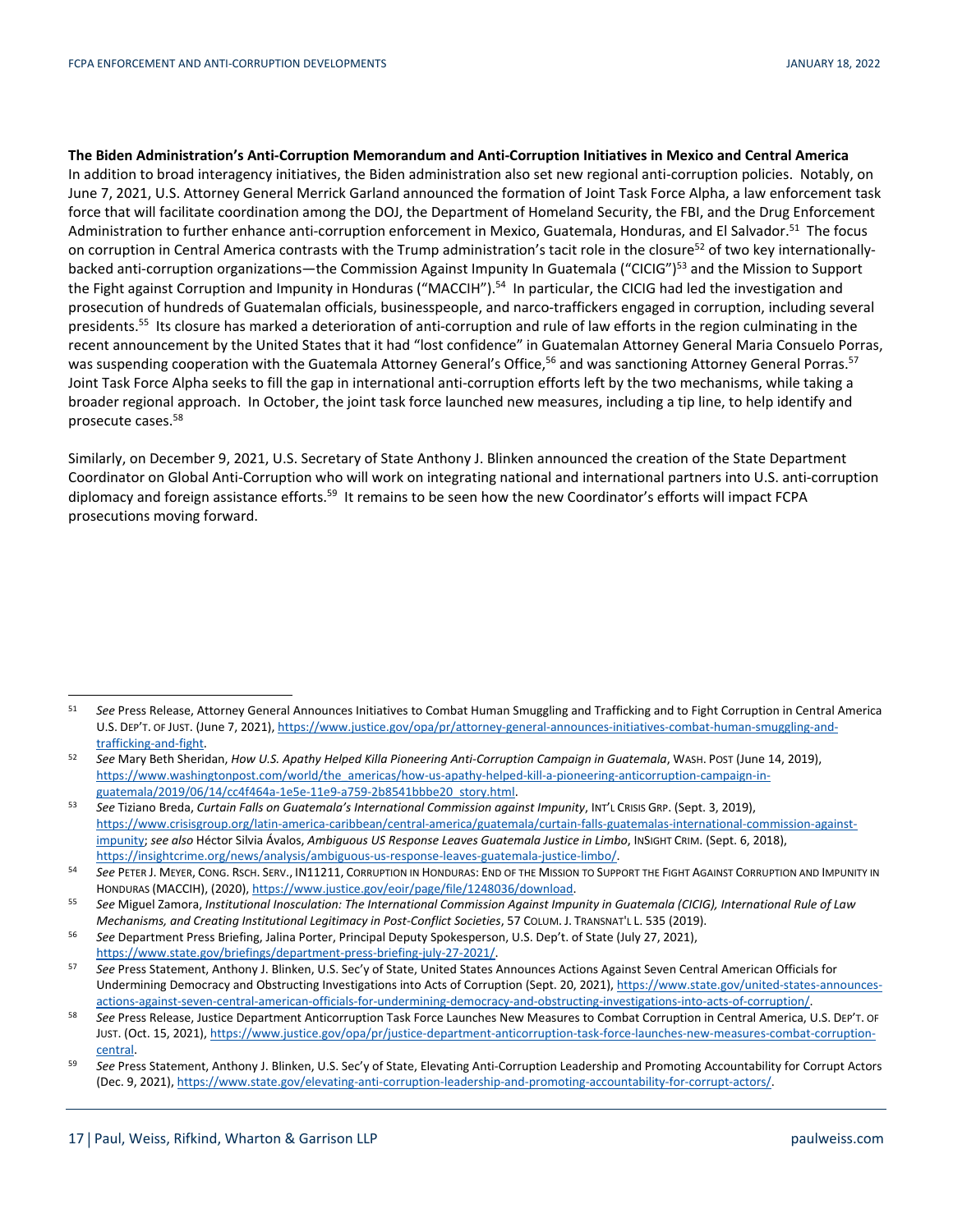## **Corporate Compliance Monitors**

As in 2020, U.S. authorities imposed no corporate compliance monitors or compliance consultants in FCPA cases in 2021, as reflected in the chart below.<sup>60</sup> One company that reached a resolution in 2021, Deutsche Bank, had already been under a compliance monitorship since 2015 in connection with its manipulation of the London Interbank Offered Rate. Another company that reached a resolution in 2021, Amec Foster Wheeler Energy Ltd., agreed to periodic compliance reporting and was deemed not to require a monitorship. In contrast to 2020, and despite the fact that all four of the entities subject to corporate enforcement actions in 2021 were non-U.S. companies, U.S. authorities did not note the existence of oversight by foreign authorities as a reason to decline to impose a compliance monitor.



## COMPLIANCE OVERSIGHT IN CORPORATE FCPA RESOLUTIONS, 2017–2021

Three companies continue to have active monitorships as part of a prior criminal resolution with the DOJ Fraud Section's FCPA Unit (Telefonaktiebolaget LM Ericsson, 2020; Mobile TeleSystems PJSC, 2019; and Fresenius Medical Care AG & Co. KGaA, 2019).<sup>61</sup> Deutsche Bank AG, which resolved FCPA charges in 2021, is currently subject to a monitorship and has been since 2016; however, that monitorship stems from an enforcement action resolved with the DOJ Fraud Section's Market Integrity and Major Frauds Unit.

<sup>60</sup> Monitors and consultants imposed in corporate resolutions are counted based on a variety of considerations. If the resolution involves both a parent and a subsidiary and/or both the DOJ and the SEC, whether more than one monitor/consultant is counted depends upon whether one individual appears to be serving in multiple capacities or multiple individuals appear to be serving in different capacities. This analysis is based

upon the corporate resolution documents and, if necessary, third-party resources. 61 *See* Monitorships: List of Independent Compliance Monitors for Active Fraud Section Monitorships, U.S. DEP'T OF JUST., https://www.justice.gov/criminal-fraud/strategy-policy-and-training-unit/monitorships (last updated Nov. 4, 2021).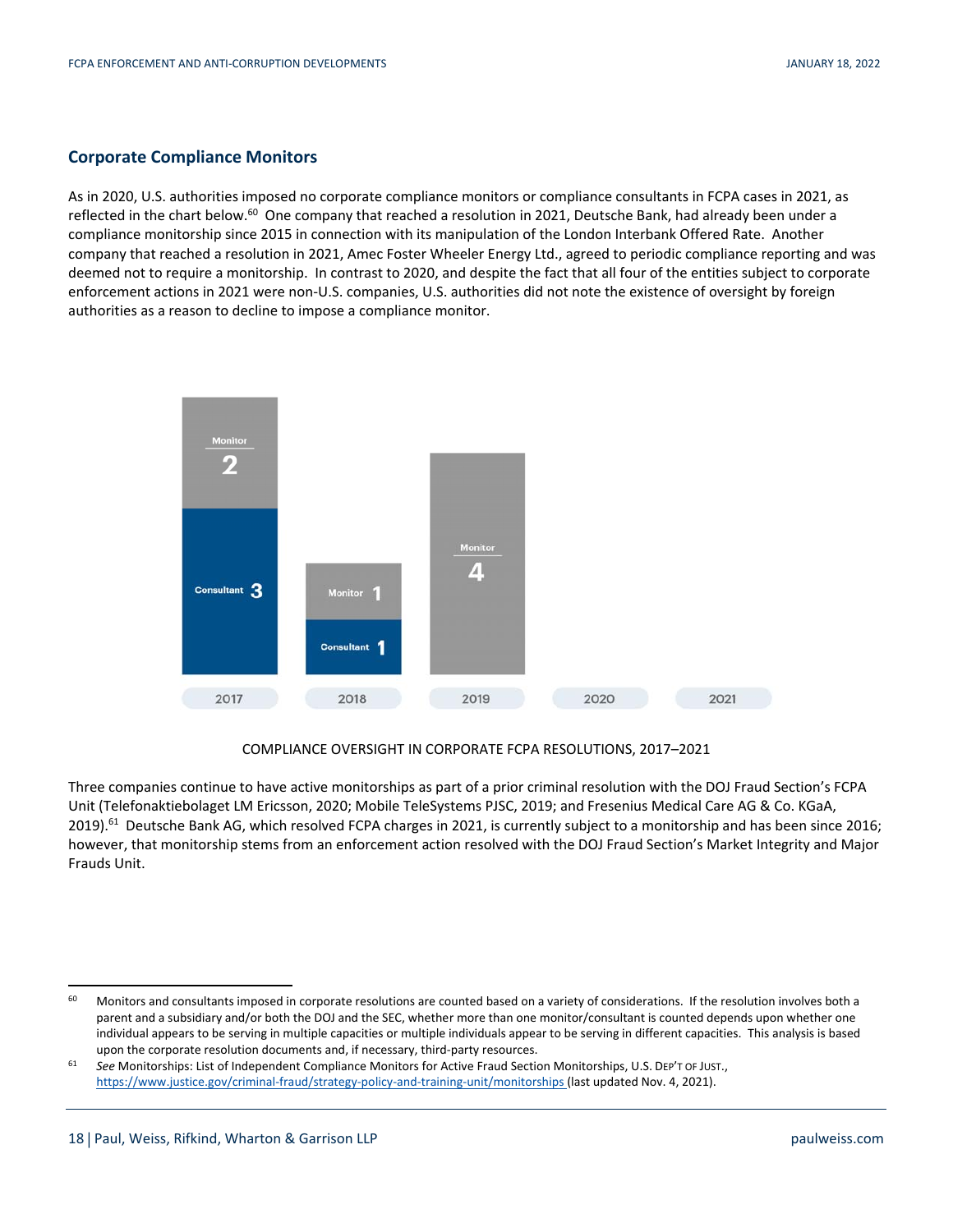## **Review of Select Corporate Resolutions**

In 2021, the DOJ and SEC resolved a combined six corporate enforcement actions. We summarize below the resolutions from the past year.

## **Credit Suisse Group AG**

On October 19, 2021, as part of an international resolution with authorities in the United States, the United Kingdom, and Switzerland, the SEC announced that Credit Suisse Group AG ("Credit Suisse"), a Switzerland-based global investment bank and financial services firm with stock traded on the New York Stock Exchange, had agreed to pay combined penalties of nearly \$475 million to resolve allegations of violating the FCPA's internal accounting controls and books and records provisions and fraudulently misleading investors.62 The SEC required payment of approximately \$100 million to resolve FCPA and other securities laws violations. The SEC payment was made up of a \$65 million civil penalty, disgorgement of \$26.2 million, and prejudgment interest of \$7.8 million.<sup>63</sup> On the same day, Credit Suisse resolved a parallel investigation conducted by the DOJ. The DOJ did not bring any FCPA charges. Instead, Credit Suisse's subsidiary, Credit Suisse Securities (Europe) Limited ("CSSEL"), pleaded guilty to a criminal count of conspiracy to commit wire fraud in connection with the alleged fraudulent scheme and Credit Suisse entered into a three-year DPA with the DOJ in connection with a criminal information charging Credit Suisse with conspiracy to commit wire fraud.64 The DOJ imposed an approximately \$247.5 million criminal penalty to resolve the conspiracy charges. Switzerland's Financial Market Supervisory Authority also appointed an independent third party to review the implementation and effectiveness of Credit Suisse's compliance measures conducted in financially weak and high-risk countries.65

The FCPA violations arose out of a scheme involving two bond offerings and a syndicated loan that raised over \$1 billion on behalf of state-owned entities in Mozambique. Those financial instruments were used to perpetrate a hidden debt scheme, pay kickbacks to now-indicted Credit Suisse investment bankers and their intermediaries, and bribe government officials in Mozambique.66 The syndicated loan was made to ProIndicus, a company owned and controlled by the government of Mozambique and ostensibly established to supply vessels and training to protect the country's coastline and marine interests. According to the SEC consent order, the proceeds from this loan were meant exclusively for a maritime security project known as the "Exclusive Economic Zone." However, ProIndicus was set up by Mozambican government officials in collusion with an agent of an intermediary based in the United Arab Emirates in order to divert approximately \$200 million over three years in kickbacks to three Credit Suisse bankers at CSSEL, payments to the intermediary agent, and in bribes to Mozambican government officials.<sup>67</sup> These improper payments were hidden from other members of Credit Suisse management and were not properly recorded in Credit Suisse's books and records. Moreover, Credit Suisse transferred all proceeds directly to accounts controlled by the intermediary agent in Abu Dhabi rather than to the borrower in Mozambique, despite being aware of allegations of corrupt practices by the intermediary agent. Indeed, Credit Suisse's financial crime compliance group received a third-party due diligence report that described the intermediary agent as a "master of kickbacks" and "an expert in kickbacks, bribery and corruption," and a Credit Suisse director in the company's Europe, Middle East, and Asia group warned that the intermediary agent had been "obviously involved in corrupt practices" in the past.

 <sup>62</sup> *See In re Credit Suisse Grp.* AG, Securities Act Release No. 11001 (Oct. 19, 2021), https://www.sec.gov/litigation/admin/2021/33-11001.pdf [hereinafter, "Securities Act Release No. 11001"]; Press Release, U.S. Sec. & Exch. Comm'n, *Credit Suisse to Pay Nearly \$475 Million to U.S. and U.K. Authorities to Resolve Charges in Connection with Mozambican Bond Offerings* (Oct. 19, 2021), https://www.sec.gov/news/press-

release/2021-213. 63 Securities Act Release No. 11001, §§ IV(B)-(C). 64 *See* Deferred Prosecution Agreement, *United States v. Credit Suisse Grp. AG*, No. 21-CR-521 (E.D.N.Y. Oct. 19, 2021), https://www.justice.gov/opa/press-release/file/1444991/download; Press Release, U.S. Dep't of Just , *Credit Suisse Resolves Fraudulent Mozambique Loan Case in \$547 Million Coordinated Global Resolution* (Oct. 19, 2021), https://www.justice.gov/opa/pr/credit-suisse-resolvesfraudulent-mozambique-loan-case-547-million-coordinated-global [hereinafter, "DOJ Credit Suisse Press Release"].<br>
See DOJ Credit Suisse Press Release.<br>
See Securities Act Release No. 11001 ¶¶ 1–7.<br>
See Securities Act Relea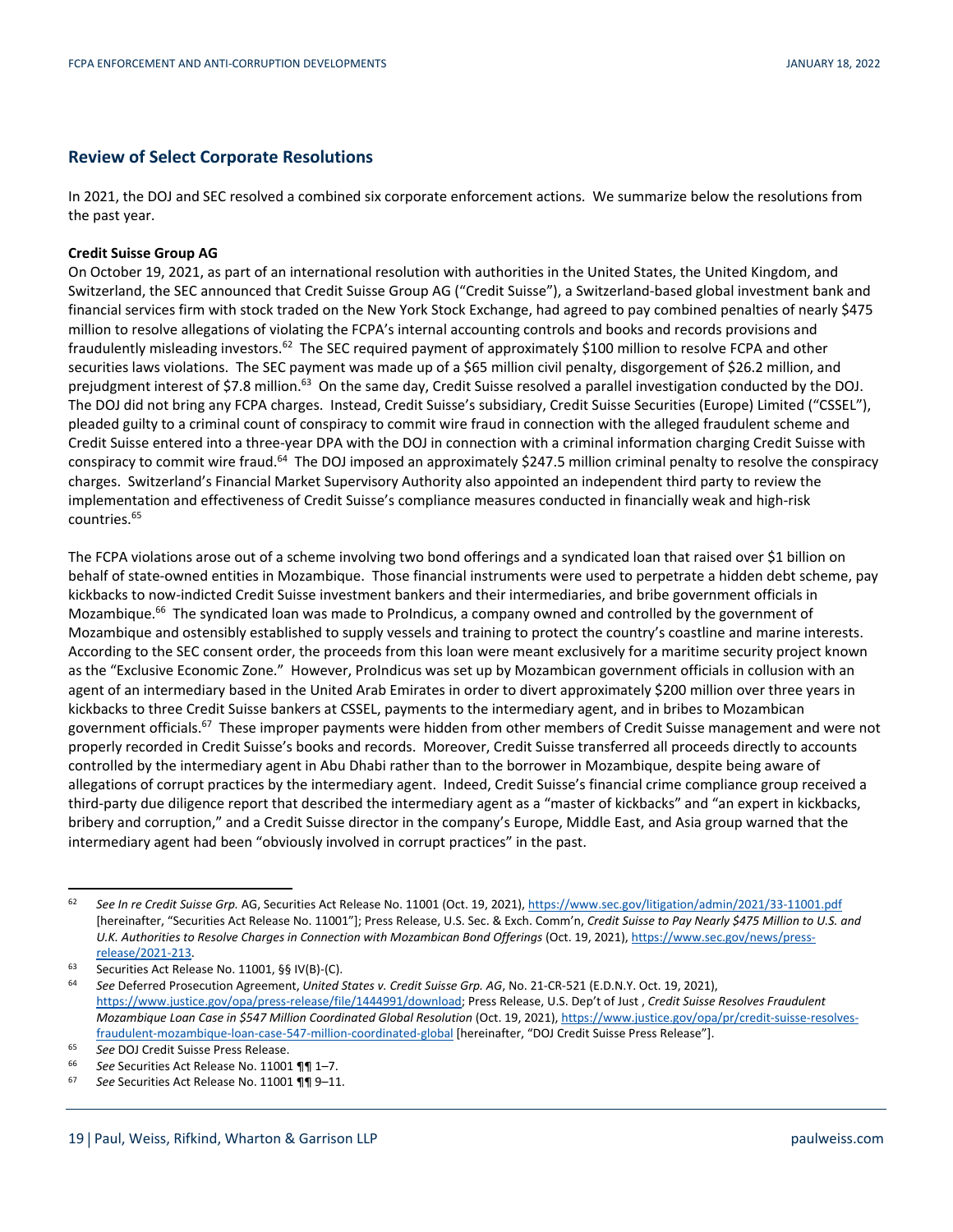A second transaction involved Credit Suisse's underwriting interest-bearing loan participation notes issued by EMATUM, a newly formed tuna-fishing entity owned and controlled by the government of Mozambique. As was the case in the ProIndicus scheme, EMATUM was used to divert proceeds to the Credit Suisse bankers and make improper payments to government officials through the UAE intermediary, including transferring all proceeds to the intermediary agent's Abu Dhabi accounts.<sup>68</sup> According to the consent order, Credit Suisse's books and records did not show that a large amount of the proceeds of these transactions were improper payments to government officials in Mozambique or kickbacks to the Credit Suisse bankers.<sup>69</sup> The SEC also found that the scheme went unnoticed due to Credit Suisse's deficient internal accounting controls, including that Credit Suisse's reputational risk, credit risk, and compliance groups failed to appreciate the gravity of the bribery risks that came to their attention, and that Credit Suisse placed an unreasonable reliance on the bankers who allegedly received the kickbacks to structure the deals, all of which allowed the bankers to carry out the bribery scheme.<sup>70</sup>

#### **WPP plc**

On September 24, 2021, the SEC announced that it had resolved charges against WPP plc ("WPP"), a U.K.-based global advertising firm with shares listed on the New York Stock Exchange, for violations of the anti-bribery, books and records, and internal accounting controls provisions of the FCPA.<sup>71</sup> Without admitting or denying the SEC's findings, WPP agreed to pay an \$8 million penalty, \$10.1 million in disgorgement, and \$1.1 million in prejudgment interest.<sup>72</sup>

The FCPA violations arose out of conduct by WPP majority-owned subsidiaries in India, China, Brazil, and Peru. Until 2018, WPP had implemented an aggressive expansion strategy driven through acquisitions in high-risk markets. WPP structured these acquisitions to keep the local founders as CEOs of the acquired entities, but nonetheless centrally coordinated back-office functions. Despite its expansion into high-risk markets, WPP did not have a compliance department and lacked meaningful coordination between its legal and internal audit departments and these acquired entities. Thus, the SEC found that WPP failed to implement sufficient internal accounting controls across its international network, leading to inadequate oversight of the acquired entities and failure to respond adequately to warning signs of corruption or lack of controls at the acquired entities.<sup>73</sup>

The SEC highlighted specific instances of improper payments in each of India, China, Brazil, and Peru, all associated with foundercontrolled local acquisitions. In India, a WPP subsidiary allegedly used two vendors that facilitated bribe payments to officials at the Departments of Information and Public Relations of two Indian states, as well as paid kickbacks to the subsidiary's CEO.<sup>74</sup> In China, a WPP subsidiary avoided paying over \$3 million in taxes to a Chinese tax authority by making payments to a vendor identified by tax officials and gifting \$2,000 worth of items and entertainment to tax officials. The Chinese subsidiary also maintained an off-the-books account reflecting the payments to the vendor recommended by the tax officials.<sup>75</sup> In Brazil, a WPP subsidiary made improper payments to vendors in order to secure government contracts at the subsidiary CEO's direction. These improper payments were made despite WPP's policy prohibiting its subsidiaries from paying third parties to assist in obtaining or retaining government contracts without WPP's approval.<sup>76</sup> In Peru, the WPP subsidiary's CEO directed the subsidiary to be a conduit for a construction company's illicit payments to the mayor of Lima in support of his political campaign. The CEO disguised the corrupt source of the funds used for the bribe of the mayor by funneling the construction company's payments to the Peruvian subsidiary through WPP subsidiaries in Colombia and Chile. This caused the Columbian and Chilean

<sup>&</sup>lt;sup>68</sup> See Securities Act Release No. 11001 **¶1** 21–22.<br>
<sup>69</sup> See Securities Act Release No. 11001 **¶1** 55.<br>
<sup>70</sup> See Securities Act Release No. 11001 **¶1** 15, 25.<br>
<sup>71</sup> See In re WPP PLC, Exchange Act Release No. 93117 (Sep "Exchange Act Release No. 93117"]; Press Release, U.S. Sec. & Exch. Comm'n, *SEC Charges World's Largest Advertising Group with FCPA Violations* (Sept. 24, 2021), <u>https://www.sec.gov/news/press-release/2021-191</u>.<br> *Ta* See Exchange Act Release No. 93117 Section IV(B).<br> *Ta* See Exchange Act Release No. 93117 ¶¶ 4-7.<br> *Ta* See Exchange Act Release No. 93117 ¶¶ 8-2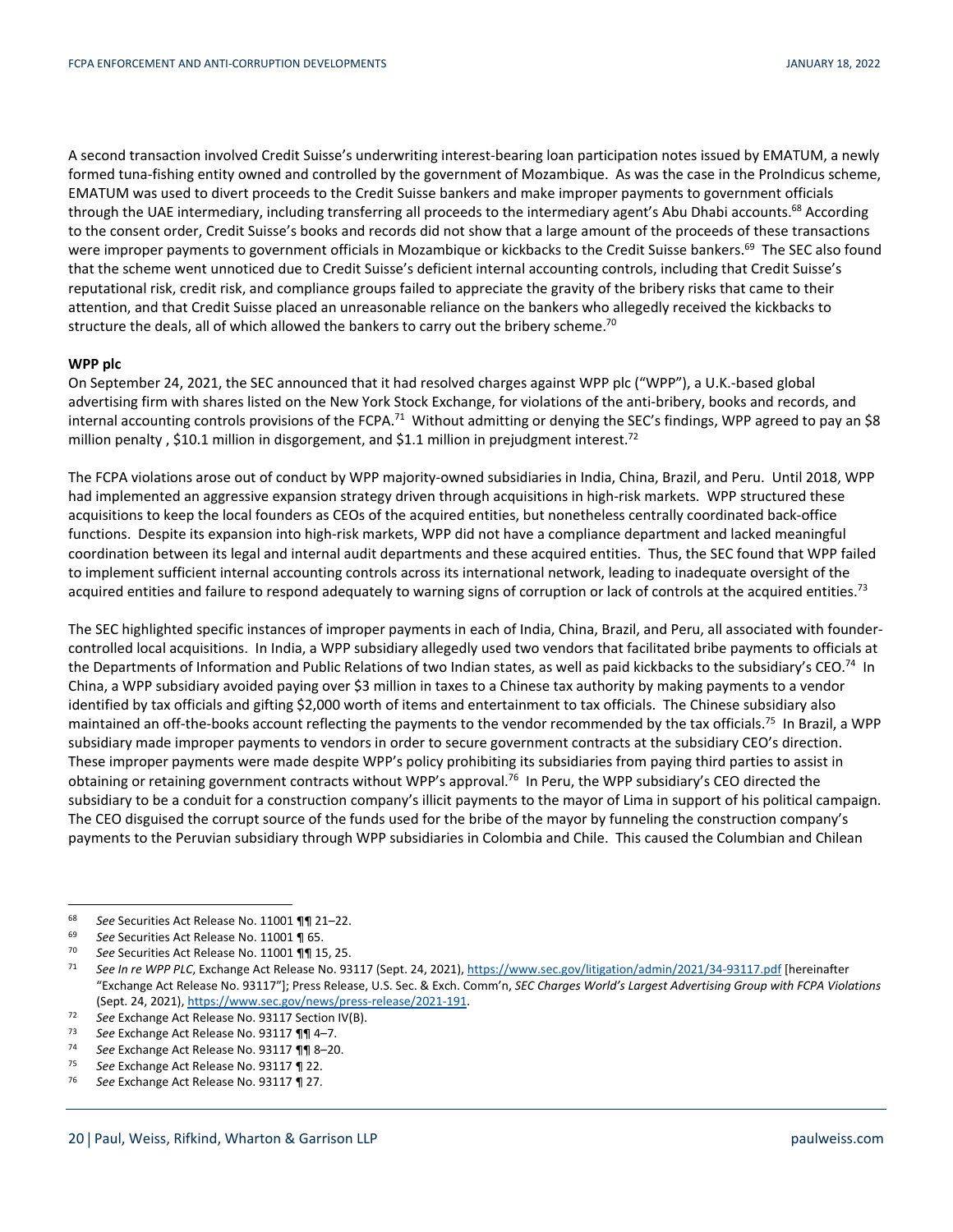subsidiaries to falsely record payments in return for services performed for the construction company. The Peruvian subsidiary maintained no records showing that the construction company paid for a portion of the mayor of Lima's political campaigns.<sup>77</sup>

### **Amec Foster Wheeler Limited**

On June 25, 2021, the DOJ and SEC announced resolutions with Amec Foster Wheeler Limited ("Foster Wheeler"), a subsidiary of John Wood Group plc, a U.K.-based global engineering company, for violations of the FCPA's anti-bribery, books and records, and internal accounting control provisions.<sup>78</sup> The SEC and DOJ resolutions were part of coordinated resolutions with authorities in the United Kingdom and Brazil.<sup>79</sup> Foster Wheeler agreed to pay over \$41 million to resolve charges by the DOJ and SEC.<sup>80</sup> To settle bribery, books and records, and internal controls charges with the SEC, Foster Wheeler agreed to pay \$22.8 million, consisting of disgorgement of \$17.7 million and prejudgment interest of \$5.1 million. Foster Wheeler also entered into a threeyear DPA with the DOJ for one count of conspiracy to violate the anti-bribery provisions of the FCPA, agreed to pay approximately \$18.4 million in penalties, and agreed to self-report periodically to the Fraud Section of the DOJ.<sup>81</sup> Foster Wheeler received credit from the SEC and DOJ for up to \$9.1 million in disgorgement and \$6.1 million in other payments to Brazilian authorities, and up to \$3.5 million in disgorgement and \$4.5 million in other payments to authorities in the United Kingdom.82

This resolution resulted from a scheme to bribe officials in Brazil in exchange for a \$190 million contract from Petroleo Brasileiro S.A. ("Petrobras"), Brazil's state-owned oil company, to engineer and design a gas-to-chemicals complex. Foster Wheeler's U.K. subsidiary, Foster Wheeler Energy Limited ("FWEL"), bid on the contract and paid fees to an Italian agent and a Brazilian agent, a portion of which was used by the agents to pay bribes to a Petrobras official to obtain confidential information that would help Foster Wheeler win the contract bid and negotiate favorable terms.<sup>83</sup> The improper payments were wired through a U.S. correspondent account and facilitated through a *doleiro*—a money launderer—and were ultimately falsely recorded as "commissions" in Foster Wheeler's books and records.<sup>84</sup> Importantly, Foster Wheeler paid the Italian agent through a Monaco intermediary company, despite the fact that Foster Wheeler had declined to engage the Monaco intermediary company because of red flags elevated through its due diligence process. The SEC noted that members of Foster Wheeler's senior management including its general counsel, chief compliance officer, and acting CEO–were aware of the adverse due diligence report. FWEL's general counsel also violated Foster Wheeler's policy on outside agents by temporarily engaging the Italian agent while due diligence was still pending. In further violation of policy, FWEL did not terminate the Italian agent's interim contract once Foster Wheeler decided not to engage the agent on the basis of a full due diligence review.<sup>85</sup>

#### **Deutsche Bank AG**

On January 8, 2021, the SEC and DOJ announced that Deutsche Bank AG ("Deutsche Bank"), a Germany-based multinational investment bank and financial services company with shares listed on the New York Stock Exchange, agreed to pay approximately \$122.9 million to resolve FCPA charges stemming from bribes paid to officials in Saudi Arabia and Abu Dhabi and

<sup>&</sup>lt;sup>77</sup> See Exchange Act Release No. 93117 ¶ 29.<br><sup>78</sup> See In re Amec Foster Wheeler Ltd., Exchange Act Release No. 92259 (June 25, 2021), https://www.sec.gov/litigation/admin/2021/34-92259.pdf [hereinafter "Exchange Act Release No. 92259]; Press Release, SEC, *SEC Charges Amec Foster Wheeler Limited with FCPA Violations Related to Brazilian Bribery Scheme* (June 25, 2021), https://www.sec.gov/news/press-release/2021-112 [hereinafter "SEC Foster Wheeler Press Release]; Deferred Prosecution Agreement, *United States v. Amec Foster Wheeler Energy Ltd.*, No. 21-CR-298 (E.D.N.Y. June 25, 2021), https://www.justice.gov/opa/press-release/file/1411296/download [hereinafter, "Foster Wheeler DPA"]; Press Release, U.S. Dep't of Just, *Amec Foster Wheeler Energy Limited Agrees to Pay Over \$18 Million to Resolve Charges Related to Bribery Scheme in Brazil* (June 25, 2021), https://www.justice.gov/opa/pr/amec-foster-wheeler-energy-limited-agrees-pay-over-18-million-resolve-charges-related-bribery [hereinafter

<sup>&</sup>quot;DOJ Foster Wheeler Press Release"]. 79 *See* DOJ Foster Wheeler Press Release, https://www.justice.gov/opa/pr/amec-foster-wheeler-energy-limited-agrees-pay-over-18-million-resolve-

charges-related-bribery.<br>
See SEC Foster Wheeler Press Release, https://www.sec.gov/news/press-release/2021-112.<br>
See Foster Wheeler DPA, Attachment B, <u>https://www.justice.gov/opa/press-release/file/1411296/download.</u><br>
Se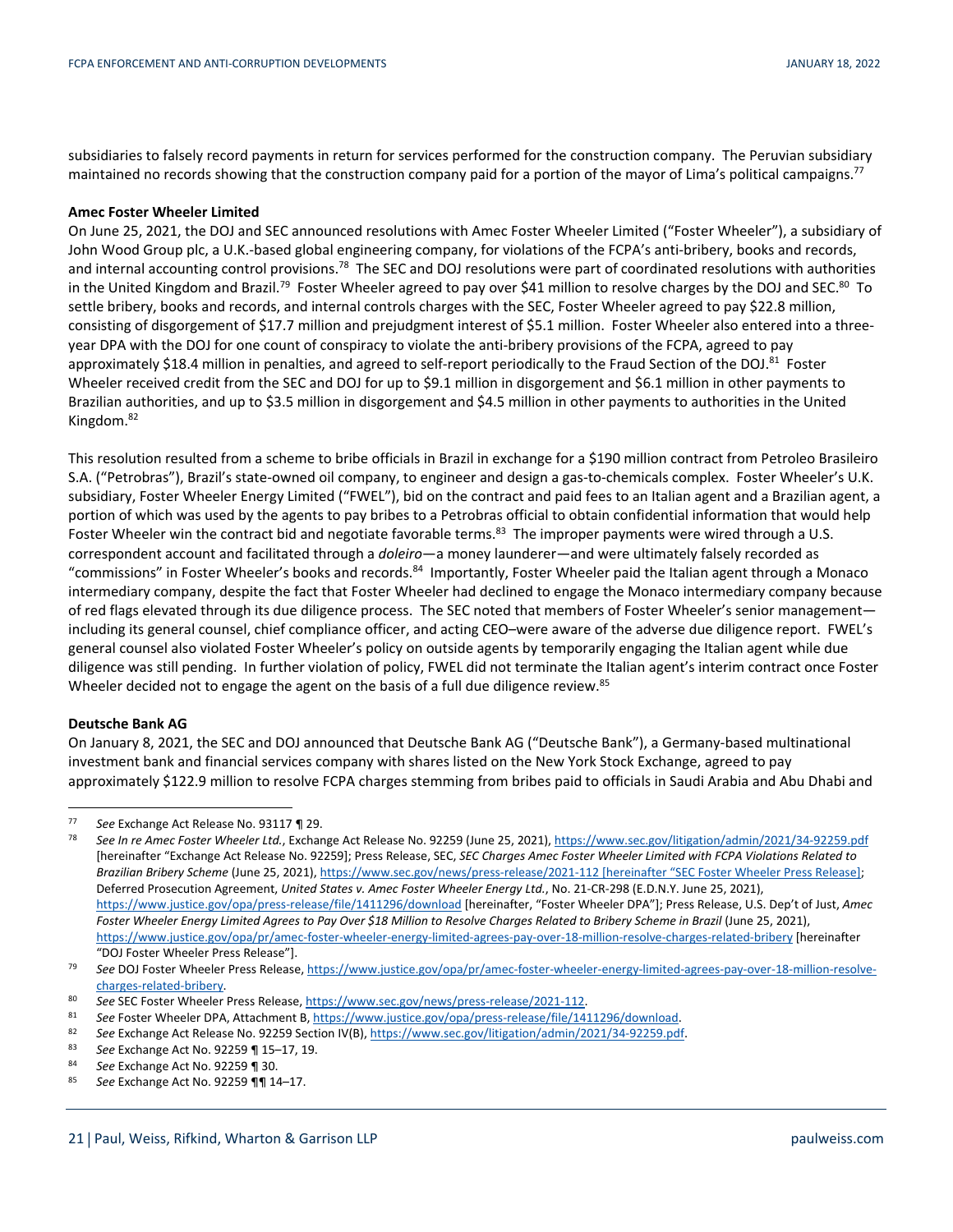falsely recording the corrupt payments in its books and records.<sup>86</sup> Deutsche Bank entered into a DPA with the DOJ and paid a \$79.6 million criminal penalty to resolve one count of conspiracy to violate the books and records and internal controls provisions of the FCPA. It paid an additional \$43.3 million in connection with a SEC resolution concerning books and records violations, which included disgorgement of \$35.1 million and prejudgment interest of approximately \$8.2 million. The SEC declined to level civil penalties given the imposition of a criminal penalty for the same conduct.<sup>87</sup> In addition to resolving FCPA violations, Deutsche Bank also resolved DOJ charges of wire fraud relating to unlawful commodities trading activity, paying an additional \$7.5 million.<sup>88</sup>

According to the SEC consent order, the FCPA charges arose from activity spanning from 2009 through 2016 in which Deutsche Bank improperly made use of third-party intermediaries, business development consultants, and finders (collectively, "BDCs") to obtain and retain business. Among these Chinese, Emirati, Italian, and Saudi BDCs were foreign officials, their relatives, and their associates. Although Deutsche Bank had a policy in place for screening and approval of BDCs, the implementation and oversight of the policy fell to "business sponsors" whose remuneration was tied to their business development. These business sponsors recommended engagements and determined the compliance of payments to BDCs. Despite multiple internal reviews recommending revisions to the BDC policy to address these shortcomings, management took only limited remedial steps. As a result, the SEC alleged that bribery risks were not properly assessed and sufficient steps were not taken to mitigate those risks. The SEC alleged that, due to a lack of internal controls, BDCs were engaged without proper due diligence, their invoices were vague and inaccurate, BDCs were paid in excess of what was provided for in their respective contracts, and some BDCs received payment from Deutsche Bank even though they had no contract with Deutsche Bank at the time services were purportedly performed. Some of these payments were allegedly bribes.<sup>89</sup> According to the criminal information filed by the DOJ, Deutsche Bank conspired to maintain false books, records, and accounts by concealing bribes paid to a client's decision-maker in Saudi Arabia to retain that client's business by recording the payment as "referral fees" paid to a BDC and concealing payments to an intermediary acting as a proxy for a foreign official in Abu Dhabi by recording the payments as "consultancy" payments to a BDC.<sup>90</sup> In addition to the conduct in the UAE and Saudi Arabia, the SEC further alleged that Deutsche Bank retained a "senior advisor" to the Chinese government and a regional tax judge in Italy as BDCs without conducting proper diligence.<sup>91</sup>

 <sup>86</sup> *See* Press Release, U.S. Sec. & Exch. Comm'n, *SEC Charges Deutsche Bank with FCPA Violations Related to Third-Party Intermediaries* (Jan. 8, 2021), https://www.sec.gov/news/press-release/2021-3; Press Release, U.S. Dep't of Just., *Deutsche Bank Agrees to Pay over \$130 Million to Resolve Foreign Corrupt Practices Act and Fraud Case* (Jan. 8, 2021), https://www.justice.gov/opa/pr/deutsche-bank-agrees-pay-over-130-million-resolve-

foreign-corrupt-practices-act-and-fraud. 87 *See In re Deutsche Bank AG*, Exchange Act No. 90875 (Jan. 8, 2021), https://www.sec.gov/litigation/admin/2021/34-90875.pdf. [hereinafter "Exchange Act No. 90875"]; Deferred Prosecution Agreement, *United States v. Deutsche Bank AG*, No. 20-CR-584 (E.D.N.Y. Jan. 8, 2021), https://www.justice.gov/opa/press-release/file/1360741/download [hereinafter, "Deutsche Bank DPA"].<br>
See Deutsche Bank DPA, https://www.justice.gov/opa/press-release/file/1360741/download.<br>
See Exchange Act Pelease No. 931

<sup>89</sup> See Exchange Act Release No. 93117.<br><sup>90</sup> See Information, *United States v. Deutsche Bank AG*, No. 20-CR-584 (E.D.N.Y. Jan. 8, 2021), https://www.justice.gov/opa/pressrelease/file/1351746/download. 91 *See* Exchange Act Release No. 93117.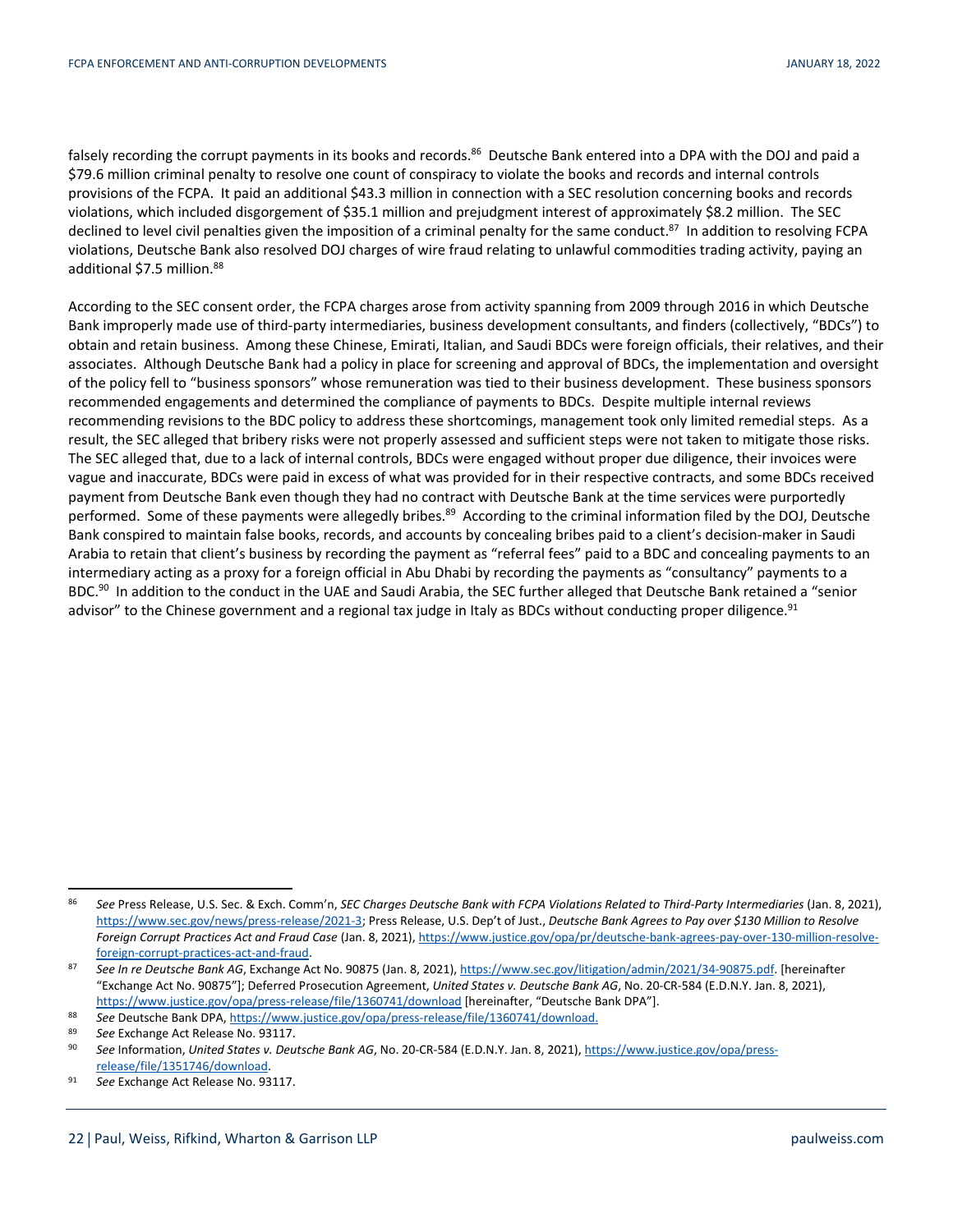## **Enforcement Actions Against Individuals**

Based on publicly filed charging instruments, as reflected below, in 2021, the DOJ brought criminal FCPA charges against six individuals and the SEC brought no civil actions against individuals.<sup>92</sup> The DOJ has continued to emphasize individual enforcement activity, with Deputy Attorney General Lisa Monaco highlighting that "the priority remains individual accountability,"<sup>93</sup> and, as in recent years, in 2021, the DOJ was more active than the SEC in bringing FCPA actions against individuals. Nevertheless, the number of individual prosecutions brought by the DOJ under the FCPA in 2021 was lower than in 2020, continuing a downward trend.



## FCPA INDIVIDUAL ENFORCEMENT ACTIONS, 2017–2021

In 2021, criminal FCPA charges were unsealed against three individuals.<sup>94</sup> One individual (Afework Bereket) was charged as part of an investigation into alleged corrupt practices by Ericsson. According to the indictment, between 2010 and 2014, Bereket served as an account manager for Ericsson Egypt Limited, a subsidiary that oversaw Ericsson's operations in North East Africa. In December 2019, Ericsson agreed to pay penalties worth over \$1 billion to resolve DOJ and SEC investigations into FCPA violations arising out of the company's conduct in Djibouti, China, Vietnam, Indonesia and Kuwait.<sup>95</sup> Thereafter, in June 2020, the DOJ charged Bereket with one count of conspiracy to violate the FCPA and one count of conspiracy to commit money laundering.<sup>96</sup> Bereket was charged in connection with allegations that he entered into a false contract with a consulting company, caused an Ericsson entity to approve fake invoices, and prepared a false due diligence report to conceal \$2.1 million in bribes paid to two high-ranking officials in Djibouti's executive branch and a high-level executive at Djibouti's state-owned telecommunications

<sup>92</sup> Included in these totals are individual prosecutions and enforcement actions for FCPA charges, but not for other charges, such as money laundering or racketeering. Actions are listed in the year of the initial filing of FCPA charges, even if unsealed in a later year, which may result in changes to the totals for past years, as indictments from past years are unsealed.<br>33 See, e.g., Lisa O. Monaco, Deputy Att'y Gen., U.S. Dep't of Just., Keynote Address at ABA's 36th National Institute on White Collar Crim

<sup>.2021),</sup> https://www.justice.gov/opa/speech/deputy-attorney-general-lisa-o-monaco-gives-keynote-address-abas-36th-national-institute.<br>See Order to Unseal Indictment, U.S. v. Bereket, No. 1:20-cr-00283 (S.D.N.Y. Sept. 8, 202

<sup>1:19-</sup>cr-00038 (D.D.C. May 20, 2021). 95 *See* Press Release, U.S. Dep't of Just., *Ericsson Agrees to Pay Over \$1 Billion to Resolve FCPA Case* (Dec. 6, 2020), https://www.justice.gov/opa/pr/ericsson-agrees-pay-over-1-billion-resolve-fcpa-case. 96 *See* Indictment, *U.S.* v. *Bereket*, No. 1:20-cr-00283 (S.D.N.Y. June 3, 2020).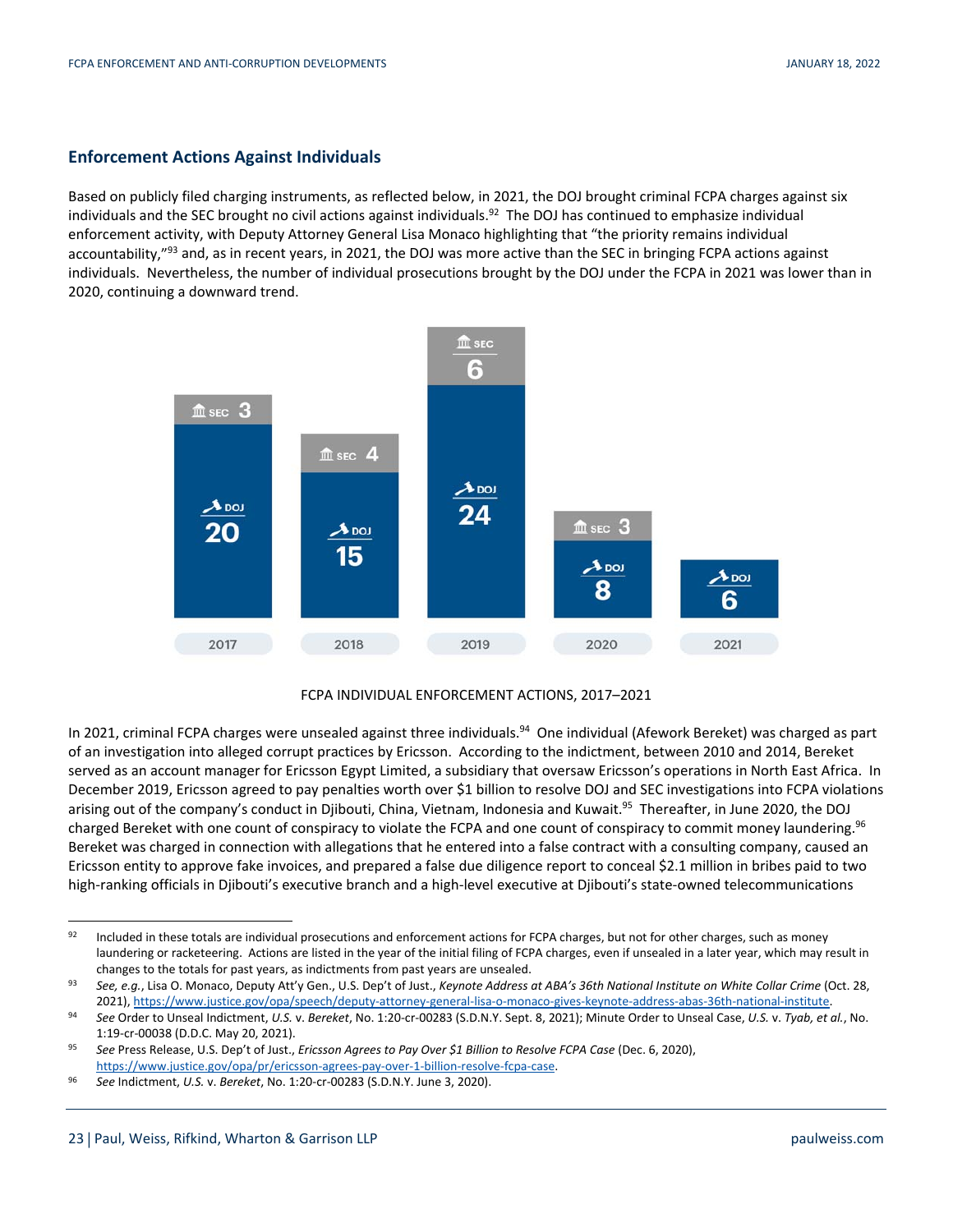company in exchange for a contract valued at approximately \$23 million. Bereket remains at large, and the charges remain pending.97

Six individuals pleaded guilty to FCPA charges in 2021.98 Among these individuals was Anthony Stimler, a U.K. citizen and resident who was a trader at Glencore PLC, the Anglo-Swiss multinational commodity trading and mining company. Stimler pleaded guilty to one count of conspiring to violate the FCPA's anti-bribery provisions and one count of conspiring to commit money laundering.<sup>99</sup> According to the criminal information to which he pleaded guilty, Stimler paid "millions of U.S. dollars" in bribes to Nigerian government officials through intermediary companies in Nigeria and Cyprus to secure oil cargoes from the Nigerian National Petroleum Corporation.<sup>100</sup> According to the plea hearing transcript, although Stimler is a foreign national, prosecutors intended to prove that Stimler exchanged emails from the United States with other co-conspirators using coded language, such as references to "newspapers" and "filings," to describe bribe payments to foreign officials in Nigeria.<sup>101</sup> Prosecutors also possessed bank records showing wire transfers from bank accounts maintained in Switzerland to bank accounts maintained by co-conspirators in Nigeria and through correspondent bank accounts maintained in New York.<sup>102</sup> Stimler's sentencing is set for January 2022.

Two individuals settled civil FCPA charges with the SEC in 2021.<sup>103</sup> One individual (Joel Frank) reached a settlement stemming from a 2016 FCPA resolution between the SEC and Och-Ziff Capital Management Group LLC ("Och-Ziff"), a New York-based alternative investment and hedge fund manager. According to the SEC's order, between 2007 and 2011, Och-Ziff entered into seven relationships and investments in which Och-Ziff used investor funds to make corrupt payments to government officials in Libya and several other African nations in order to induce investments in Och-Ziff managed funds. Och-Ziff recorded these improper payments as investments, loans, "deal fees," "subscription amounts," payments to business partners and agents, or "professional services fees."104 Although Frank, the former chief financial officer of Och-Ziff, was not aware of the bribe payments, Frank had final signing authority and he approved the payments being made. Without admitting or denying the SEC's findings, Frank agreed to pay a \$35,000 civil monetary penalty.105

Looking forward, FCPA trials against four individuals are scheduled to commence in 2022.<sup>106</sup>

 <sup>97</sup> *See* Press Release, U.S. Dep't of Just., *Former Ericsson Employee Charged for Role in Foreign Bribery Scheme* (Sept. 8, 2021),

https://www.justice.gov/opa/pr/former-ericsson-employee-charged-role-foreign-bribery-scheme.<br>See Press Release, U.S. Dep't of Just., Texas Woman Pleads Guilty to Schemes to Procure Adoptions from Uganda and Poland through *Fraud* (Nov. 17, 2021), https://www.justice.gov/opa/pr/texas-woman-pleads-guilty-schemes-procure-adoptions-uganda-and-poland-throughbribery-and; Press Release, U.S. Dep't of Just., *Former Chief Executive Officer of Petrochemical Company Sentenced to 20 Months in Prison for Foreign Bribery Scheme* (Oct. 12, 2021), https://www.justice.gov/opa/pr/former-chief-executive-officer-petrochemical-company-sentenced-20 months-prison-foreign; *United States* v. *Cushmore, Jr.*, No. 2:21-cr-00455 (W.D. Pa. Nov. 17, 2021), ECF No. 17; *United States* v. *Stimler*, No. 1:21 cr-00471 (S.D.N.Y. July 26, 2021), ECF No. 4; *United States* v. *Berkman*, No. 0:21-cr-60255 (S.D. Fla. Oct. 4, 2021), ECF No. 78; *United States* v.

Lichtenfeld, No. 0:21-cr-60256 (S.D. Fla. Oct. 4, 2021), ECF No. 75.<br>
99 See Plea Hr'g Tr., United States v. Stimler, No. 1:21-cr-00471 (S.D.N.Y. Sept. 8, 2021), ECF No.18.<br>
100 See Information, United States v. Stimler, N No. 1:21-cr-00471 (S.D.N.Y. July 26, 2021).<br><sup>102</sup> See Plea Hr'g Tr. at 15-16, United States v. Stimler, No. 1:21-cr-00471 (S.D.N.Y. Sept. 8, 2021), ECF No.18.<br><sup>103</sup> See Final Judgment, U.S. Sec. & Exch. Comm'n v. Berko, No

Release No. 91337 (Mar. 16, 2021), https://www.sec.gov/litigation/admin/2021/34-91337.pdf.<br>
In the Matter of Joel M. Frank, Exchange Act Release No. 91337 at 3 (Mar. 16, 2021), https://www.sec.gov/litigation/admin/2021/34-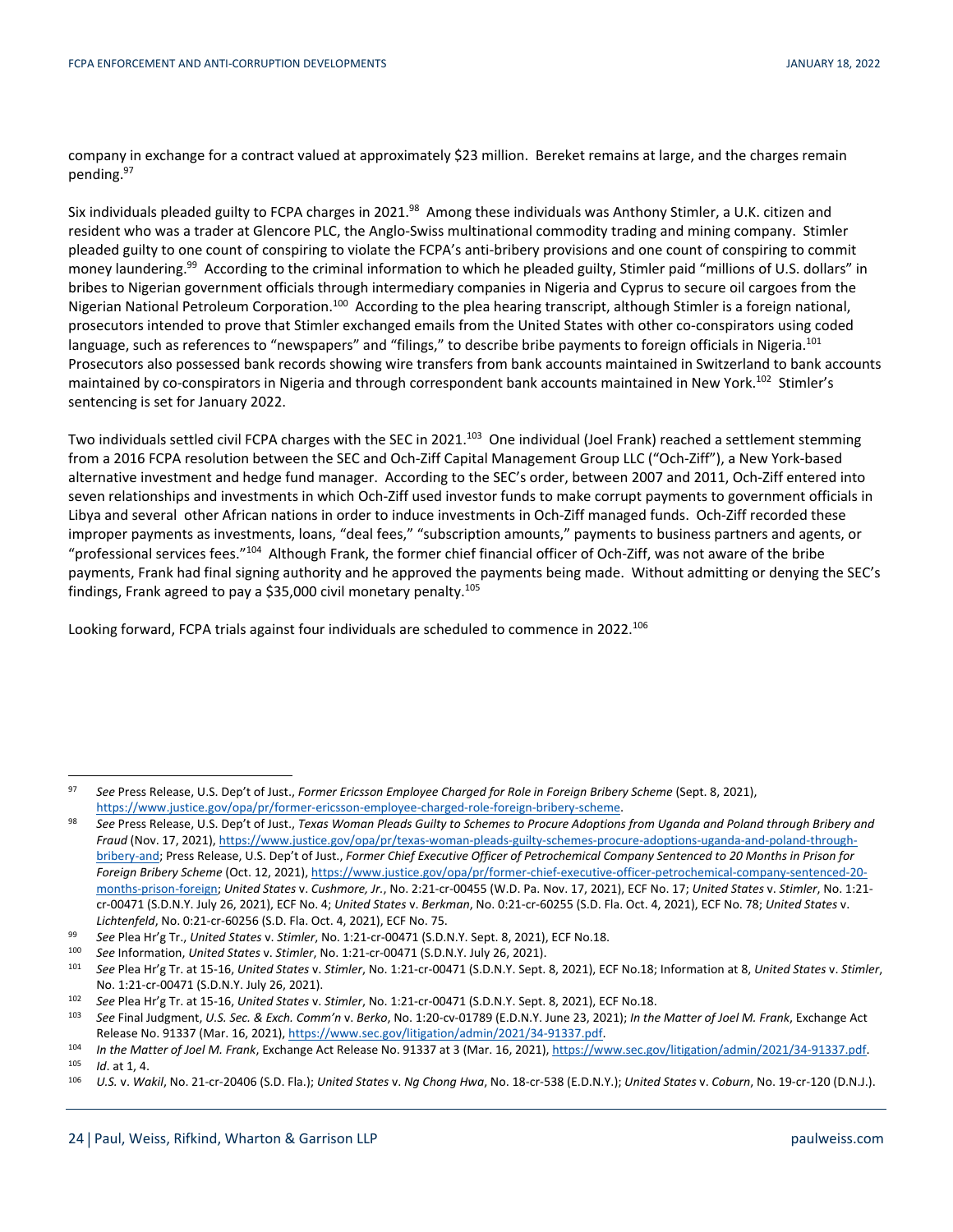## **Legal Developments Affecting Enforcement Tools**

In 2021, significant legal developments continued to affect the DOJ's and SEC's tools for enforcing the FCPA and resolving cases. *First*, in *U.S.* v. *Rafoi-Bleuler*, the United States District Court for the Southern District of Texas continued a growing trend of U.S. courts limiting the FCPA's extraterritorial reach by overturning a foreign national's FCPA conviction. *Second*, the United States District Court for the Eastern District of New York provided an in-depth analysis of the FCPA's internal accounting controls in a 160-page opinion issued in *U.S.* v. *Ng Chong Hwa*. These legal developments and their potential implications are discussed below.

## *United States* **v.** *Rafoi-Bleuler*

On November 12, 2021, the U.S. District Court for the Southern District of Texas called into question the constitutionality of the term "agent" as applied by the DOJ and dismissed all criminal charges against Daisy Teresa Rafoi-Bleuler, a Swiss asset manager indicted in 2019 in connection with an alleged scheme to pay bribes to officials at PDVSA.<sup>107</sup> The DOJ had charged Rafoi-Bleuler with one count each of conspiracy to violate the FCPA's anti-bribery provisions, conspiracy to commit money laundering, and money laundering. According to the DOJ, Rafoi-Bleuler participated in a kickback scheme in which PDVSA officials took bribes in exchange for awarding contracts and preferred treatment in the order that invoices were paid.<sup>108</sup> The DOJ alleged that Rafoi-Bleuler provided her co-conspirators with financial services through her Swiss wealth management company to hide the scheme's ill-gotten gains and that she acted as an agent for a domestic concern because she assisted a group of U.S. businessmen in laundering and concealing the proceeds of the scheme.<sup>109</sup>

In a motion to dismiss the indictment, Rafoi-Bleuler argued that the DOJ lacked jurisdiction to prosecute her because the indictment did not allege any conduct by her within the United States, that all services provided by her firm on behalf of her codefendants were provided as professional services and not pursuant to an agency relationship, and that the term "agent" as applied by the DOJ is so vague that it would violate her constitutional due process rights.<sup>110</sup> The district court agreed with Rafoi-Bleuler and ruled that prosecutors lacked jurisdiction to prosecute her under the FCPA. In its ruling, the court found that, as enacted by Congress, the FCPA does not apply extraterritorially to a foreign national who has neither committed part of the crime in the U.S. nor acted as an officer, director, employee, or agent of a domestic concern.<sup>111</sup> The court held that agency cannot merely be alleged but rather "raises a question of law" that must be established "with direct or undisputed evidence," which the DOJ failed to do in this case.<sup>112</sup> The court also found merit in Rafoi-Bleuler's argument that the term "agent" was too vague, given that "no court has interpreted the statute or rendered a judicial decision that fairly discloses the manner in which the term may be applied to establish jurisdiction."<sup>113</sup> Thus, the court dismissed all counts against Rafoi-Bleuler for lack of jurisdiction.

On December 7, 2021, the DOJ filed its notice of appeal with the Fifth Circuit. Joseph Beemsterboer, acting chief of the DOJ's Fraud Section, stated that, despite the ruling, the DOJ will continue "to use all viable charging theories" to hold individuals accountable, "no matter where they are located."<sup>114</sup> The DOJ's determination to pursue broad interpretation of its jurisdictional reach is also apparent in *United States* v. *Hoskins*, where in August 2021 prosecutors urged the Second Circuit to reverse a Connecticut federal judge's finding that acquitted Lawrence Hoskins, a British national, on FCPA charges as a result of the DOJ's failure to prove at trial that Hoskins was an agent of the company's U.S. subsidiary, Alstom Power Inc.115 A three-judge panel for the Second Circuit heard oral argument on the DOJ's appeal and a decision is pending. Nevertheless, both *Rafoi-Bleuler* and

Memorandum Opinion and Order, United States. v. Rafoi-Bleuler, No. 4:17-cr-00514 (S.D. Tex. Nov. 12, 2021).<br>
103 Id. at 3-4.<br>
103 Id. at 7-8.<br>
111 Id. at 14.<br>
111 Id. at 21-22.<br>
114 Id. at 21-22.<br>
114 Id. at 21-22.<br>
114 Id

https://www.law360.com/articles/1413592/feds-tell-2nd-circ-alstom-exec-s-fcpa-acquittal-was-faulty.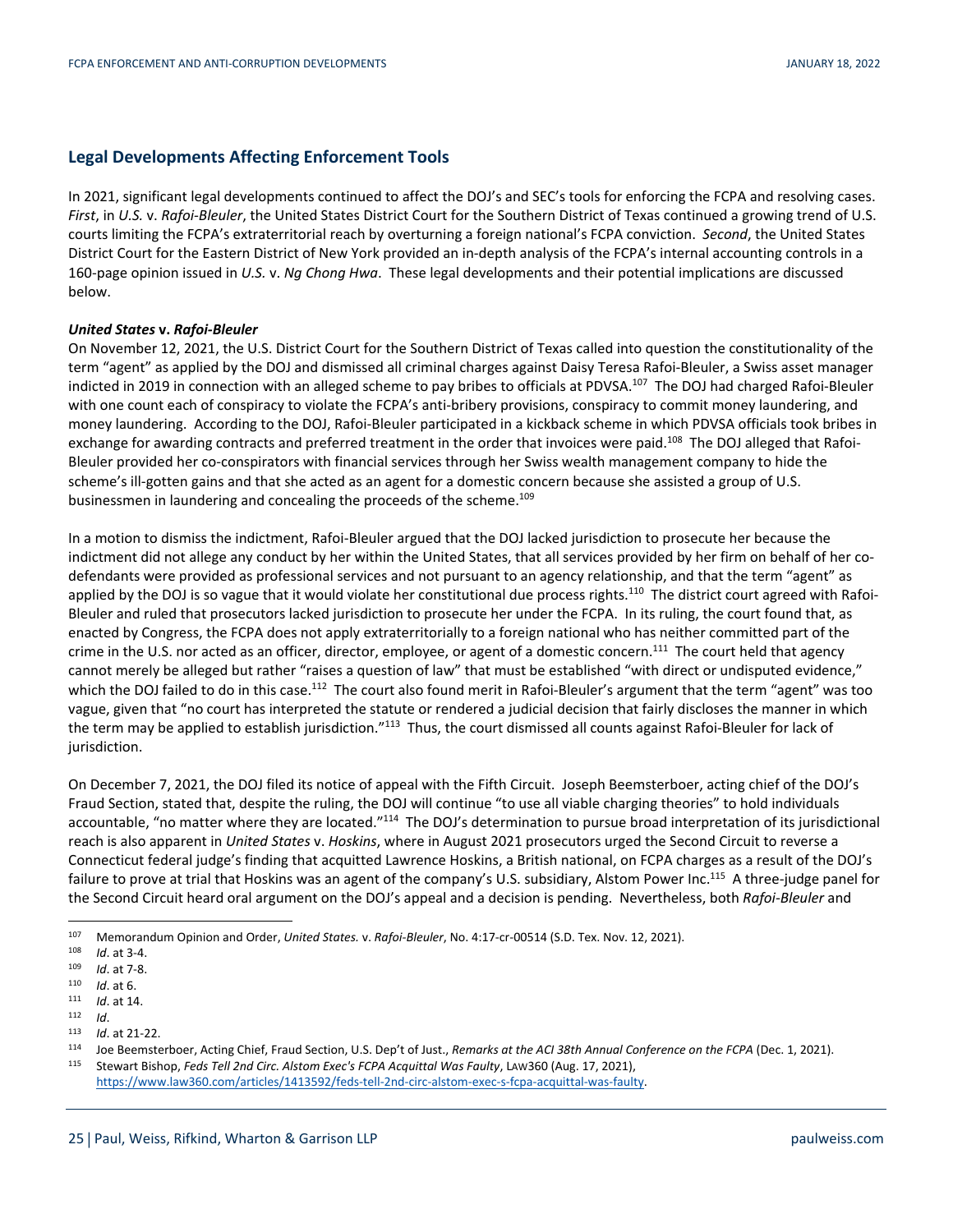*Hoskins* join a growing number of precedents that elevate the standard under which the government must establish jurisdiction under the FCPA, whether by location of the act or the definition of "agency" when conduct occurs outside the U.S.

### *United States* **v.** *Ng Chong Hwa*

On September 10, 2021, in a 160-page opinion, the U.S. District Court for the Eastern District of New York denied a motion filed by Ng Chong Hwa, also known as Roger Ng, a former managing director of various subsidiaries of the Goldman Sachs Group, to dismiss FCPA and money laundering charges stemming from a purported \$2.7 billion fraud involving bond transactions from 1MDB.116 With respect to a charge of violating the FCPA's internal accounting controls provision, Ng asserted that the DOJ's allegations related to bribes paid from assets belonging to 1MDB and therefore had nothing to do with the Goldman Sachs Group's internal accounting controls, as Goldman did not itself engage in any transaction related to the bribes that should have been recorded on a financial statement related to Goldman's assets.<sup>117</sup> Ng further argued that the DOJ failed to identify any internal "accounting" control that was violated, instead identifying the compliance and legal groups within the Goldman Sachs Group as internal controls, even though they are not "accounting related."118 According to Ng, the DOJ "may have [identified] a compliance issue, but it was certainly not an internal accounting issue."<sup>119</sup> Ng then argued that, even if the court found the internal accounting controls provision could still apply, the broad application of the law—expanding the internal accounting controls provision to include non-accounting-related compliance controls—would cause the provision to be unconstitutionally vague as applied to Ng.

The court rejected Ng's arguments. In so doing, the court concluded that the FCPA's plain language focuses on "transactions" not "assets," and that the DOJ sufficiently pleaded that the Goldman Sachs Group's internal accounting controls were implicated by the transactions at issue—the improper purchase of 1MDB bonds underwritten by Goldman.<sup>120</sup> The court further noted that Ng's "suggestion that the circumvention of internal accounting controls must be attended by the falsification of an accounting document appears to conflate the 'books and records' provision of the FCPA with the 'internal accounting controls' provision." The court next found that, in the criminal context, whether the controls at issue are internal "accounting" controls within the context of the FCPA is a matter for a jury to decide.<sup>121</sup> With respect to Ng's void-for-vagueness argument, the court found that the relevant "transactions" are the Goldman Sachs Group's purchase of the 1MDB bonds, which the DOJ alleges would not have been authorized by the company's compliance groups that enforce its internal accounting controls had Ng not concealed the 1MDB bribery scheme. Thus, the court held that the FCPA's internal accounting controls provision gave sufficient notice to Ng that his alleged concealment was related to the underwriting of the bond deals.

Ng also argued that the indictment should be dismissed for lack of venue because "electronic transmissions of three wire transactions and two phone calls [that] passed below New York harbor" were not sufficient allegations to confer venue.122 The court held that, as a matter of law, venue is proper in any district where electronic communications are sent or received, and in any district through which electronic communications are routed. Thus, the DOJ's general allegations were sufficient to support venue at the motion to dismiss stage.

Although the court's opinion does not set new precedent or redefine how the FCPA should be construed, it is nevertheless notable for its in-depth analysis of the FCPA's internal accounting controls provisions. Jury selection in Ng's trial is set to begin on February 7, 2022.

<sup>&</sup>lt;sup>116</sup> See Memorandum & Order, *United States v. Ng Chong Hwa*, No. 18-cr-538 (E.D.N.Y. Sept. 10, 2021) [hereinafter, "Ng Opinion"].<br>
<sup>117</sup> Ng's Memorandum in Support of Motion to Dismiss at 44–55, *United States v. Ng Cho*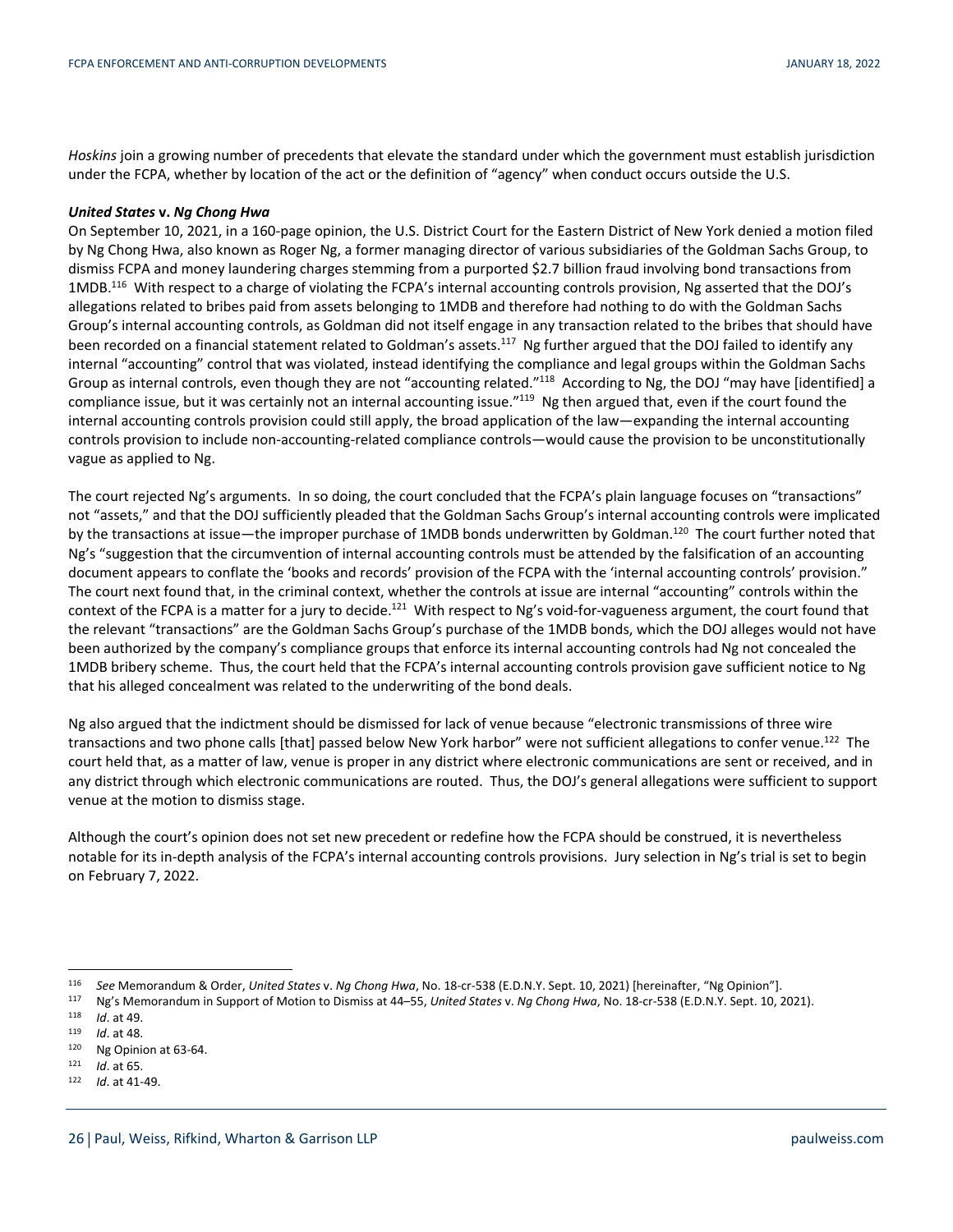## **Foreign Jurisdictions Investigating and Prosecuting Corruption**

In contrast to the relatively low level of enforcement activity in the United States, other countries took significant strides to investigate and prosecute corrupt actors. Authorities in numerous countries announced investigations and prosecutions of allegedly corrupt officials, and a startling number of current and former foreign government officials, including former heads of state, were convicted and sentenced in connection with corruption charges. Foreign authorities in several jurisdictions also continued to pursue corporate enforcement actions. In addition, a number of foreign jurisdictions acted to enhance their anticorruption laws.

## **Africa**

Abdelmoumene Ould Kaddour, the former chief of Sonatrach, Algeria's state oil and gas company, was extradited from the United Arab Emirates to **Algeria** to face trial in connection with corruption charges.123 Algerian authorities have alleged that Ould Kaddour is involved in several corruption cases linked to deals signed by Sonatrach, including the purchase of the Augusta refinery in Italy from Exxon Mobil Corporation in 2018.

## **Asia**

In **China**, Dong Hong, a former senior inspector in China's Central Commission for Discipline Inspection ("CCDI"), China's antibribery watchdog, was indicted by the Supreme People's Procuratorate on bribery charges.<sup>124</sup> Gao Fubo, the former chairman of the Jilin Province Trust Company, was sentenced to 20 years in prison, fined \$800,000 and had his assets confiscated for corruption, bribery and embezzlement between 2007 and 2015.<sup>125</sup> Separately, technology companies in China were implicated in various corruption investigations. Mao Taotao, the director of public relations at Weibo Corporation, a Chinese social media company, was arrested for alleged bribery.<sup>126</sup> Tencent Holdings Ltd., a Chinese multinational technology conglomerate company, fired more than 100 staff over embezzlement and bribery incidents following an anti-graft investigation conducted by the CCDI into Zhang Feng, a vice president of Tencent.<sup>127</sup>

The Chinese government enacted two laws likely to impact how investigations are conducted and how companies may cooperate or share information with authorities outside China. *First*, the Data Security Law ("DSL"), effective as of September 1, 2021, outlines how domestic and foreign companies that collect data and have operations in China should manage their data.<sup>128</sup> The DSL classifies data according to its relevance to Chinese national security, with harsher punishments—including fines of up to \$1.5 million and criminal liability—for companies that mishandle "important data" and "national core data." Critically, the DSL prohibits any company that manages and stores data in China from transferring data across borders without the prior, explicit approval of Chinese government authorities. Both companies and individuals in breach of the DSL are subject to fines, suspension of business services, license revocation, and civil and criminal liability.

*Second*, the Personal Information Protection Law ("PIPL"), effective as of November 1, 2021, imposes broad safeguards for the protection of personal information and subjects domestic or foreign organizations that process personal information of China's

<sup>123</sup> See Former Head of Algeria's Sonatrach to Face Trial Over Corruption, REUTERS (Aug. 5, 20201), https://www.reuters.com/world/middle-<br>east/former-head-algerias-sonatrach-face-trial-over-corruption-2021-08-04/.

<sup>124</sup> See Tom Mitchell, Aide to Chinese Vice-President Faces Corruption Trial, FIN. TIMES (June 10, 2021), https://www.ft.com/content/4158f834-abe1-4cea-8267-7f6e503f338c. 125 *See* Wu Yujian & Han Wei, *Third Former Chairman of Jilin Trust Convicted of Bribery*, CAIXIN GLOB. (May 12, 2021),

https://www.caixinglobal.com/2021-05-12/third-former-chairman-of-jilin-trust-convicted-of-bribery-101709927.html.<br>See Top Public Relations Director at Chinese Social Media Giant Weibo arrested, Reuters (Aug. 11, 2021),

https://www.reuters.com/technology/top-public-relations-director-chinese-social-media-giant-weibo-arrested-2021-08-10/.<br>227 See Tencent Executive Held by China Over Links to Corruption Case, WALL ST. J. (Feb. 10, 2021), ht held-by-china-over-links-to-corruption-case-11613009016; *Tencent Fires 100 employees, Blacklists 37 Firms in Anti-Graft Campaign*, REUTERS (Feb. 2, 2021), https://www.reuters.com/article/us-tencent-corruption/tencent-fires-100-employees-blacklists-37-firms-in-anti-graft-campaign-

idUSKBN2A30DW. 128 *See* Yvonne Lau, *Here's What Beijing's Wweeping New Data Rules Will Mean for Companies*, FORTUNE (Sept. 1, 2021), https://fortune.com/2021/09/01/china-data-security-law-beijing-management-regulation-internet/.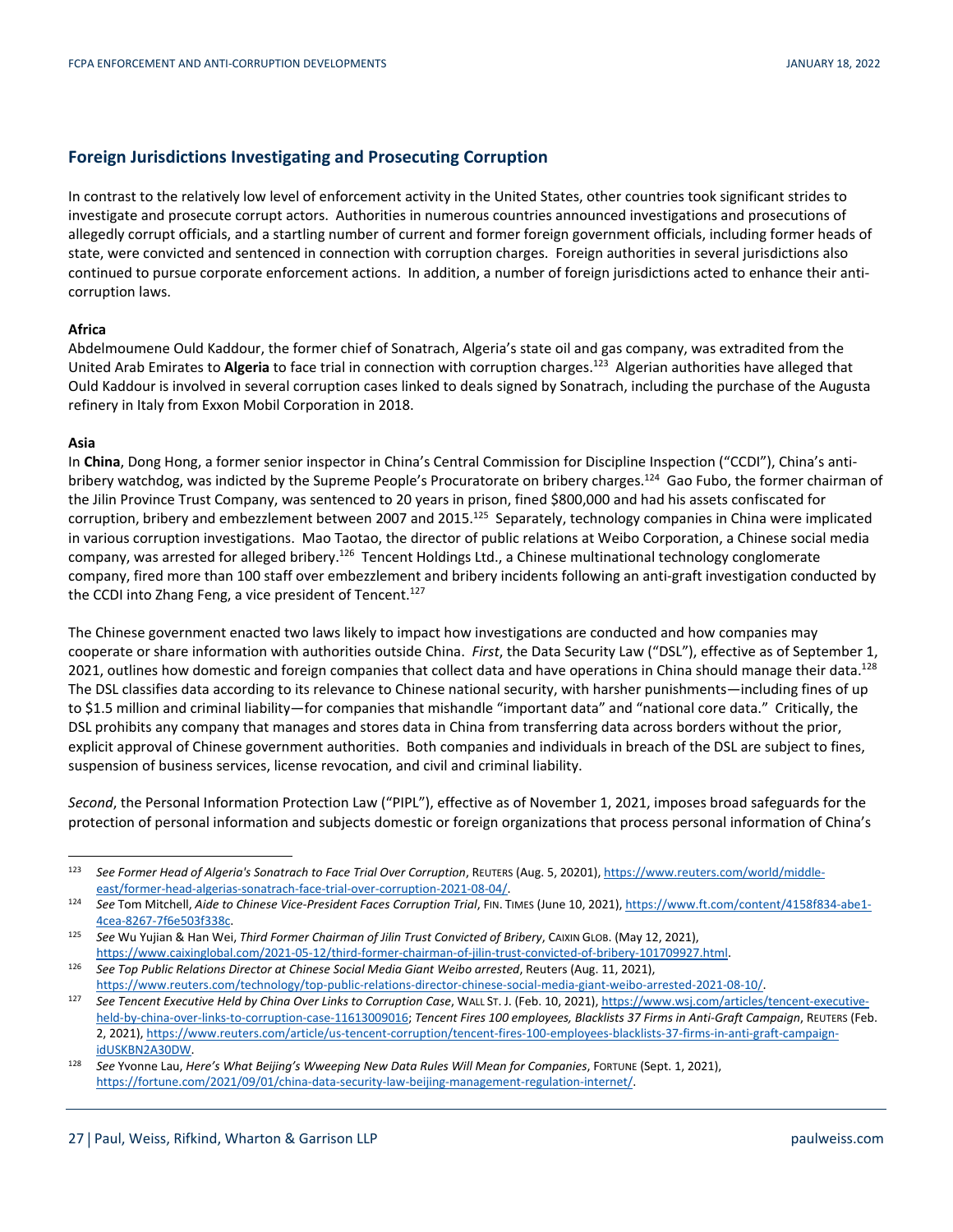residents to heightened requirements.<sup>129</sup> PIPL's requirements include: (1) obtaining individuals' consent to process personal information; (2) addressing individuals' requests to exercise their rights over personal information; (3) implementing adequate safeguards and security measures to protect personal information; (4) adhering to limitations on cross-border transfers of personal information outside of China; (5) conducting Personal Information Protection Impact Assessments; and (6) supervising third-party processors to ensure compliance with PIPL. Failure to comply with PIPL's expanded privacy law may subject both domestic and foreign organizations to substantial regulatory fines and penalties, revocation of business licenses, and potentially personal liability for managers and executives.

In **Japan**, a Tokyo District Court sentenced Tsukasa Akimoto, a former vice-minister in charge of tourism and casino promotions, to four years in prison for taking nearly \$70,000 in bribes between September 2017 and February 2018 from 500.com, a Chinese gambling operator attempting to enter Japan's casino market.<sup>130</sup>

Japan's Ministry of Economy, Trade and Industry ("METI") revised its Guidelines for the Prevention of Bribery of Foreign Public Officials.<sup>131</sup> Among other changes, the revised guidelines clarify that the advantage given to an official can be provided on a person's own behalf or "on behalf of any other natural person or legal entity" and no longer imply that economic harm to a company could be used as a defense to a charge of foreign bribery.<sup>132</sup> The revised Guidelines address long-standing concerns from the OECD's Working Group on Bribery regarding "the extremely low level of enforcement" of Japan's anti-corruption  $laws.<sup>133</sup>$ 

## **Europe and the Middle East**

In **France**, former President Nicolas Sarkozy was found guilty of corruption charges for attempting to bribe a magistrate in an effort to obtain confidential information about a police inquiry into the finances of his 2007 campaign.<sup>134</sup> The Paris court sentenced Sarkozy to three years in prison, suspended for two years.

In **Italy**, a court acquitted Royal Dutch Shell PLC, Eni SpA, Claudio Descalzi (Eni's current CEO), Paolo Scaroni (Eni's former CEO), Roberto Casula (Eni's former head of exploration), and Malcolm Brinded (Shell's former chief of global exploration and production) of bribery charges in connection with a \$1.3 billion payment made for oil-drilling rights in Nigeria.<sup>135</sup> Separately, a Milan court accepted Eni's request to pay \$14 million to settle an investigation into allegations that it secured the renewal of oil licenses in the Republic of Congo in 2015 in exchange for stakes in the licenses to a Congolese company whose shareholders included Congo public officials.136

In **Luxembourg**, the European Commission's European Public Prosecutor's Office ("EPPO"), the first independent office to investigate and prosecute crimes affecting the European Union's financial interest, including corruption, began operations.<sup>137</sup> In its first publicly disclosed investigation, the EPPO announced a corruption investigation against two companies and four Croatian

 <sup>129</sup> *See* Anjali C. Das, *China's New Personal Information Protection Law*, NAT'L LAW R. (Dec. 2, 2021), https://www.natlawreview.com/article/china-s-

new-personal-information-protection-law.<br>130 *See Mari Yamaguchi, Japan Ex-Official Gets Prison Term in Casino Bribery Case, Assoc. Press (Sept. 7, 2021), https://apnews.com/article/business-<br>
japan-9fb4b85edbfbb1b55ceb076* 

<sup>&</sup>lt;sup>131</sup> See Implementing the OECD Anti-Briery Convention – Phase 4 Two-Year Report: Japan at 73, ORG. FOR ECON. CO-OPERATION & DEV. [OECD] (Oct. 13, 2021), https://www.oecd.org/corruption/Japan-phase-4-follow-up-report-en.pdf.<br>132 Id. at 9.<br>133 See id. at 25-26; see also Press Release, Statement of OECD on Japan's Efforts to Increase Foreign Bribery Enforcement, OECD (

https://www.oecd.org/japan/statement-of-oecd-on-japan-efforts-to-increase-foreign-bribery-enforcement.htm.<br>34 See Noemie Bisserbe, Former French President Sarkozy Convicted in Corruption Trial, WALL ST. J. (March 1, 2021),

https://www.wsj.com/articles/former-french-president-sarkozy-convicted-in-corruption-trial-11614605343.<br>35 See Sarah McFarlane & Eric Sylvers, Shell, Eni Acquitted of Corruption Charges in Nigeria Oil Case, WALL ST. J. (Ma https://www.wsj.com/articles/shell-eni-found-not-guilty-of-corruption-in-nigeria-oil-case-11615997909.<br>See Italian Judge Accepts Eni Request to Settle Congo Republic Oil Probe, REUTERS (March 25, 2021), https://www.reuters

congorepublic-judge/italian-judge-accepts-eni-request-to-settle-congo-republic-oil-probe-idUSL8N2LN2XL.<br><sup>137</sup> See Press Release, Protecting the EU budget: European Public Prosecutor's Office Will Start Operating on 1 June,

<sup>2021),</sup> https://ec.europa.eu/commission/presscorner/detail/en/ip\_21\_2591.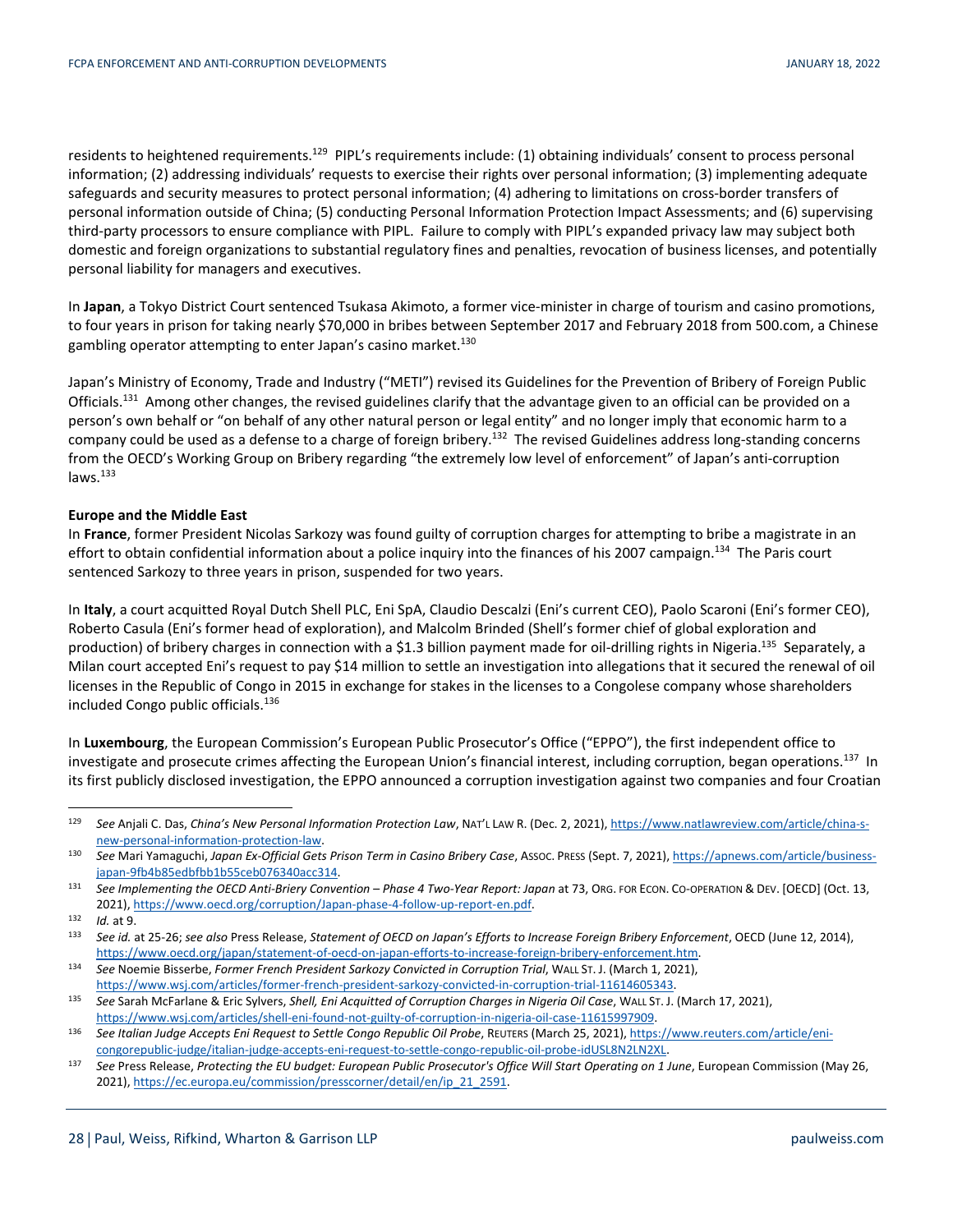citizens, including the former minister of Croatia's Ministry of Regional Development and EU Funds and the director of Croatia's Central Finance and Contracting Agency, in connection with a software development project worth approximately \$2.3 million that the ministry awarded in 2018.<sup>138</sup>

Ali Sharif al-Emadi, **Qatar**'s minister of finance, was arrested and removed as a board representative of the Qatar Investment Authority, the state's sovereign wealth fund, in connection with a bribery investigation into commissions relating to government contracts.139

**Scotland's** Crown Office and Procurator Fiscal Service reached a civil settlement with John Wood Group PLC, a Scotland-based engineering and consulting company, to pay \$9 million in connection with allegations that Production Services Network Limited, a legacy joint venture of John Wood Group, paid the same amount in bribes to Unaoil, a Monaco-based oil services firm, in exchange for oil contracts entered into in Kazakhstan in 2008 and 2010.<sup>140</sup>

In **Switzerland**, the Public Prosecutor's Office ordered three subsidiaries of SBM Offshore NV, the Dutch oil and gas services company, to pay a criminal penalty of \$7.6 million in connection with the companies' failure to implement measures to prevent bribe payments to foreign public officials between 2005 and 2012.<sup>141</sup>

A Swiss court convicted Beny Steinmetz, a French-Israeli businessman, on charges of corrupting foreign public officials in connection with allegations that he paid \$8.5 million in bribes to Mamadie Touré, a wife of Lansana Conté, Guinea's late president, to obtain the exploration rights to vast iron ore deposits in the Simandou region of Guinea. Steinmetz was sentenced to five years in prison and fined \$56.5 million.<sup>142</sup>

In the **United Kingdom**, GPT Special Project Management Limited ("GPT"), a subsidiary of Airbus SE, pleaded guilty to one count of corruption and was ordered to pay \$38.9 million in connection with contracts awarded to GPT between December 2008 and July 2010 to provide telecommunications capabilities to the National Guard in Saudi Arabia.<sup>143</sup>

David Lufkin, a former global head of sales of Petrofac Limited, a British oilfield services provider, pleaded guilty to three charges of bribery related to corrupt payments made to public officials to obtain contracts worth \$3.3 billion. Lufkin pleaded guilty for his role in paying agents approximately \$30 million to influence the awarding of engineering, procurement and construction

 <sup>138</sup> *See* Press Release, *Former Minister and 3 Others Arrested for Suspected Fraud at Croatian Ministry of Regional Development and EU Funds*, European Pub. Prosecutor's Office (Nov. 11, 2021), https://www.eppo.europa.eu/en/news/former-minister-and-3-others-arrested-suspectedfraud-croatian-ministry-regional-development; Agence France-Presse , *Croatia Arrests Ex-Minister Over Alleged EU Funds Fraud*, BARRON'S (Nov.

<sup>10, 2021),</sup> https://www.barrons.com/news/croatia-arrests-ex-minister-over-alleged-eu-funds-fraud-01636554907.<br><sup>139</sup> See Simeon Kerr, Qatar Finance Minister Arrested in Rare Crackdown, FIN. TIMES (May 6, 2021), https://www.f b847-574d00d89316; *Qatar National Bank Removes Ex Finance Minister From Board After Arrest*, REUTERS (May 25, 2021),

https://www.reuters.com/world/middle-east/qatar-national-bank-removes-ex-finance-minister-board-after-arrest-2021-05-25/.<br>340 See Dylan Tokar, John Wood to Pay \$9 Million to Settle With Scottish Prosecutors, WALL ST. J. (M https://www.wsj.com/articles/john-wood-to-pay-9-million-to-settle-with-scottish-prosecutors-11616004425. https://www.reuters.com/article/eni-congorepublic-judge/italian-judge-accepts-eni-request-to-settle-congo-republic-oil-

probe-idUSL8N2LN2XL 141 *See* Press Release, *Conclusion of Legacy Issue in Switzerland*, SBM Offshore (Nov. 23, 2021), https://www.sbmoffshore.com/newsroom/pressreleases/2021/23-11-2021/conclusion-legacy-issue-switzerland. https://www.reuters.com/article/eni-congorepublic-judge/italian-

indge-accepts-eni-request-to-settle-congo-republic-oil-probe-idUSL8N2LN2XL<br>142 See Neil Hume, Beny Steinmetz Found Guilty of Bribery, FIN. TIMES (Jan. 22, 2021), https://www.ft.com/content/c6ee5b24-6954-47b8-b9e3-3cb622a3d746. https://www.reuters.com/article/eni-congorepublic-judge/italian-judge-accepts-eni-request-to-settle-congorepublic-oil-probe-idUSL8N2LN2XL 143 *See* Press Release, *GPT Pleads Guilty to Corruption*, U.K. SERIOUS FRAUD OFFICE (Apr. 28, 2021), https://www.sfo.gov.uk/2021/04/28/gpt-pleads-

guilty-to-corruption/; Dylan Tokar, *Airbus Subsidiary Pleads Guilty in Saudi Bribery Case*, WALL ST. J. (Apr. 28, 2021), https://www.wsj.com/articles/airbus-subsidiary-pleads-guilty-in-saudi-bribery-case-11619631031.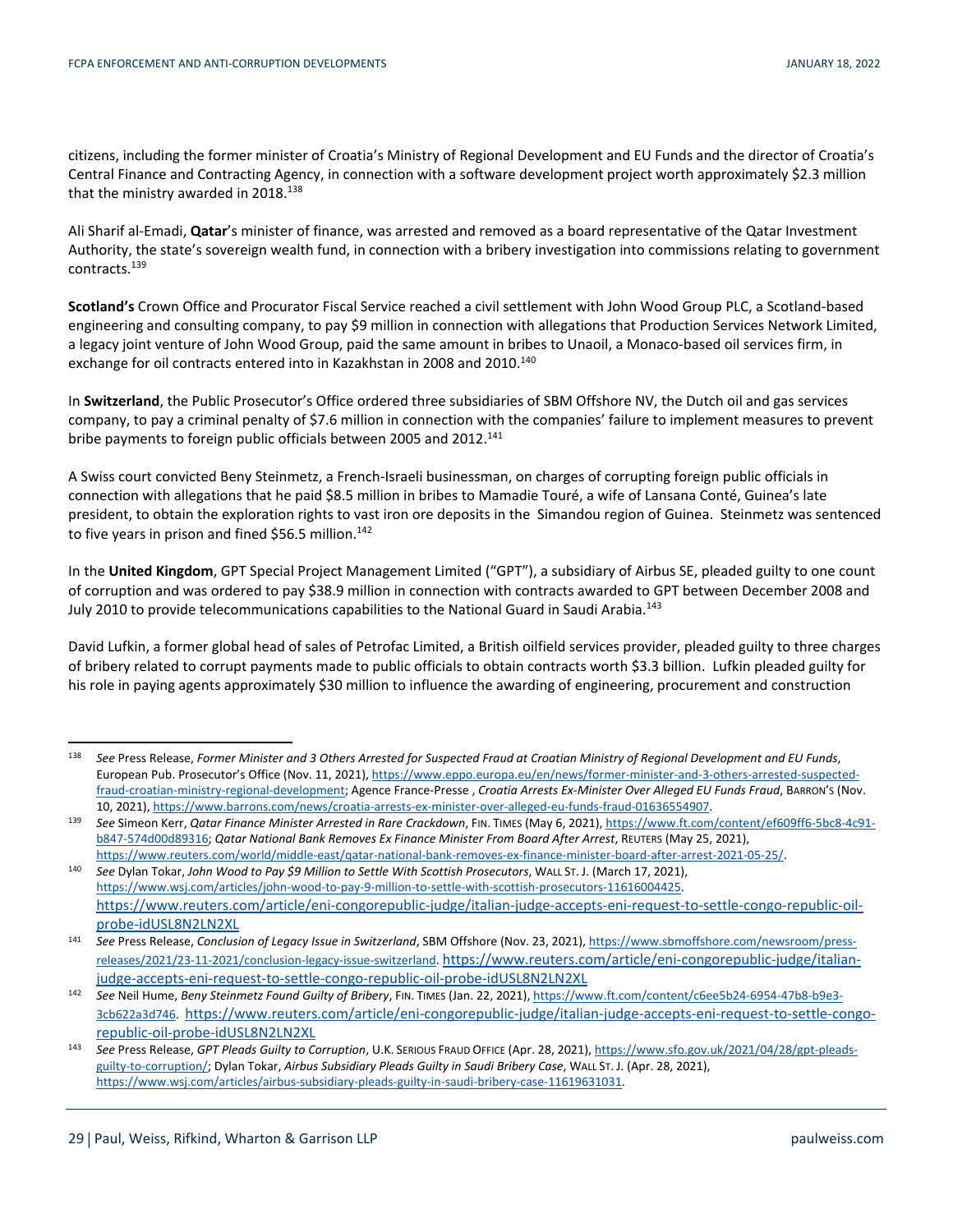contracts in the United Arab Emirates to Petrofac.<sup>144</sup> Lufkin was sentenced to two years in prison, suspended for 18 months. Relatedly, Petrofac pleaded guilty to seven counts of failing to prevent bribery between 2011 and 2017 in connection with contracts in Iraq, Saudi Arabia and the United Arab Emirates.<sup>145</sup> Petrofac was ordered to pay a fine of \$104.3 million in connection with its guilty plea.

### **Latin America**

In **Brazil**, the Federal Prosecutors' Office ("MPF") dissolved the task force overseeing the sweeping anti-corruption investigation known as Operation Car Wash (or "Lava Jato"), which resulted in 278 convictions and \$803 million in ill-gotten gains being returned to Brazil since 2014.<sup>146</sup> Brazil's Supreme Court annulled on procedural grounds the criminal corruption convictions against Luiz Inacio Lula da Silva, the former president of Brazil.<sup>147</sup> The charges against Lula grew out of Operation Car Wash and, in 2018, Lula was incarcerated for taking bribes from companies seeking contracts at Petrobras, Brazil's state-owned oil company.

Samsung Heavy Industries Co., Limited, a South Korean shipbuilding company, agreed to pay \$148.6 million as part of a leniency agreement with Brazilian federal authorities to settle a corruption investigation into alleged crimes over contracts that the company executed with Petrobras.148 Separately, Rolls-Royce PLC, the British aerospace and defense company, entered into a \$27.8 million leniency agreement with Brazil's Comptroller General of the Union and the Attorney General of the Union to settle charges that the company bribed public officials in connection with contracts it executed with Petrobras between 2003 and 2005.149

Brazil's MPF filed a criminal complaint against two senior executives at Doris Engenharia, a subsidiary of Doris Group, the French oil and gas conglomerate, in connection with a bribery scheme carried out between 2010 and 2015 at Petrobras.<sup>150</sup> According to MPF, the executives used an intermediary to pay bribes to the executive manager of engineering at Petrobras in exchange for obtaining contracts for the provision of engineering services for eight platform vessels worth more than \$200 million.

Alejandro Toledo, the former president of **Peru**, was cleared for extradition from the United States to Peru to face corruption charges.151 Toledo is accused of receiving \$20 million in bribe payments from Odebrecht S.A., the Brazilian conglomerate construction company, while in office between 2001 and 2006, in exchange for awarding public works contracts.

#### **North America**

In **Mexico**, Ricardo Anaya, a politician and former presidential candidate, faces charges of bribery, racketeering, and money laundering. According to the Attorney General's Office, in 2014, Anaya accepted a bribe worth \$500,000 in cash from Odebrecht

 <sup>144</sup> *See* Joe Hoppe, *Former Petrofac Executive Pleads Guilty to Three Counts of Bribery*, WALL ST. J. (Jan. 15, 2021),

https://www.wsj.com/articles/former-petrofac-executive-pleads-guilty-to-three-counts-of-bribery-11610737627.<br><sup>145</sup> See Dylan Tokar & Jaime Llinares Taboada, Petrofac Puts Bribery Case to Rest With \$104 Million Fine, WALL S https://www.wsj.com/articles/petrofac-puts-bribery-case-to-rest-with-77-million-fine-11633357811.<br><sup>146</sup> See Ricardo Brito & Gram Slattery, After Seven Years, Brazil Shuts Down Car Wash Anti-Corruption Squad, REUTERS (Feb.

https://www.reuters.com/article/us-brazil-corruption/after-seven-years-brazil-shuts-down-car-wash-anti-corruption-squad-idUSKBN2A4068.<br>See Brazil's Supreme Court Upholds Decision Annulling Lula Conviction, FRANCE24 (Apr. 1

https://www.france24.com/en/americas/20210415-brazil-s-supreme-court-upholds-decision-annulling-lula-conviction.<br>38 See South Korea's Samsung Heavy Settles Brazil Graft Probe for \$149 Mln, REUTERS (Feb. 23, 2021), https://

heavy-brazil-corruption/update-1-south-koreas-samsung-heavy-settles-brazil-graft-probe-for-149-mln-idUSL1N2KT0E1.<br>See Press Release, CGU e AGU assinam acordo de leniência com a Rolls-Royce PLC, BRAZIL'S COMPTROLLER GENERAL

https://www.gov.br/cgu/pt-br/assuntos/noticias/2021/10/cgu-e-agu-assinam-acordo-de-leniencia-com-a-rolls-royce-plc.<br>See Press Release, MPF denuncia esquema fraudulento em contratos de oito navios plataforma de mais de US\$ PROSECUTION SERVICE (Aug. 26, 2021), http://www.mpf.mp.br/pr/sala-de-imprensa/noticias-pr/mpf-denuncia-esquema-fraudulento-em-contratos-

de-oito-navios-plataforma-de-mais-de-us-200-milhoes. 151 *See Peru's Ex-President Alejandro Toledo Cleared for Extradition from US*, BBC (Sept. 29, 2021), https://www.bbc.com/news/world-latin-america-58710201.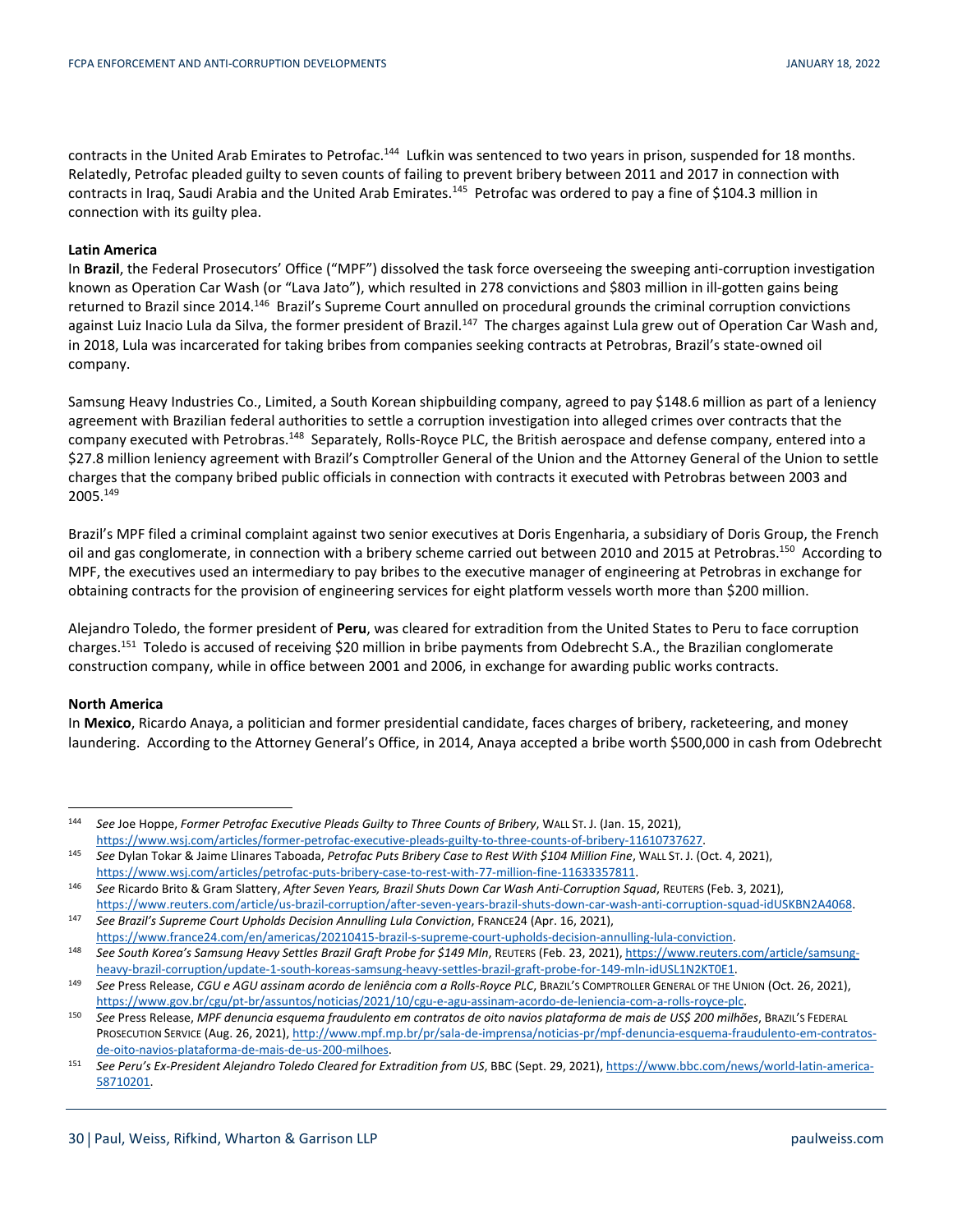S.A. to help pass a constitutional amendment that opened Mexico's oil industry to private firms.<sup>152</sup> The case against Anaya is based on the testimony of Emilio Lozoya, the former head of Petróleos Mexicanos (Pemex), Mexico's state-owned oil firm, who is currently under arrest on related corruption charges.

## **Oceania**

In **Australia**, Russell Waugh, a former senior executive of CIMIC Group Limited, an Australian construction company formerly known as Leighton Holdings, was charged with conspiring to pay up to \$4 million in bribes to high-ranking port authority officials in Tanzania in order to obtain an \$84 million infrastructure contract between 2009 and 2010.153 In a related investigation, David Savage, the former chief operating officer of Leighton Holdings, was arrested for concealing and altering company documents that threatened to reveal that Leighton Holdings paid \$77.6 million to Unaoil and other third parties between 2010 and 2011 in order to bribe government officials in Iraq in exchange for oil pipeline construction contracts worth approximately \$1.46 billion.154

#### **Pandora Papers**

On October 3, 2021, the International Consortium of Investigative Journalists ("ICIJ") announced the release of approximately 11.9 million documents related to offshore companies, dubbed the "Pandora Papers." The released follow similar leaks in 2016 and 2017, referred to as the "Panama Papers" and "Paradise Papers," respectively. The documents reveal the use of offshore entities by over 300 public officials from over 90 countries, including 35 current and former heads of state.<sup>155</sup> Among the millions of documents, journalists claim to have identified evidence of bribe payments and other corrupt transaction paid to public officials, including transactions involving Odebrecht.156 Although U.S. authorities have not announced new cases linked to the Pandora Papers, the release may lead to and assist new investigations by the DOJ.

## **Multilateral and Intergovernmental Institutions**

#### **OECD's Working Group on Bribery**

On November 26, 2021, the Organisation for Economic Co-operation and Development ("OECD")'s Working Group on Bribery adopted and published a "Recommendation for Further Combating Bribery of Foreign Officials in International Business Transactions" (the "Recommendation"), updating its original 2009 Anti-Bribery Recommendation to capture important developments and trends in global anti-corruption enforcement over the past decade.<sup>157</sup> With this Recommendation, the 44 countries party to the OECD's Anti-Bribery Convention, including the United States, commit to implementing new measures to reinforce their efforts to prevent, detect and investigate foreign bribery.<sup>158</sup>

 <sup>152</sup> *See* José de Córdoba & Juan Montes, *Tale of Gym Bag Stuffed With Cash Ensnares Top Opponent of Mexico's President*, WALL ST. J. (Nov. 7, 2021), https://www.wsj.com/articles/mexico-bribery-case-ricardo-anaya-lopez-obrador-odebrecht-lozoya-11636307232.<br>See Nick McKenzie, Australian Former Executive Charged with Bribery Offences Over African Plot, SYDNEY MORNING HERA

https://www.smh.com.au/business/companies/australian-former-executive-charged-with-bribery-offences-over-african-plot-20210222-

p574ru.html. 154 *See* Fergus Hunter & Nick McKenzie, *Former Leighton Executive Charged in Sydney Over Global Unaoil Bribery Scandal*, SYDNEY MORNING HERALD (Jan. 11, 2021), https://www.smh.com.au/national/nsw/former-leighton-executive-arrested-in-sydney-over-global-unaoil-bribery-scandal-20210111-p56t4p.html. 155 *See* The Guardian, Pandora papers: biggest ever leak of offshore data exposes financial secrets of rich and powerful (Oct. 3, 2021),

https://www.theguardian.com/news/2021/oct/03/pandora-papers-biggest-ever-leak-of-offshore-data-exposes-financial-secrets-of-rich-andpowerful. 156 *See, e.g.*, Brenda Medina, Highlights from Pandora Papers reporting in Latin America, Intern'l Consortium of Investigative Journalists (Dec. 21,

<sup>2021),</sup> https://www.icij.org/investigations/pandora-papers/highlights-from-pandora-papers-reporting-in-latin-america/; Angel Páez, Josef Maiman usó sus offshores para captar coimas de Odebrecht, La República (Oct. 21, 2021), https://larepublica.pe/politica/2021/10/21/josef-

maiman-uso-sus-offshores-para-captar-coimas-de-odebrecht-pandora-papers/.<br><sup>157</sup> See Org. for Econ. Co-operation and Devel. [OECD], Recommendation of the Council for Further Combating Bribery of Foreign Public Officials in

International Business Transactions, OECD/LEGAL/0378 (Nov. 26, 2021), https://legalinstruments.oecd.org/en/instruments/OECD-LEGAL-0378.<br>-See Press Release, 2021 OECD Anti-Bribery Recommendation, OECD (Nov. 26, 2021), https recommendation.htm.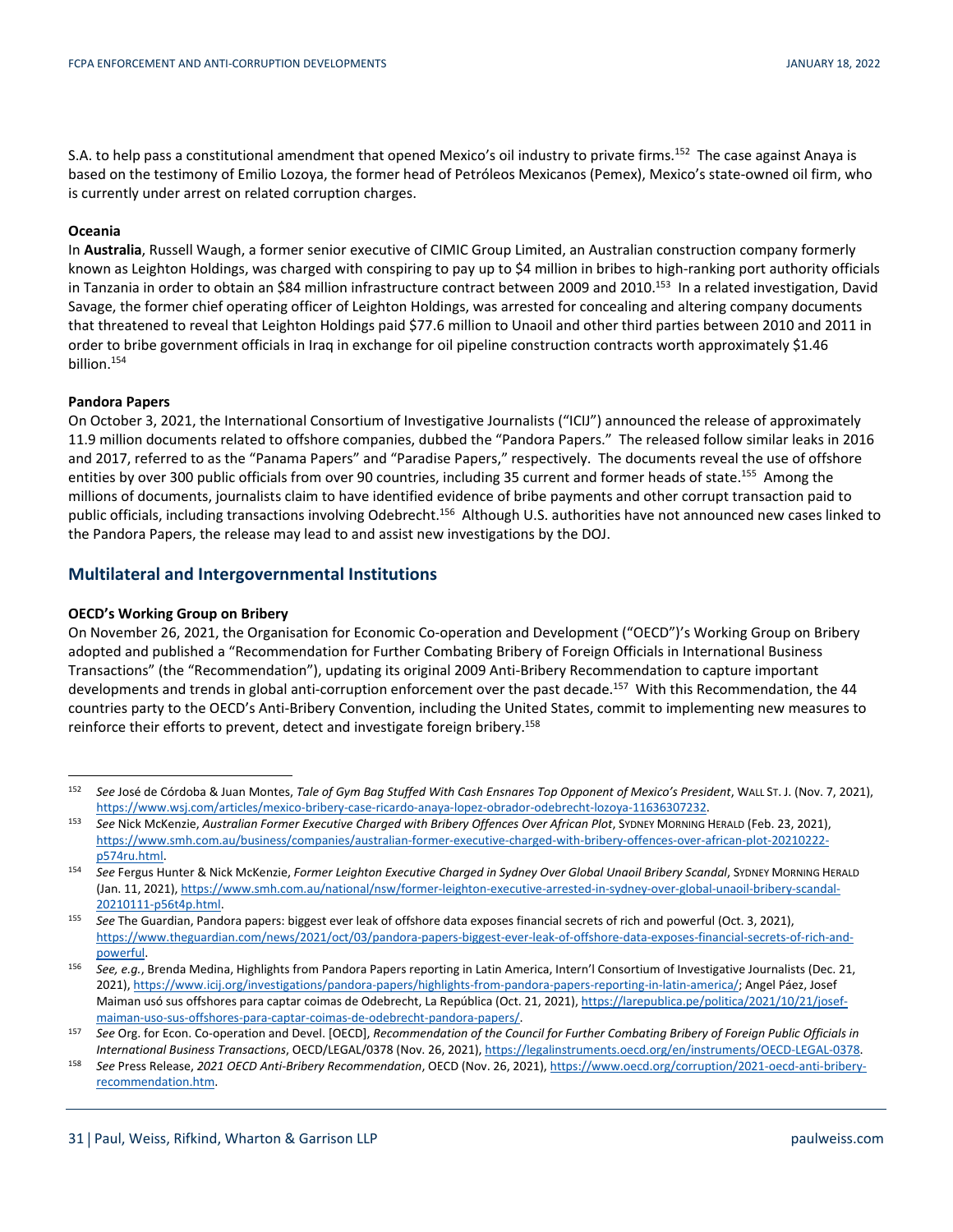New sections have been added on key topics that have emerged or significantly evolved in the anti-corruption arena since 2009. Among these is a new section on the "Demand Side" of bribery, which recommends that member countries "raise awareness of bribe solicitation risks" and publish rules and regulations that govern the solicitation of improper payments, gifts or expenses by public officials.<sup>159</sup> This recommendation echoes the Biden administration's announcement that it will work with Congress and foreign governments to criminalize the demand side of bribery.<sup>160</sup>

The OECD has also added a new section on "International Cooperation," which recommends that member countries facilitate the use of mutual international legal assistance processes through adequate staffing and the use of digital technology for greater efficiency in processing requests. The Recommendation also encourages member countries to set up joint investigation teams to improve efforts to coordinate concurrent or parallel investigations and prosecutions, as well as promoting the exchange of personnel and experts between foreign jurisdictions, such as the secondment between 2017 and 2020 of DOJ FCPA prosecutor Albert Stieglitz to the UK's Serious Fraud Office.

A new section on "Incentives for Compliance," in conjunction with the OECD's updates to the Recommendation's "Good Practice Guidance on Internal Controls, Ethics and Compliance," provides important advice and a framework for companies for creating or modifying their anti-corruption compliance programs. Other notable additions include a new section on "Data Protection," which encourages member countries to issue regulations that would "allow for the processing of data in conducting anticorruption due diligence and internal investigation processes," and to ensure that compliance with data protection laws "does not unduly impede effective international co-operation in investigations and prosecutions of foreign bribery." A "Non-Trial Resolutions" section further recommends that member countries adopt a framework for resolutions, such as the United States' deferred prosecution agreements, that includes "the requirement for the alleged offender to admit facts and/or guilt, where applicable."161

The Recommendation sets out an internationally recognized best standard for countries and companies to carry out their obligations in the fight against bribery, and the OECD has announced that the Working Group on Bribery will begin to report on implementation of the Recommendation every five years.

Separately, the OECD announced that it is seeking a new chair for the Working Group on Bribery, with Drago Kos, the Working Group's current chair, finishing his term at the end of 2022.<sup>162</sup> The new chair will begin their duties in January 2023 on a fouryear term, and will help lead the Working Group in reporting on implementation of the Recommendation as well as its monitoring and evaluation of the laws implementing the OECD Anti-Bribery Convention.

## **Multilateral Development Bank Sanctions**

In 2021, as in recent years, multilateral development banks ("MDBs") continued to evolve their debarment practices, with a majority of MDBs sanctioning more individuals and entities than in prior years. The World Bank Group imposed 167 debarments, the Inter-American Development Bank imposed 45, the African Development Bank and the Asian Development Bank each imposed 13, and the European Bank for Reconstruction and Development imposed two.<sup>163</sup> Thirty of the debarments

 <sup>159</sup> OECD, *Recommendation of the Council for Further Combating Bribery of Foreign Public Officials in International Business Transactions*, XII.i, OECD/LEGAL/0378 (Nov. 26, 2021), https://legalinstruments.oecd.org/en/instruments/OECD-LEGAL-0378.<br><sup>160</sup> See Client Memorandum, Paul, Weiss, Rifkind, Wharton & Garrison LLP, Biden Administration Launches U.S. Strategy on C

<sup>(</sup>Dec. 14, 2021), https://www.paulweiss.com/practices/litigation/anti-corruption-fcpa/publications/biden-administration-launches-us-strategy-on-countering-corruption?id=41927.

<sup>&</sup>lt;sup>161</sup> OECD, Recommendation of the Council for Further Combating Bribery of Foreign Public Officials in International Business Transactions, XIII.i, OECD/LEGAL/0378 (Nov. 26, 2021), https://legalinstruments.oecd.org/en/instruments/OECD-LEGAL-0378. 162 *See* Press Release, *Vacancy announcement: Chair of the OECD Working Group on Bribery*, OECD (Oct. 1, 2021),

https://www.oecd.org/corruption/anti-bribery/vacancy-announcement-chair-of-the-oecd-working-group-on-bribery.htm.<br>See Debarments were counted based on the data reported by each MDB, using each bank's own reporting criteria

*Debarment and Sanctions Procedures*, AFRICAN DEV. BANK GRP., https://www.afdb.org/en/projects-and-operations/procurement/ debarment-and-sanctions-procedures/; *Published List*, ASIAN DEV. BANK, http://lnadbg4.adb.org/oga0009p.nsf/ sancALLPublic?OpenView&count=999; *Ineligible Entities*, EUROPEAN BANK FOR RECONSTRUCTR. AND DEV., http://www.ebrd.com/ineligible-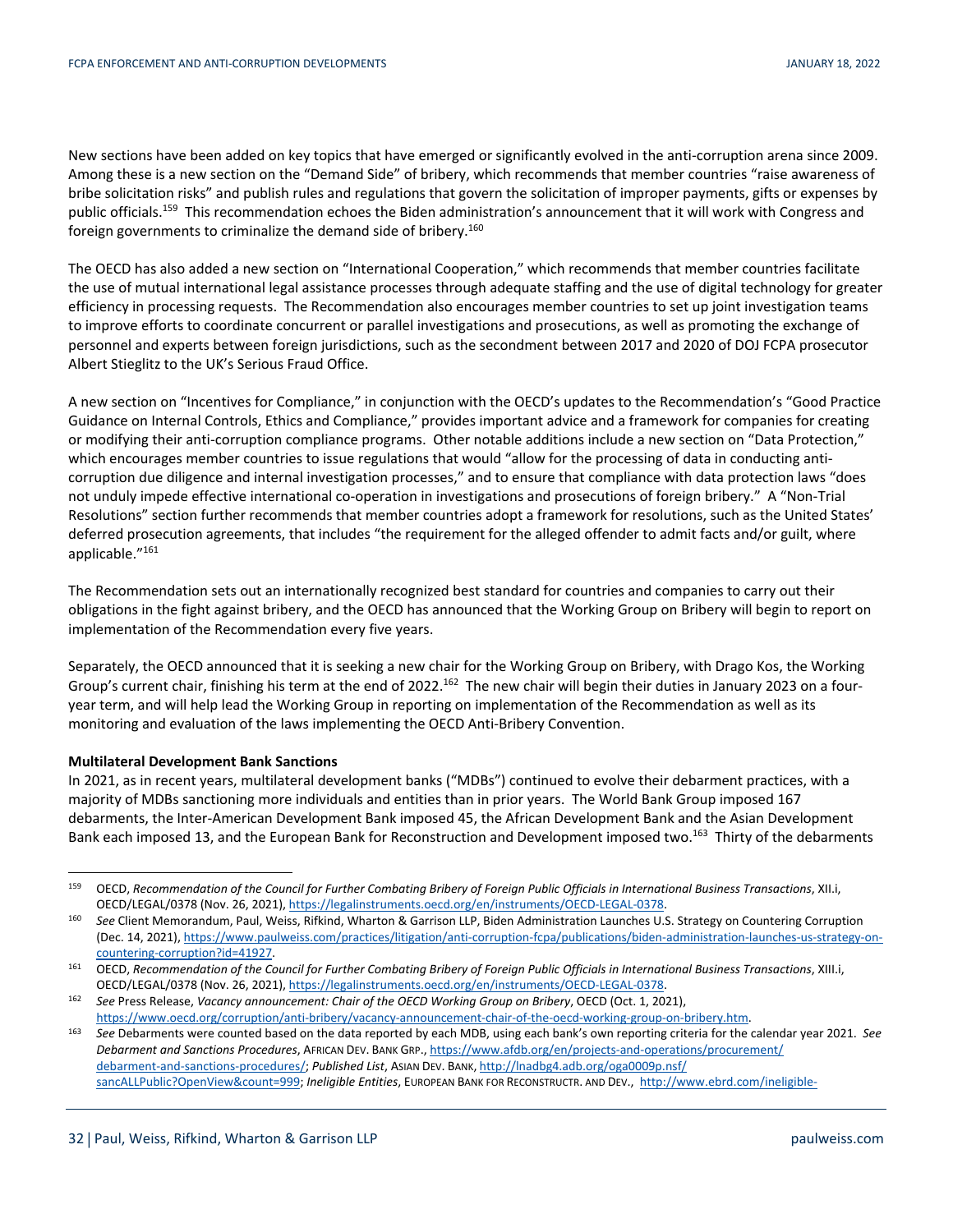imposed by the World Bank and nine of the debarments imposed by the Inter-American Development Bank were based, at least in part, on corrupt practices. The African Development Bank, the Asian Development Bank and the European Bank for Reconstruction and Development do not appear to have imposed any debarments based on corrupt practices. The extent to which MDBs imposed debarments based on corrupt practices represents a marked increase from recent years, during which many of the MDBs did not impose any such debarments.

Unfortunately, as in prior years, limited conclusions about MDB corruption enforcement can be drawn from this data. Debarments of affiliates of the same company generally are reported as separate debarments, such that debarment statistics do not reflect the number of distinct investigations that have resulted in debarments.



MULTILATERAL DEVELOPMENT BANK DEBARMENTS, 2021

 $\overline{a}$ 

entities.html (including debarments based upon third-party findings); *Sanctioned Firms and Individuals*, INTER-AMERICAN DEV. BANK, http://www.iadb.org/en/topics/transparency/integrity-at-the-idb-group/sanctioned-firms-and-individuals,1293.html; *World Bank Listing of Ineligible Firms & Individuals*, WORLD BANK,

http://web.worldbank.org/external/default/main?theSitePK=84266&contentMDK=64069844&menuPK=116730&pagePK=64148989&piPK=64148 984. This chart includes debarments listed by these MDBs as having begun in 2021, and are designated as being related to corruption either where (i) the MDB specifies the basis for the debarment and it is related to corruption, or (ii) a press release indicates that the debarment is related to corruption. Cross-debarments (i.e., debarments that are on the basis of that entities having been debarred by another MDB) are counted only once, under the MDB that originated the debarment.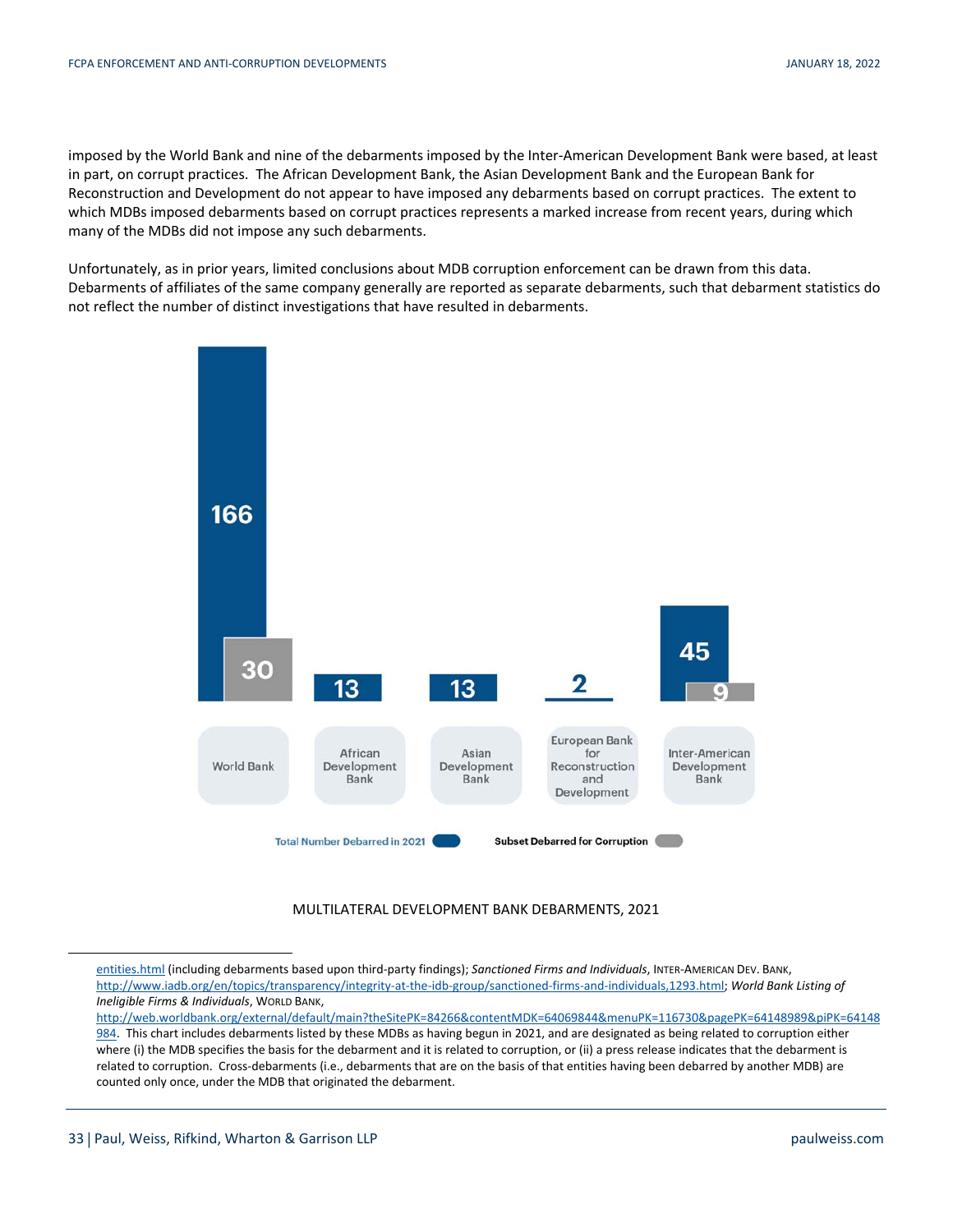## **An FCPA Enforcement "Surge" and Looking Forward into 2022**

In its first year, the Biden administration has placed countering corruption, including through anti-corruption enforcement, at the forefront of its policymaking, unveiling an unprecedented government-wide approach to fighting corruption domestically and abroad, and uniting resources from traditional anti-corruption enforcers—mainly, the DOJ and SEC—with departments and agencies less known for their role in addressing corruption, such as the Department of Defense, the National Security Agency and the Office of Management and Budget. The DOJ and SEC have further emphasized that there will be a surge in resources for anti-corruption investigations, heightened scrutiny on corporate misconduct, and increasingly severe penalties for repeat offenders.

However, even allowing for the normal vicissitudes in enforcement, in 2021 the DOJ and SEC each resolved the lowest number of corporate and individual enforcements since the early 2000s when FCPA enforcement took off. Similarly, penalty totals related to FCPA enforcement dropped to levels far below figures seen in recent years, with the two exceptions of penalty totals in 2012 and 2015.

It remains to be seen to what extent the departments and agencies of the Executive Branch, working alongside foreign enforcement counterparts, will succeed in implementing the Biden administration's anti-corruption objectives. Even though enforcement activity ebbed in 2021, U.S. authorities are making clear in their pronouncements that they intend to reverse this trend. Corporate entities should prepare for the likelihood of a surge in enforcement activity, new regulations to assist the government in countering corruption and associated money laundering activity, and new tools being developed and deployed by the DOJ, SEC, and non-traditional agencies in identifying, investigating, and enforcing the FCPA.

\* \* \*

We look forward to providing you with further updates on these and other developments in 2022.

This memorandum is not intended to provide legal advice, and no legal or business decision should be based on its content. Questions concerning issues addressed in this memorandum should be directed to: